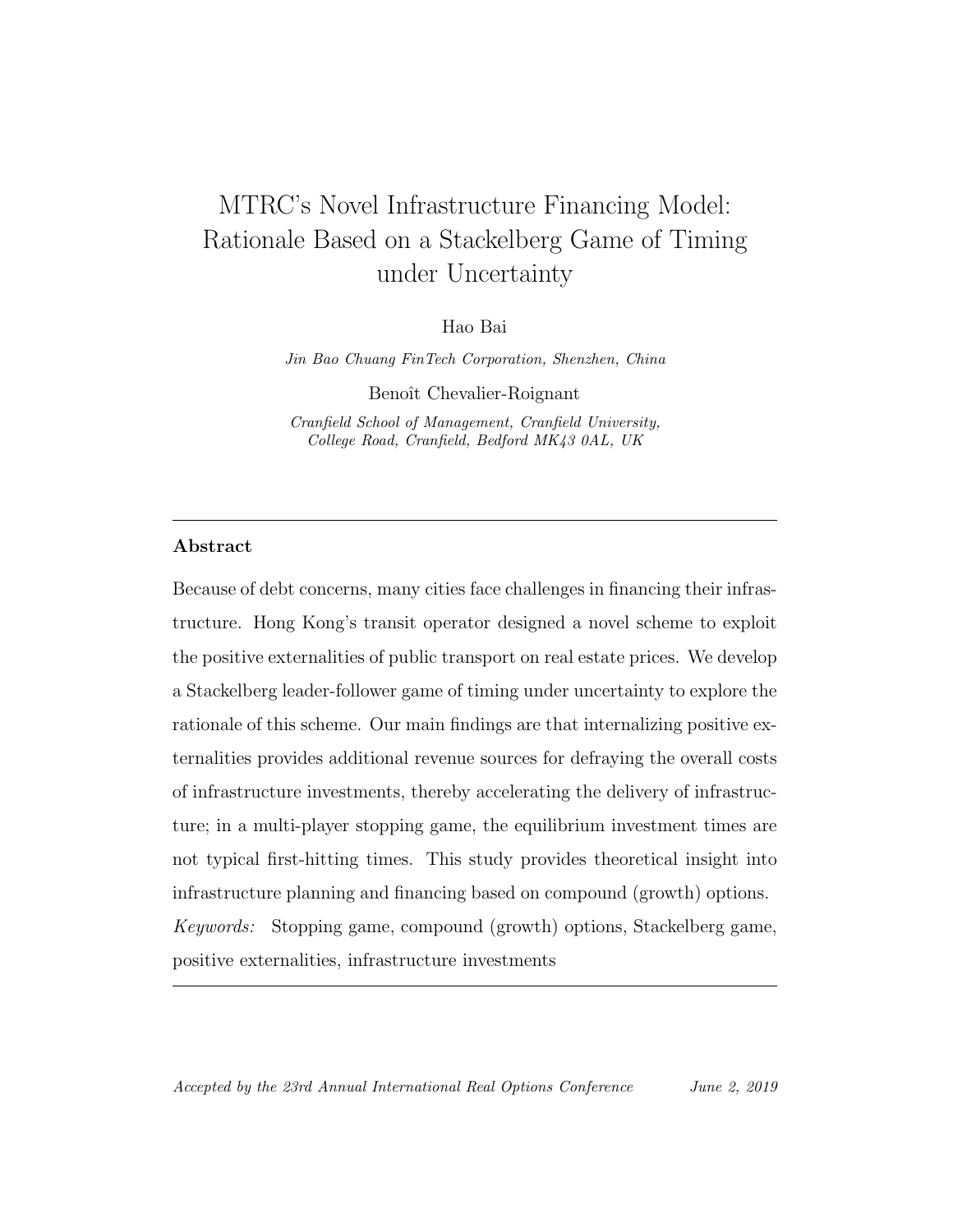#### 1. Introduction

Well-functioning infrastructure is an important driver of a city's attractiveness and competitiveness in the present globalized economy. New infrastructure projects enhance connections among places of residence, work, and leisure and generate growth options for the economy as a whole.

Infrastructure projects should be affordable to users, high-quality, and self-sustainable. To ensure affordability, transit fares are often regulated and set below the total costs of capital investments, operations, and maintenance; this reduces the incentive to deliver high-quality and self-sustainable infrastructures and calls for subsidizing by a social planner. Yet, exacerbated by sovereign debt concerns, public subsidizing for infrastructure projects conflicts with other social and economic objectives (e.g., welfare programs). Financing is often a bottleneck in the provision of infrastructure. Innovative funding approaches to infrastructure investments are needed.

Dixit and Pindyck [1994] stress three common characteristics among investment projects (including infrastructure): irreversibility, uncertainty, and flexibility in timing.<sup>1</sup> In addition to these features, infrastructure projects are normally capital intensive, requiring substantial upfront costs as well as high (fixed) operations and maintenance expenses. The huge capital investments and periodic expenditures may make infrastructure investors reluctant to launch new projects—especially if capital providers are short-sighted whereas the benefits from a project are reaped over more than 30 years and/or if the

<sup>1</sup>First, start-up costs are (at least partially) irreversible in the sense that expenditures will not be recovered if the project is reversed. Second, rewards from infrastructure investments are uncertain. Third, investors have some flexibility about the timing of their infrastructure investments.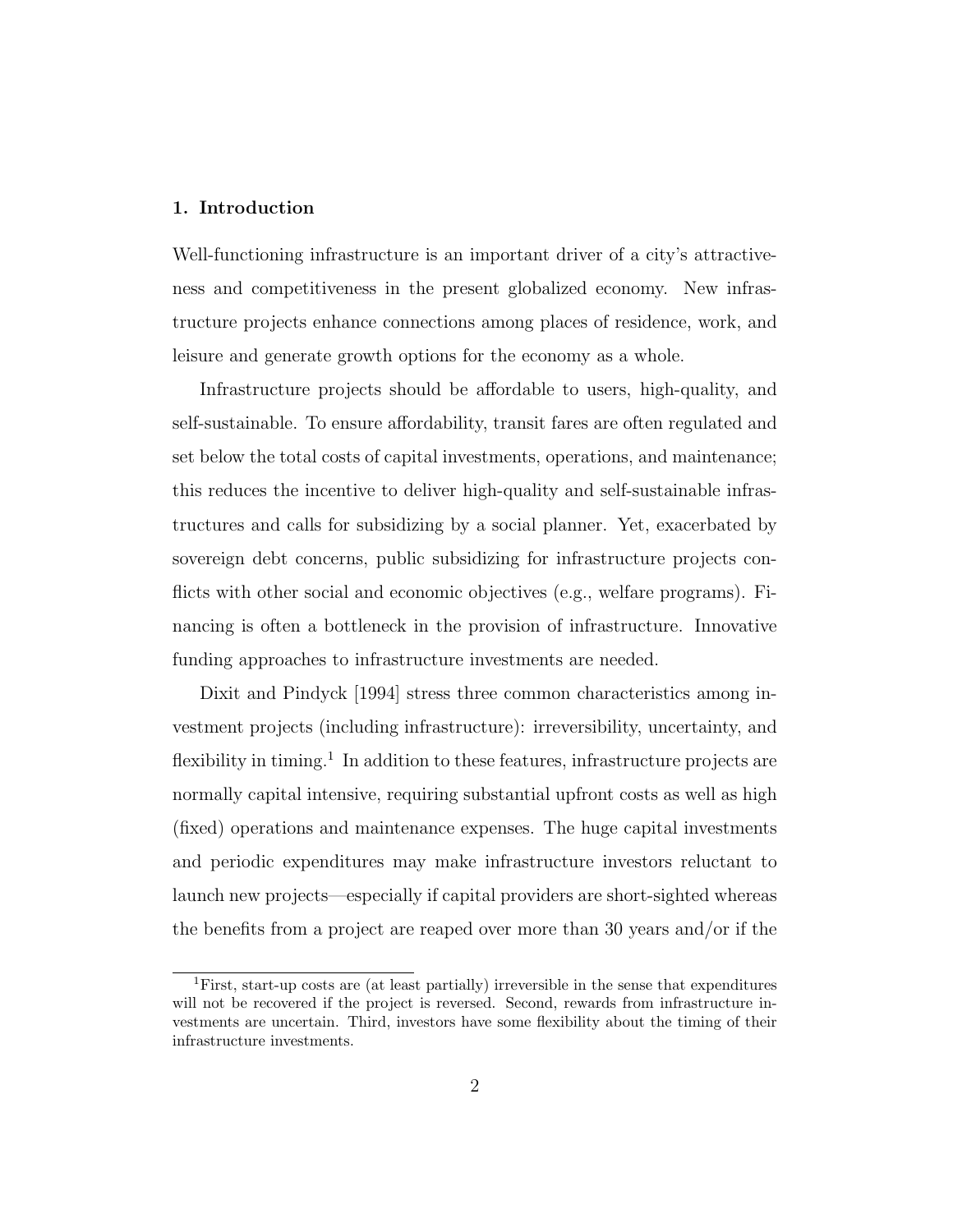

Figure 1:  $R+P$  program: Interplay among the HK government, MTRC, and private real-estate developers. Based on Cervero and Murakami [2009].

(Profits in agreed proportions)

infrastructure investor does not internalize all the benefits to society. Because of these characteristics, an infrastrture provider is more prone to delay a project launch until its value is sufficiently larger than its initial investment costs (in the spirit of real options). To accelerate the delivery of infrastructure and to bolster the growth of the economy, the search for new revenue sources becomes a top priority.

On the above matters, a great deal can be learned from Hong Kong's (HK's) recent experience in public transportation. HK is among the few cities in which rail transit operations are highly profitable without government subsidizing. Its financial success rests on the "Rail Plus Property"  $(R+P)$ financing model developed by the HK's railway operator, the Mass Transit Railway Corporation ("MTRC"). Under the R+P program, the government grants MTRC exclusive property development rights of government-owned land around rail transit stations at a "before-rail" market price. MTRC then makes transit investments and captures the land appreciation created by the R+P model through further granting development rights to private developers at an "after-rail" market price, jointly developing the land and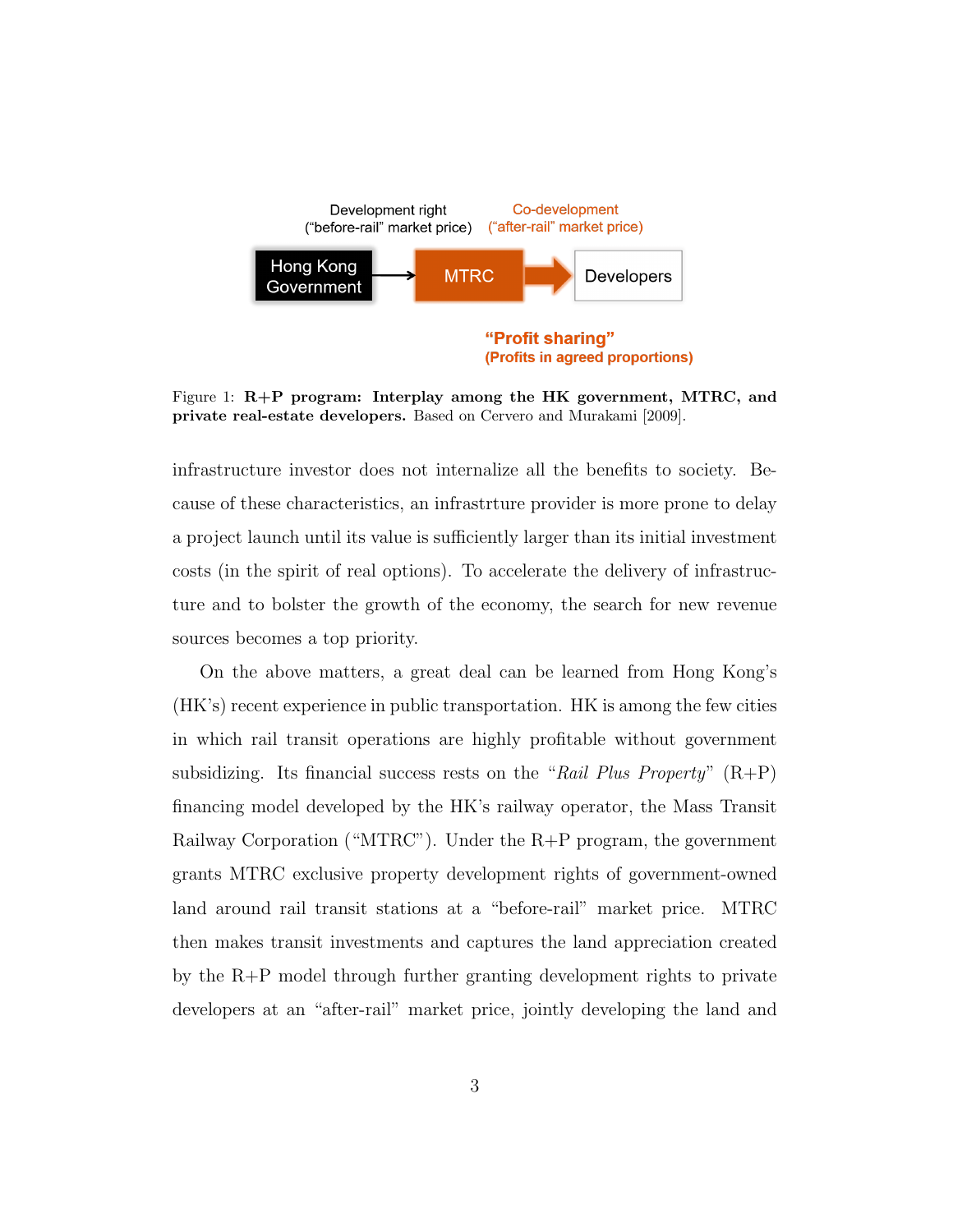property, and sharing profits generated by property development in agreed proportions. The land premiums (i.e., the difference between the before-rail and the after-rail market prices) and the shared profits are used to recoup the capital, operations, and maintenance costs of railway projects.

Incorporating positive externalities into the income stream of a transit operator is an innovative approach to designing, planning, and financing capital-intensive infrastructure. Public transport improvements are known to boost the demand for housing nearby. However, under a traditional transit operations model, the operator (e.g., MTRC) rarely benefits from greater housing demand. If an infrastructure project is simply evaluated on the basis of fare revenues, a project which is environmentally and socially favorable but lacks financial profitability is likely to be rejected by private investors straight away, especially if the government does not subsidize or guarantee any minimum rewards. In that case, a springboard investment that would be socially beneficial would not be undertaken until its project value is "deep in the money." In other words, unless the future rewards considerably exceed the sunk costs, the financing issues will not be completely tackled.

It would be advised in the appraisal of an infrastructure investment project to value the follow-on options derived from an early investment. Infrastructure investments open up a series of valuable investment opportunities, also to external parties. The R+P development program presents a new perspective on infrastructure investments because MTRC takes the external economic benefits into consideration, internalizing the externality by granting development rights to private developers as well as sharing the profits with them provided by the subsequent property development in an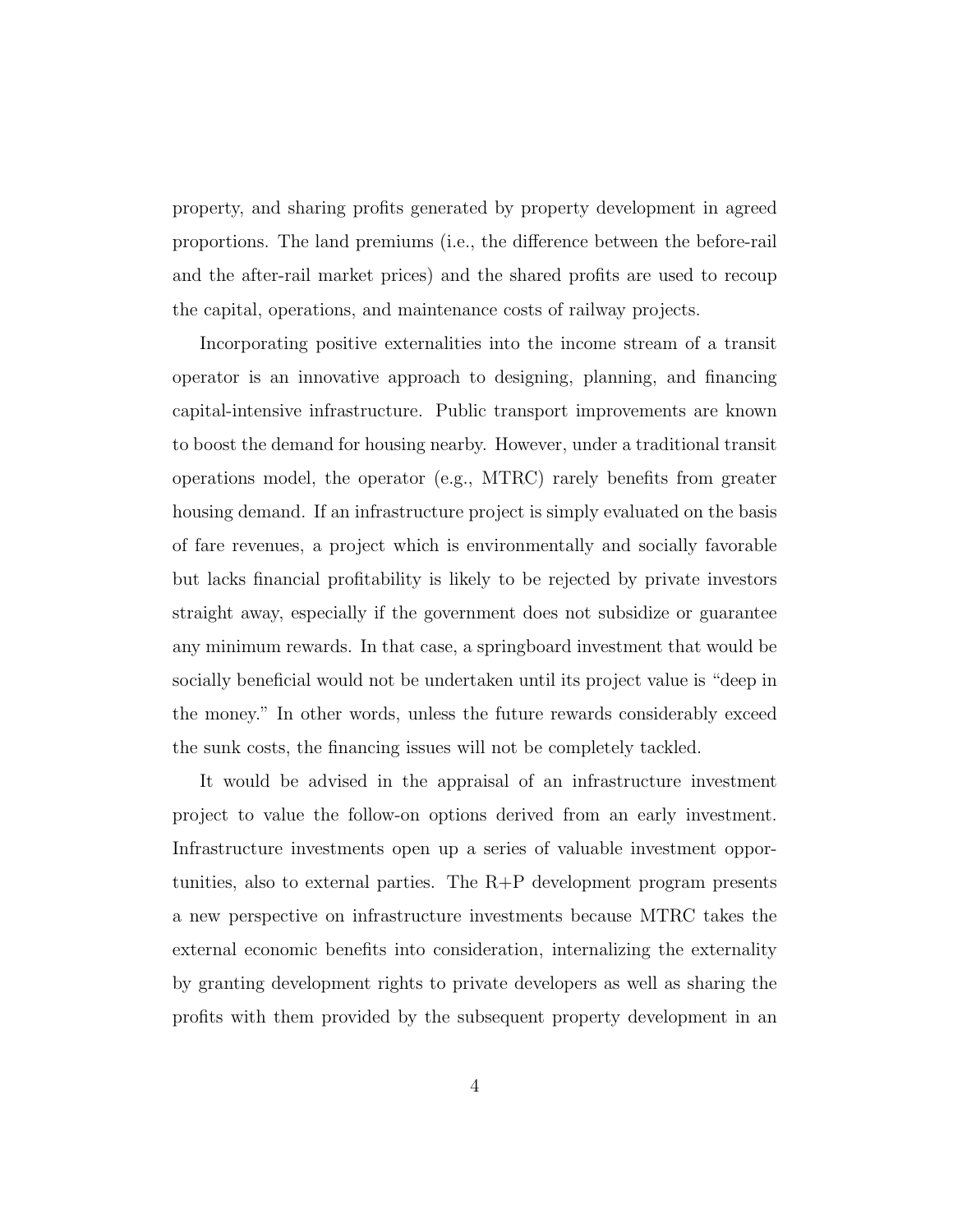agreed proportion. MTRC capitalizes on the commercial real estate options derived from the first-stage transit investment opportunity and captures the land value appreciation, viewing the value of property development as a part of the overall value of an infrastructure investment.

Uncertainty is a key driver of infrastructure investments; yet, the MTRC's novel financing model adds an element of strategic uncertainty because of the interactions and synergies with private property developers. This novel design leads naturally to a sequential game situation in which the leader and follower roles are predetermined. The follower is restrained from taking action until the leader has already done so. In this paper, the problem faced by MTRC is modelled as a Stackelberg leader-follower game of timing under uncertainty. More specifically, we model the rationale behind this innovative infrastructure financing scheme, using notions borrowed from real options (in particular compound options) and game theory (in the context of Stackelberg game of timing). We focus on continuous-time models of irreversible infrastructure investment under uncertainty, stress the factors that affect the timely delivery of infrastructure provisions, and derive the equilibrium investment rules by using dynamic programming.

#### 2. Literature review

Myers [1984] recalls the connection between (a) capital budgeting, which is concerned with project assessment, typically based on the discounted cash flows (DCF), and (b) strategic planning, whose primary objective is to determine the investment decisions that best achieve a long-term objective. Both perspectives are embedded in Real Options Analysis (ROA). Real options are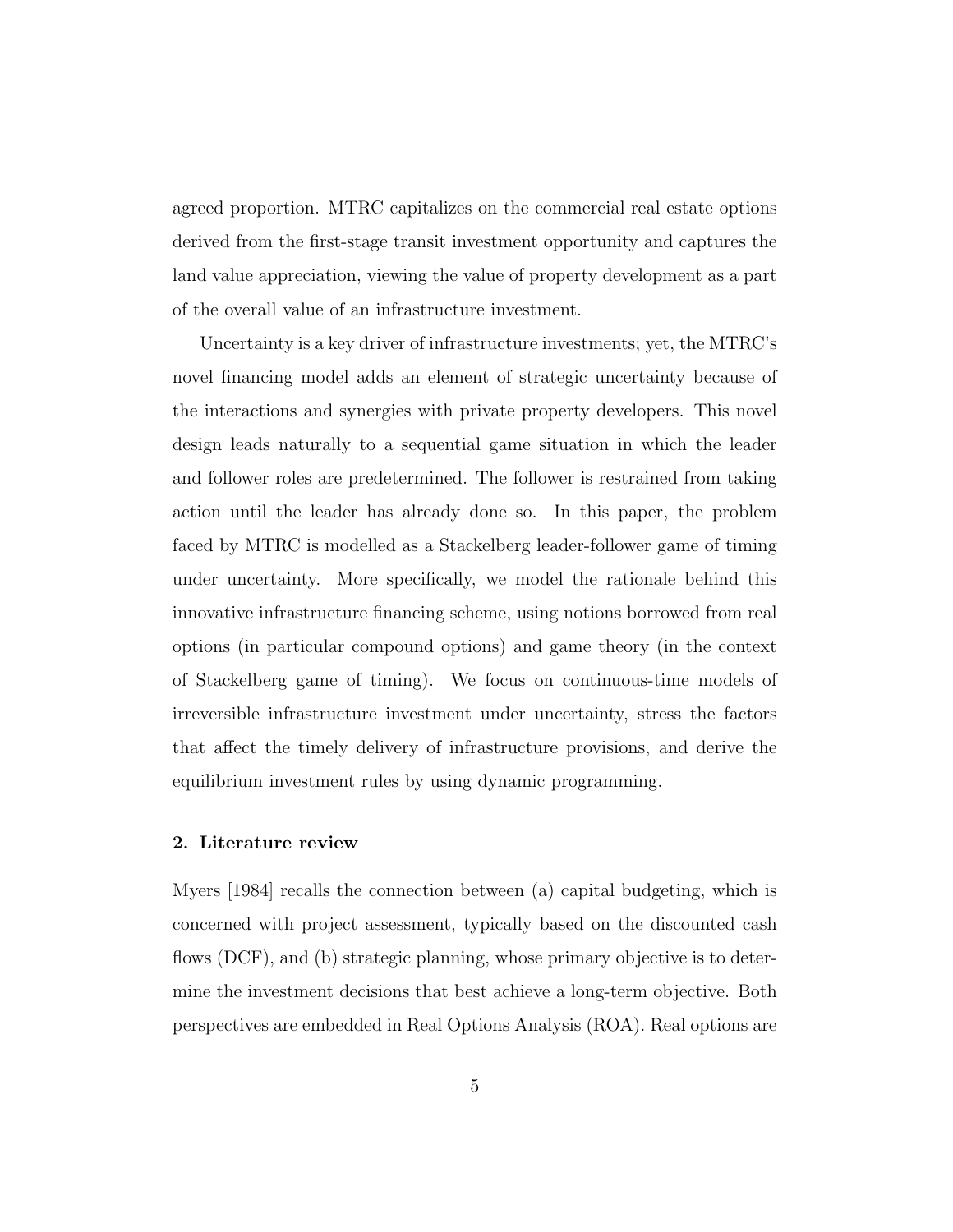coined in analogy with financial options [Myers, 1977]: a real option gives its holder an opportunity to acquire a real asset (e.g., to invest in a project) at a prespecified cost if conditions turn favorably [Trigeorgis, 1996]. A key benchmark model is the seminal optimal investment timing problem in Mc-Donald and Siegel [1986]. In our model, we deal with a problem where an early investment opens up a chain of further projects; this class of problems is coined "growth options," "options on options," or "compound options" in the literature (Kester [1984], Trigeorgis and Mason [1987]).

There have been some real options papers dealing with infrastructure investments. Smit and Trigeorgis [2009] illustrate practical application of the option games approach in the airport industry context by developing discretetime models that involve two privatized European airports competing in the times to expand their own lumpy infrastructure capacity. Ukkusuri and Patil [2009] model the demand uncertainty as a scenario tree, analyzing the optimal transportation network investments decision problem over multiple time periods. Besides discrete-time cases, many papers model uncertainty in continuous time as a stochastic process (e.g., a geometric Brownian motion) (see, e.g., Gao and Driouchi  $[2013]$ , Li et al.  $[2015]$ ). Most of them specify the value of the investment as a function of the target strategy chosen, then determine the optimal transit investment timing given the investment payoff function. The investment timing problem is thus converted into the determination of the optimal investment trigger. Once a stochastic process followed by an underlying asset or factor (e.g., the project value, demand, and population) reaches a specified barrier selected by the investor ex ante, the investment project is implemented as well as the investment timing is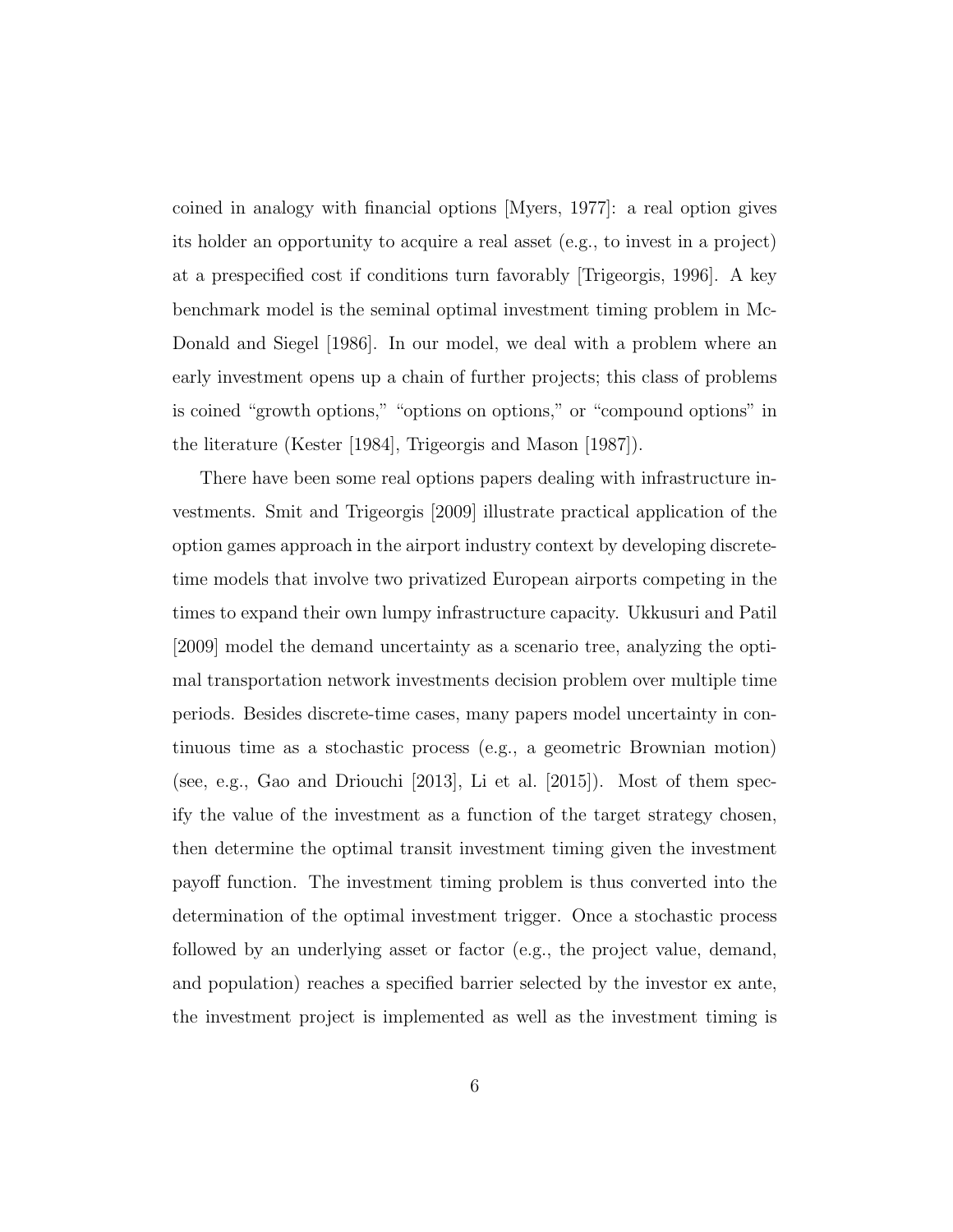found. In such cases, the optimal investment timing is precisely the firsthitting time as they address the optimal infrastructure investment issue in a monopoly situation over one decision period. In a multi-player stopping game, however, the equilibrium investment times are not typical first-hitting times. Guo et al. [2018] consider decision makers' time preferences and beliefs by modeling authorities' intertemporal choices on the basis that the planning horizon in public transit investment, such as 20 or 30 years, is excessively longer than the election cycles of government officers (e.g., 4-5 years). While they analyze the impact of intertemporal decisions, they do not consider the impact of positive externalities derived from strategic interactions and the duopoly model of Stackelberg leader-follower game in an irreversible capitalintensive infrastructure investment under uncertainty, which is a main focus of our study.

We here focus on the parties' investment decisions, allowing for two income sources for the infrastructure investor. The issue of debt instruments (e.g., straight debt vs project finance) is beyond the scope of this paper. More specifically, this paper elaborates upon a real-world case in the infrastructural industry based on the Stackelberg leader-follower game of timing under uncertainty, providing a compelling economic rationale for a successful infrastructure financing model in HK. Our approach is rooted in the real options analysis (ROA) and leverages on the dynamic programming in the operations research literature as well as the optimal control theory in the mathematics literature by solving variational inequalities [see Bensoussan and Lions, 1982]. We further extend our discussion in depth on the leader's problem that involves more complex continuation/stopping sets based on the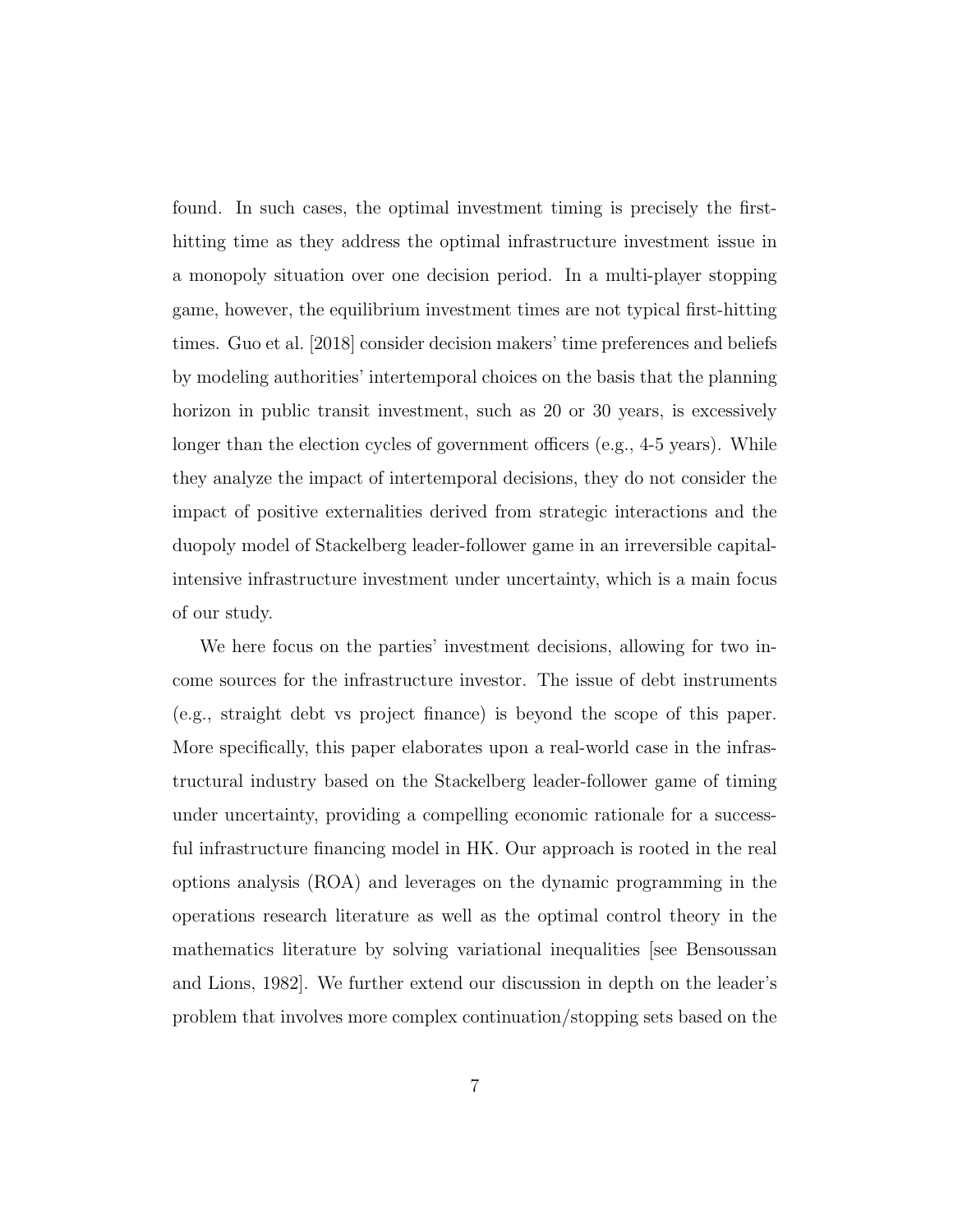research study by Bensoussan et al. [2010]. This is a key novel contribution versus the extant literature.

#### 3. Traditional financing models

Before analyzing the novel  $R+P$  model, we set a couple of benchmarks by examining the most common infrastructure financing models, namely "user pays," "government pays," or a combination of these two. We have a greater emphasis on the user-pays model which MTRC uses in conjonction to their novel financing model.

#### 3.1. "User-pays" model

Model setup. Under user-pays transit investments, fare revenues are the sole income stream for the transit operator (e.g., MTRC). For simplicity, we assume these revenues to be deterministic.<sup>2</sup> Specifically, we model the (perpetuity) value of transit operations at time t,  $Y_t^y$  $t_t^{y}$ , as the solution to a first-order ordinary differential equation (ODE), namely

$$
Y_0^y = y,\tag{1a}
$$

$$
dY_t^y = \rho Y_t^y dt,\t\t(1b)
$$

where  $\rho$  is a constant drift parameter. Equation (1b) implies that the project value grows compoundly at a constant rate of  $\rho$  per unit of time. At some fu-

<sup>2</sup>The assumption is reasonable because the demand for railways, metro, and buses services is hardly elastic and less influenced by business and economic industry cycles. In addition, transportation prices are highly regulated because transport is considered a common good. The fare revenue growth derives primarily from population growth, which is mostly predictable.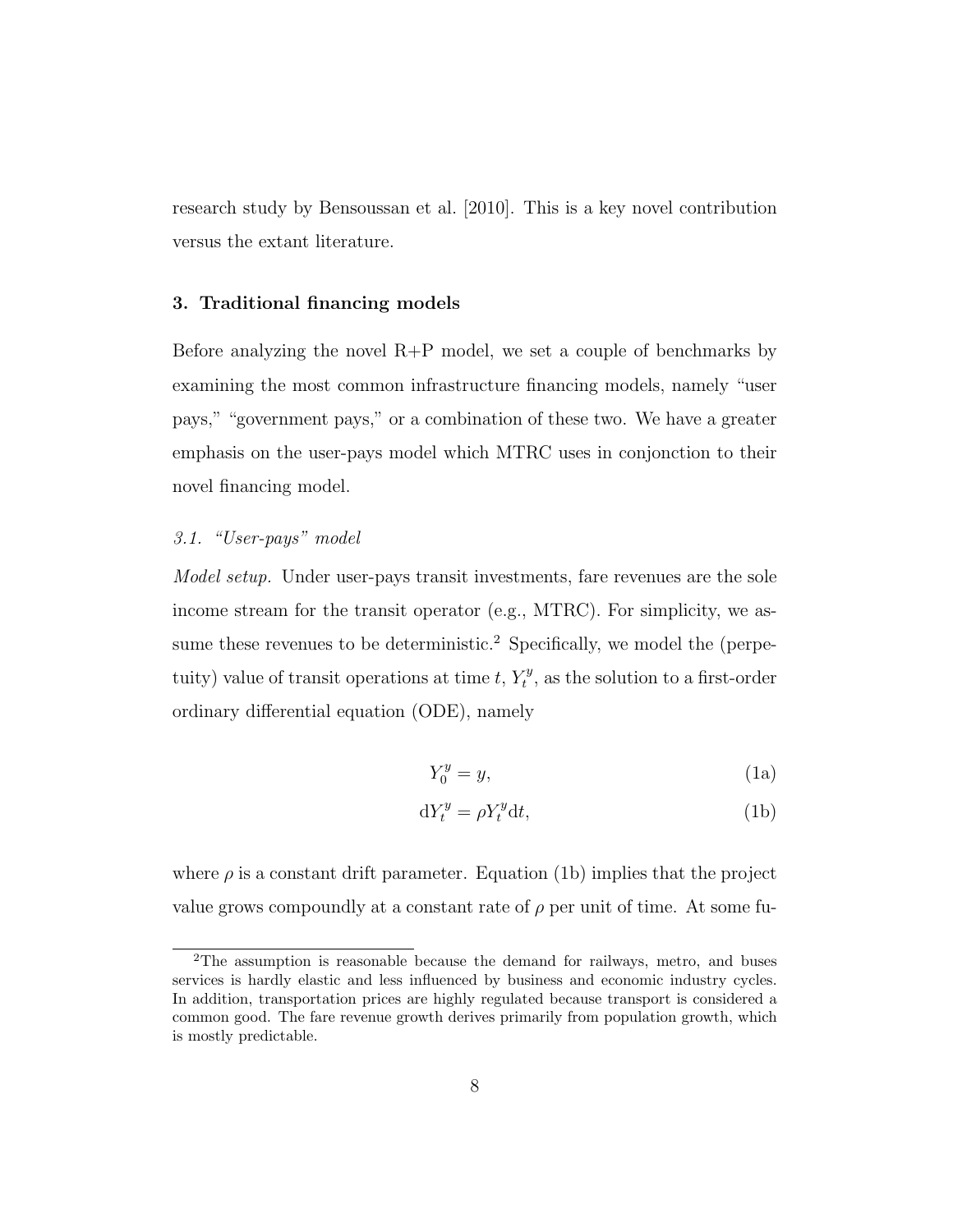ture time (to be determined) the operator pays the construction cost  $I_1$  to set up a new metroline. Because the construction of a large-scale infrastructure project generally requires substantial time from initiation until completion, we consider a time-to-build feature:  $h_1 > 0$  is the lag in constructing a new metroline and the operator receives a payoff of  $Y_{t+1}^y$  $t_{t+h_1}^y$  if he/she invests at time t. We let r stand for the constant discount rate.

The situation faced by an operator under the user-pays model is a comparatively simple (deterministic) problem of investment timing: the metro operator must determine the time  $t \geq 0$  at which to incur a construction cost  $I_1$  in return for a value  $Y_{t+1}^y$  $t_{t+h_1}^y$  once construction is completed:

$$
v(y) := \sup_{t \ge 0} e^{-rt} \left\{ e^{-rh_1} Y_{t+h_1}^y - I_1 \right\}.
$$
 (2)

We assume that the discount rate  $r > \rho$  to ensure that  $v(y) < \infty$ .

Dynamic programming. The problem (2) can be analyzed using dynamic programming.<sup>3</sup> We let

$$
\varphi(y) := e^{-rh_1} Y_{h_1}^y - I_1 = e^{-(r-\rho)h_1} y - I_1 \tag{3}
$$

denote the terminal payout received when investing. Here, the rail operator must decide whether to initiate ("stop") or delay the investment ("continue"). If the operator faces such an alternative, then its value—which corresponds to the optimal choice—must be no less than the payoff from

<sup>3</sup>Alternatively, we can view it as a static optimization problem. Using dynamic programming allows highlighting similarities when dealing with the stochastic game of timing in a later section.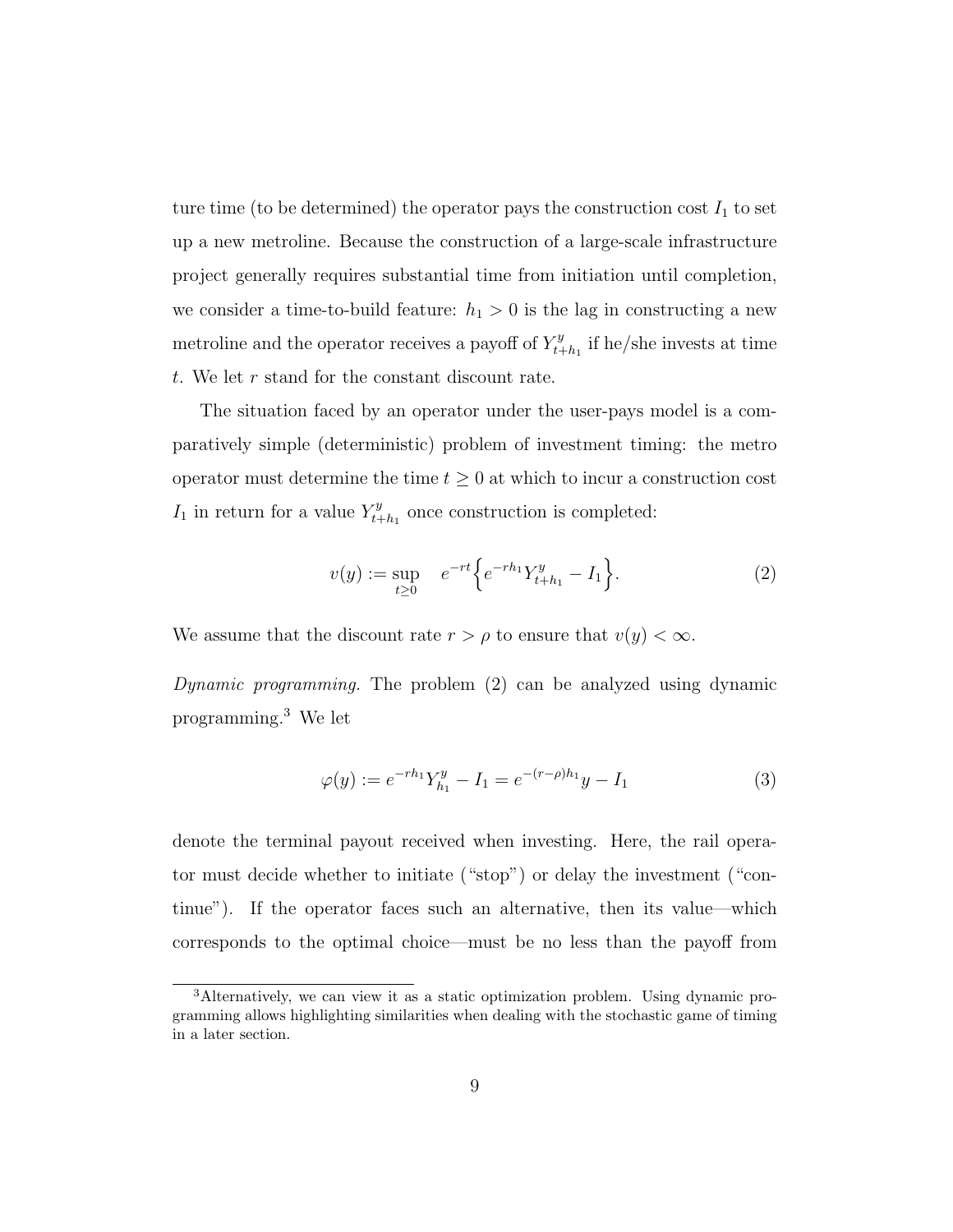either course of action. We now consider each alternative action in turn. Given flexibility in timing, the rail operator cannot be worse off than investing straight away; it must be that  $v(y) \ge \varphi(y)$  for all  $y \ge 0$ . In addition, by Bellman's (1957) "principle of optimality," the value must exceed the payoff:

$$
v(y) \ge e^{-r\varepsilon} v(y e^{\rho \varepsilon}), \quad \varepsilon > 0.
$$

If  $v(\cdot) \in C^1(\mathbb{R}_+),$  we can let  $\varepsilon$  go to 0 in the above. At any given point y, one weak inequality must be strict and the other is an equality; this heuristic leads a "complementarity slackness" criterion. In short, the value function  $v(y)$  must satisfy

$$
\min \{ rv(y) - \rho yv'(y); v(y) - \varphi(y) \} = 0, \quad \forall y > 0. \tag{4a}
$$

The dynamic programming equation (4a) is called a variational inequality (VI) following the terminology introduced in Bensoussan and Lions [1982]. Economic arguments also lead to two additional conditions. The condition

$$
\lim_{y \downarrow 0} \quad v(y) = 0 \tag{4b}
$$

asserts that the project is worthless if the users' pool vanishes. We further assume that

$$
\lim_{y \uparrow \infty} \quad \frac{v(y)}{\varphi(y)} = 1,\tag{4c}
$$

which implies that when the real option is "very deep in the money," the real options value coincides with the net present value  $\varphi(y)$ .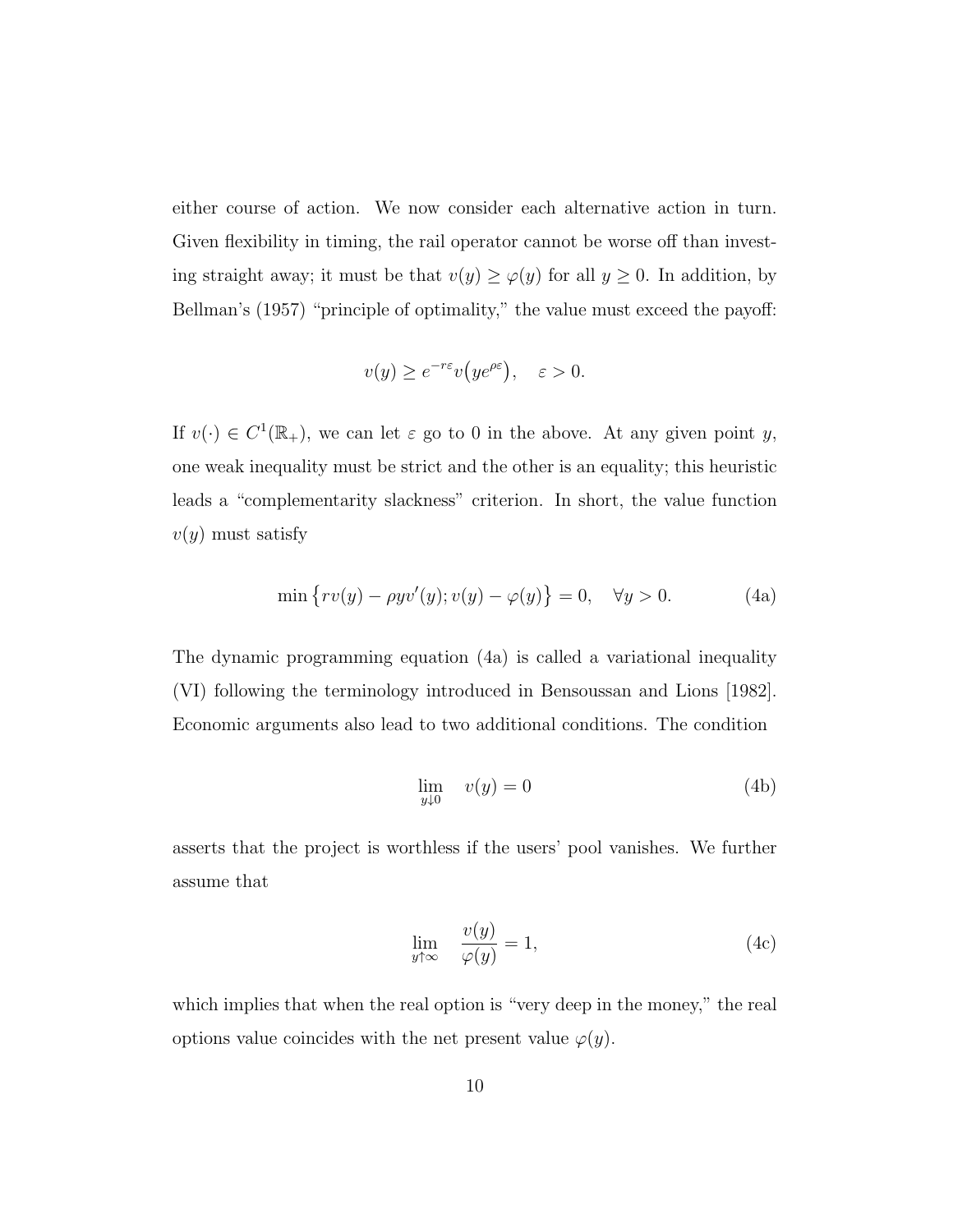We solve the problem (4a)–(4c) in Theorem 1 (see proofs in Appendix A).

Theorem 1. The transit operator's value function (2) takes the form

$$
v(y) = \begin{cases} \left(\frac{y}{\bar{y}}\right)^{r/\rho} \left(e^{-(r-\rho)h_1}\bar{y} - I_1\right), & y < \bar{y}, \\ e^{-(r-\rho)h_1}y - I_1, & y \ge \bar{y}, \end{cases}
$$

where the investment threshold  $\bar{y}$  is given by

$$
\bar{y} = \frac{re^{(r-\rho)h_1}}{r-\rho}I_1 > I_1.
$$

Following Theorem 1, the (optimal) decision whether to invest relates to the relative positions of the project value y and of the threshold  $\bar{y}$ . Alternatively, we can express the optimal stopping rule as  $\hat{t}(y, \bar{y}) = \frac{1}{\rho} \ln \left( \frac{y \vee \bar{y}}{y} \right)$  $\frac{\vee \bar{y}}{y}$ . This form hightlights a relationship between the optimal time  $\hat{t}(y)$  and the threshold  $\bar{y}$ . The firm should invest straight away  $[\hat{t}(y, \bar{y}) = 0]$  if and only if  $y \ge \bar{y}$ . Besides,  $\bar{y} > e^{(r-\rho)h_1}I_1$ , which is the "zero NPV" threshold. Consequently, the transit operator will defer the investment until the fare revenues are "deep in the money" (not "at the money"). The effect—coined hysteresis in the literature—arises even though the transport operator is certain about the growth of its future revenue stream.

Unfortunately, in most cities (Murakami [2012]), fares are often regulated and small to keep transit affordable. It is thus difficult to recoup the investment costs, so that many infrastructure projects are postponed, which is not socially desirable.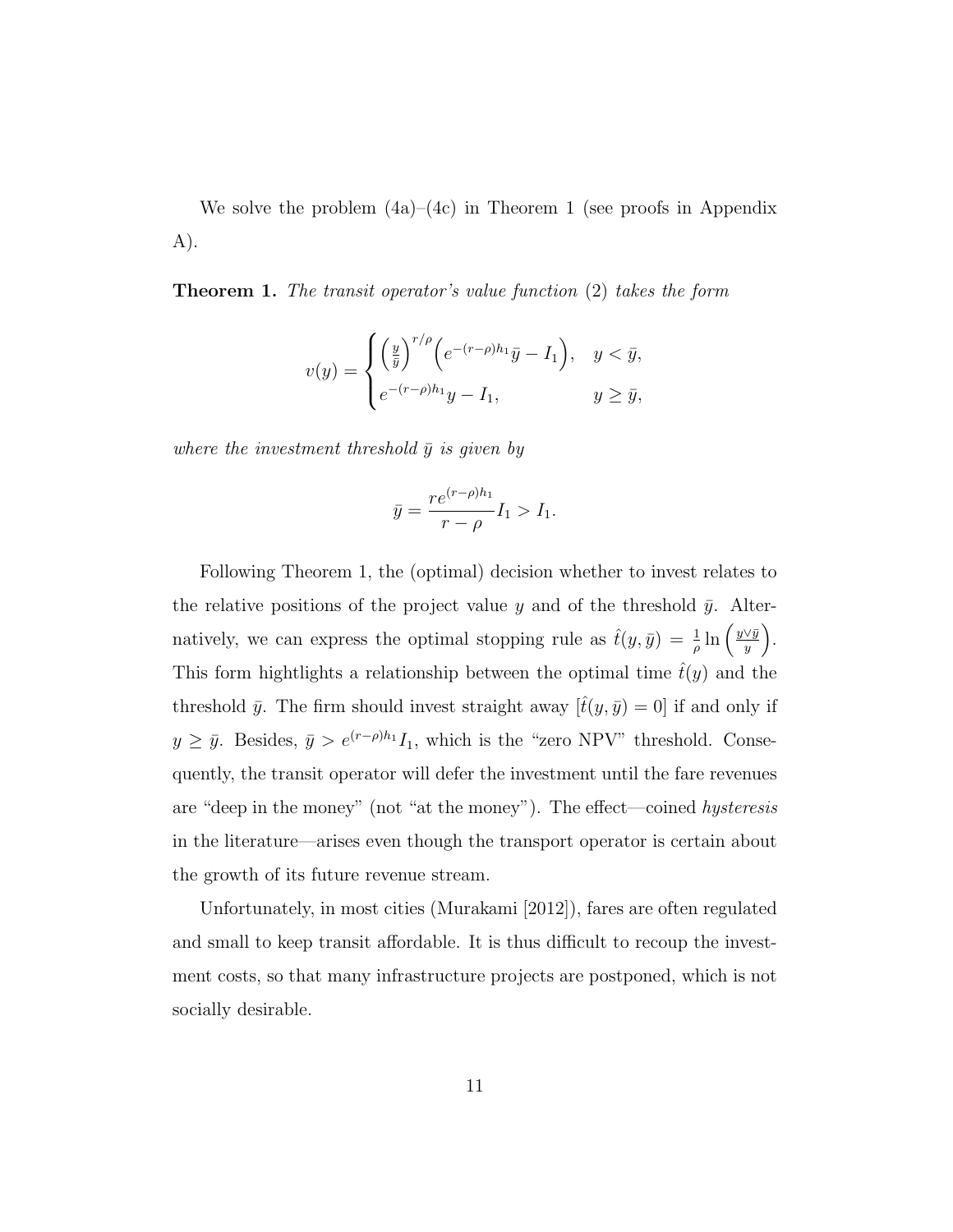#### 3.2. "Government-pays" and mixed models

In the government-pays model, the sole revenue source of a private investor is governmental transfer payment, i.e., ultimately sourced from the public budget (through taxing or borrowing). Hereby, the public and private parties reach an agreement in which the public party promises to acquire an infrastructure asset from the private party at some specific time and price. It is analogous to a forward contract. Government pays delay public expenditures that would appear on the liability side of the government's "balance sheet." Practically, the government engages a private company to develop an infrastructure asset or render infrastructure services, yet the cost of infrastructure is ultimately met from the public purse. Moreover, private funds are not a source of revenues but a way of raising funds, similar to a loan committed to repay the lender. They are still needed to be paid by public budgets in the end. The financial burden on the government entity is likely to raise the sovereign debt level and lead to greater fiscal pressure on households, not necessarily living in the vicinity of the infrastructure.

Besides the (pure) user- and government-pays models, a mix of these two is also widely used in practice. Here, user charges will ultimately be the main revenue sources yet are supplemented by government transfers paid at specific construction milestones. The government guarantee helps securitize the future streams of revenue for the private investor when the prespecified downside events occur, providing strong support for the government to channel more private funds in infrastructure. Further, if the project value is assumed to be stochastic rather than deterministic, a guarantee approximates to a *put option* that protects the private investor from downside risks,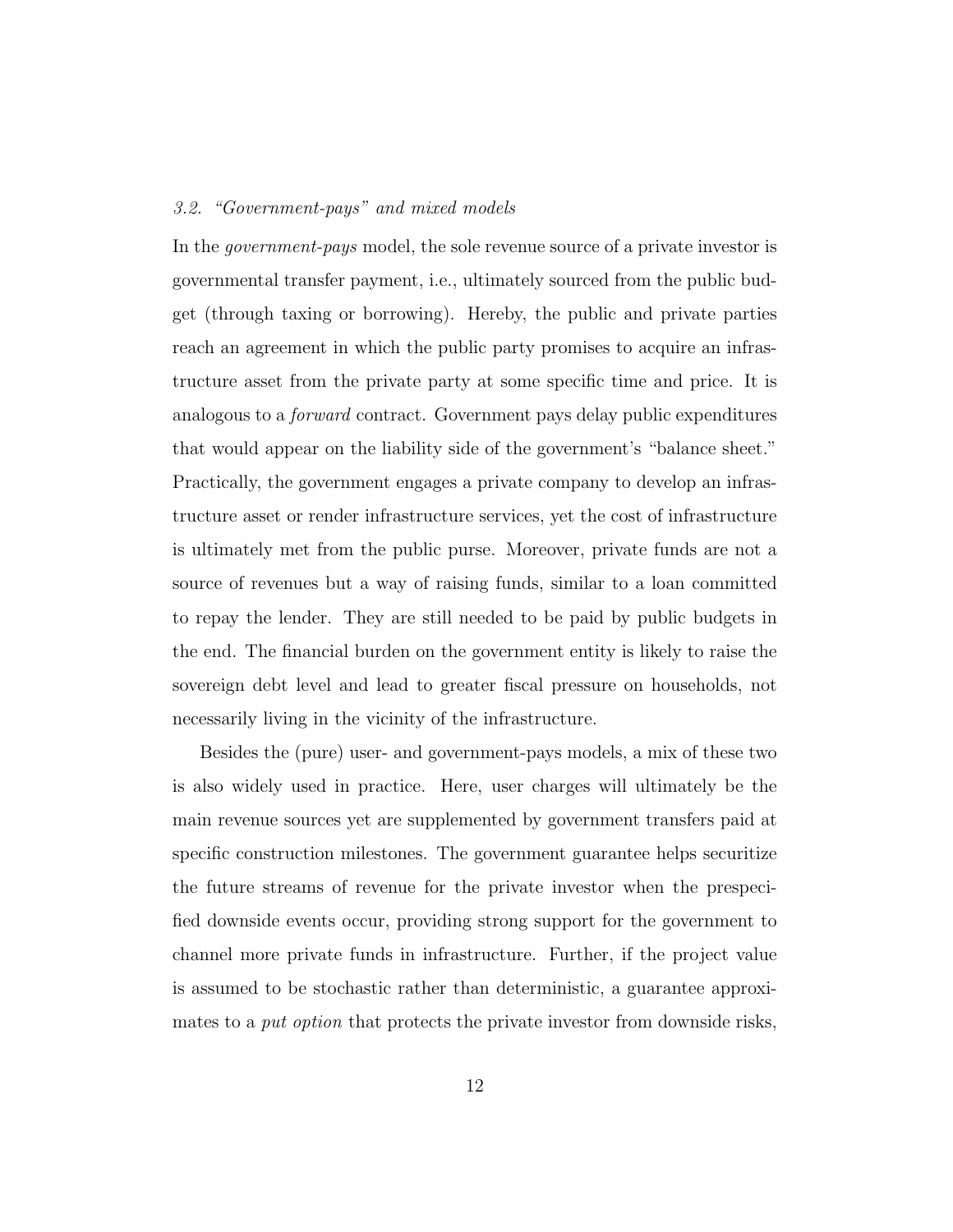at the expense of the public sector (and ultimately at the expense of households). If there is no expiry, such a payment mechanism for the private party can be approximately modeled as the perpetual American put option written on the value of transit operations. While the government guarantee protects the private entity's interests against unfavorable conditions and provides the solid basis for attracting private funds, it implicitly increases the governments fiscal exposures in the form of contingent liabilities. Therefore, the mixed model increases the risk of government bankruptcy particularly when the government is facing high leverage ratios.

In summary, the three widely-used traditional financing models have various constraints to a varying degree. To accelerate infrastructure delivery, more effective financing mechanisms are required. We next formalize MTRC's innovative financing model.

#### 4. MTRC's R+P scheme

Besides fare revenues modeled by  $(1a)$ – $(1b)$ , MTRC derives an income from the trading of the development rights to a property developer (or a consortium of property developers). For simplicity, we assume that the private developer does not invest in properties unless they are located near metrolines. The developer's decision whether to acquire those rights depends on an average after-rail property value  $X^x : \Omega \times [0, \infty) \to \mathcal{X} := \mathbb{R}_+$ , which is assumed to follow a geometric Brownian motion (GBM) of the form

$$
X_0^x = x > 0,
$$
  $\mathbb{P}-\text{a.s.},$  (5a)

$$
dX_t^x = \mu X_t^x dt + \sigma X_t^x dZ_t, \qquad t > 0,
$$
 (5b)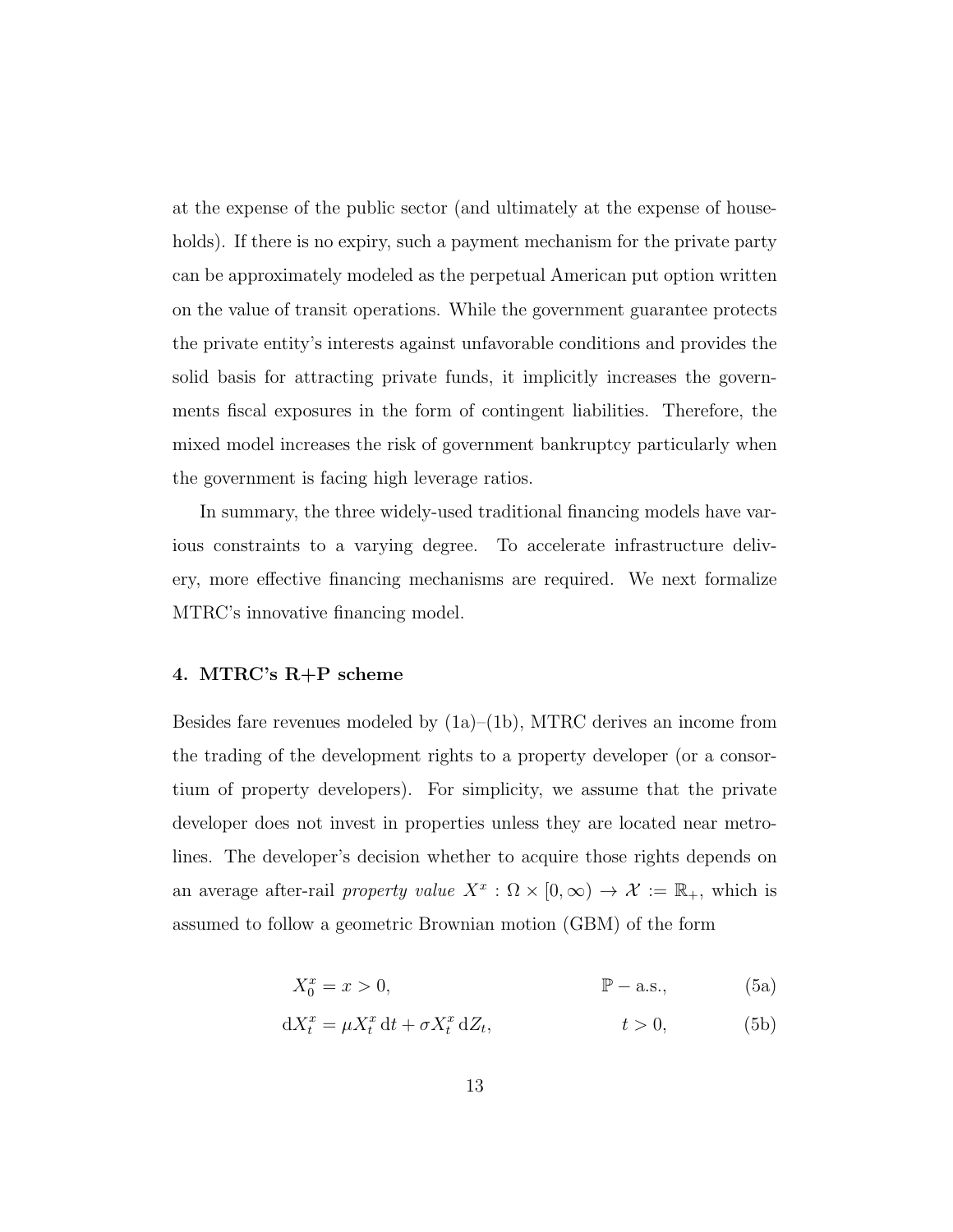

Figure 2: Model timeline

where  $\mu > \frac{1}{2}\sigma^2$  and  $\sigma > 0$  are the constant drift and volatility parameters respectively and  $Z$  is a standard Brownian motion.<sup>4</sup>

We model the MTRC's novel R+P scheme as a Stackelberg game in which the leader and follower roles are set ex ante. We depict the timeline in Figure 2 and use the index i to denote a particular party. MTRC  $(i = 1)$ starts the construction of the new metroline at a (stopping) time  $\tau_1$ , while the property developer  $(i = 2)$  acquires the development rights and starts building the properties around the station at a time  $\tau_2 \geq \tau_1$  for a cost  $I_2$ . MTRC agrees with the private developer on a fee  $K$  and a profit-sharing rule according to which a proportion  $\alpha \in (0,1)$  of the net proceeds accrues to

<sup>&</sup>lt;sup>4</sup>In HK, land values are strongly driven by rapid urban population expansion and strong economic growth [Hong and Brubaker, 2010]. Besides population, property values depend on various macroeconomic factors such as housing scarcity, change in housing policies or regulations, the yield differential compared to other asset classes, and foreignexchange rates. Modeling the feedback effect of population growth on real-estate prices is beyond the scope of this paper; for simplicity, we treat the parameters  $\rho$  in (1b) and  $\mu$ in (5b) independently of one another. For the sake of illustration, a certain dependency is accounted for because we use estimates from real-world projects.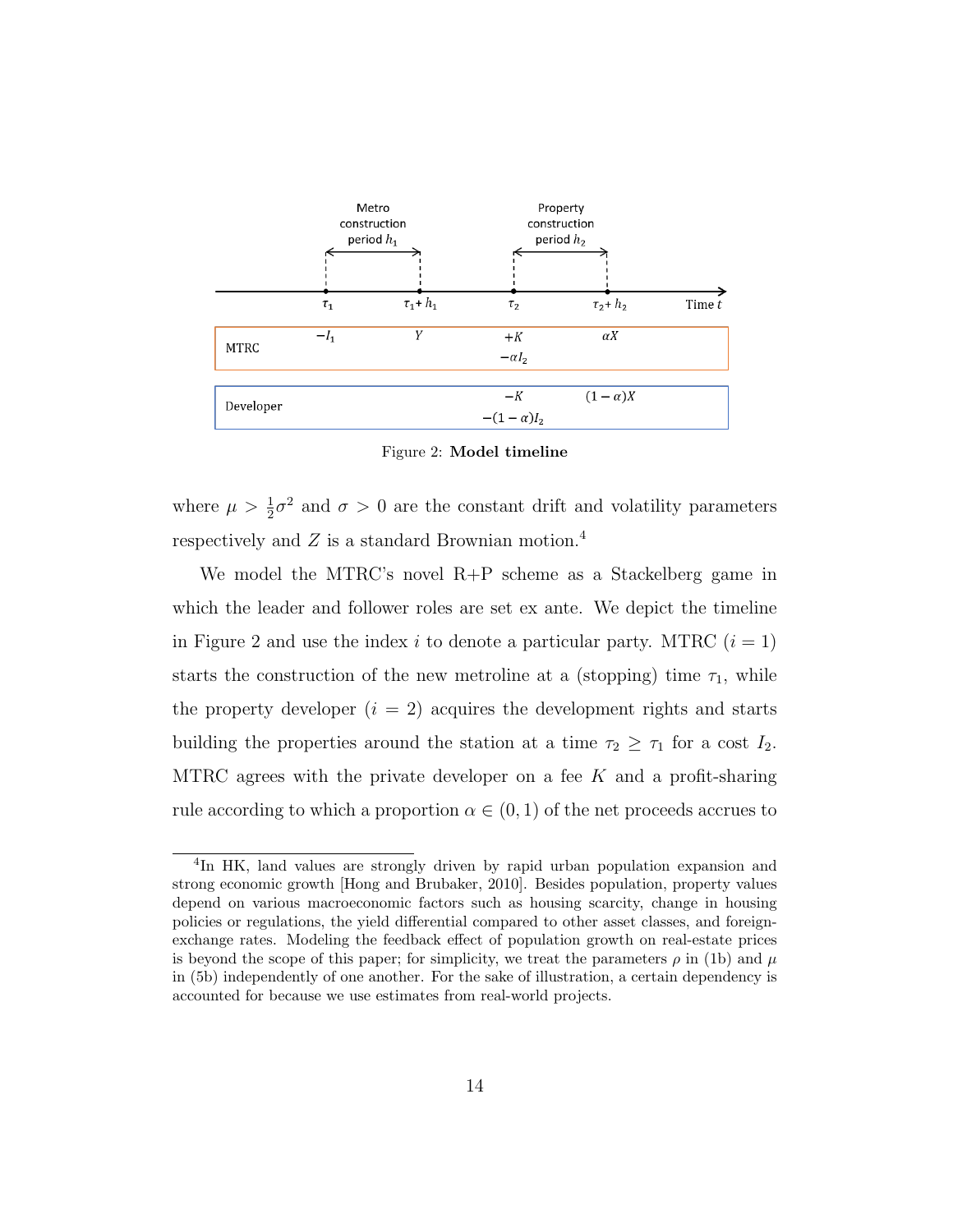MTRC.<sup>5</sup> We further consider a time lag  $h_2 > 0$  for the planning, building, and reselling of the properties; the property after completion is worth  $X_{\tau_2+h_2}^x$ . No party can perfectly forecast the development of the property price and form instead expectations (we use the operator  $E$  under the probability measure P). Both parties are assumed to be risk-neutral for simplicity and discount at a constant rate  $r > \min\{\rho, \mu\}.$ 

We now specify the two parties' *objective functionals*.

1. Follower: The property developer's objective is

$$
J_2^x(\tau_1, \tau_2) := \mathbb{E}\bigg[e^{-r\tau_2}\bigg\{(1-\alpha)\big(e^{-rh_2}X_{\tau_2+h_2}^x - I_2\big) - K\bigg\}\mathbf{1}_{\{\tau_2 \geq \tau_1\}}\bigg], \quad (6)
$$

where the indicator  $\mathbf{1}_{\{\tau_2 \geq \tau_1\}}$  accounts for the "Stackelberg constraint"  $\tau_2 \geq \tau_1$ .

- 2. Leader: MTRC has two income streams:
	- (i) Fare revenues from direct beneficiaries (i.e., metro passengers) generate a net present value of  $\varphi(y)$  as introduced in (3).
	- (ii) MTRC internalizes a share of the positive externalities on indirect beneficiaries. The net present value of this second income stream is

$$
\psi(x) := \alpha \left( e^{-rh_2} X_{h_2}^x - I_2 \right) + K
$$
  
=  $\alpha \left( e^{-(r-\mu)h_2} x - I_2 \right) + K.$  (7)

<sup>&</sup>lt;sup>5</sup>The agreed proportion  $\alpha$  may be thought of as the outcome (e.g., the Nash bargaining solution) of a negotiation between the leader and follower taking place at time  $\tau_2$ . We instead assume it as a parameter, an assumption which is reasonable if MTRC auctions the development rights because, then, the terms are not negotiated.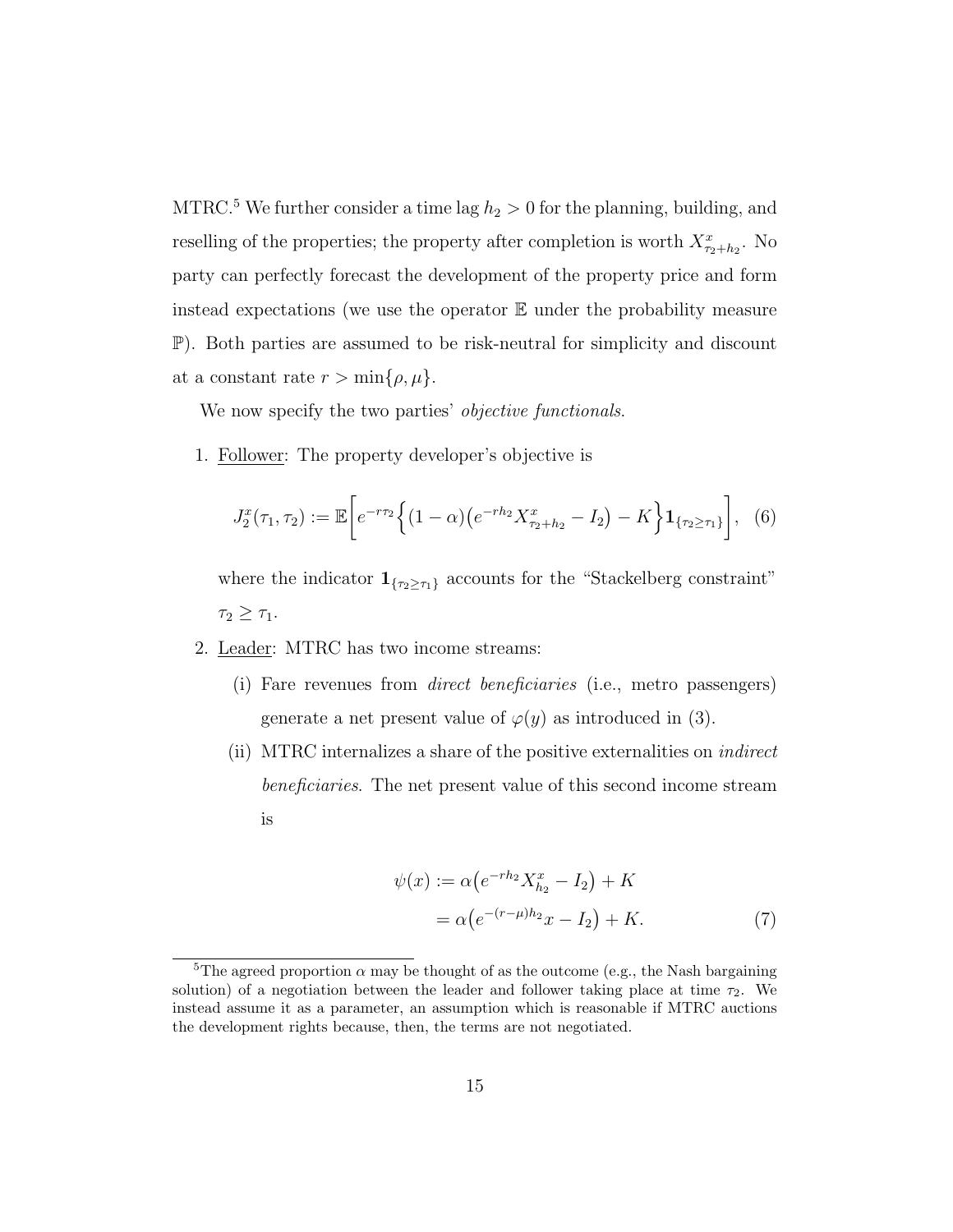MTRC's objective is

$$
J_1^{x,y}(\tau_1, \tau_2) := \mathbb{E}\Big[e^{-r\tau_1}\varphi\big(Y_{\tau_1}^y\big) + e^{-r\tau_2}\psi\big(X_{\tau_2}^x\big)\Big].\tag{8}
$$

We specify the solution concept for this Stackelberg game of timing. We assume that players follow Markov strategies and use the superscripts x and y to highlight this ansatz. The leader anticipates that the follower will react optimally to its choice  $\tau_1^{x,y}$  with a reaction  $\mathcal{T}_2(\tau_1^{x,y})$  $\binom{x,y}{1}$  assumed to be the unique solution to

$$
J_2^x\left(\tau_1^{x,y}, \mathcal{T}_2\left(\tau_1^{x,y}\right)\right) = \sup_{\tau_2^x \ge \tau_1^{x,y}} J_2^x(\tau_1^{x,y}, \tau_2^x). \tag{9}
$$

Given the investment sequence, the leader faces a decision-theoretic problem:

$$
V_1(x,y) := J_1^{x,y} \left( \hat{\tau}_1^{x,y}, \mathcal{T}_2(\hat{\tau}_1^{x,y}) \right) = \sup_{\tau_1^{x,y}} J_1^{x,y} \left( \tau_1^{x,y}, \mathcal{T}_2(\tau_1^{x,y}) \right). \tag{10}
$$

We call  $(\hat{\tau}_1^{x,y})$  $\mathcal{T}^{x,y}_1, \mathcal{T}^{x}_2(\hat{\tau}^{x,y}_1)$  $\binom{x,y}{1}$ ) the game's Markov Stackelberg equilibrium. To solve for this, we proceed in the reverse investment order, determining the follower's reaction function in (9) first.

#### 5. Property developer's decision

After some computations (see Appendix B), one shows that the follower's reaction function in (9) can be written in the form

$$
\mathcal{T}_2^x(\tau_1^{x,y}) = \tau_1^{x,y} + \theta_2(X_{\tau_1^{x,y}}^x); \tag{11}
$$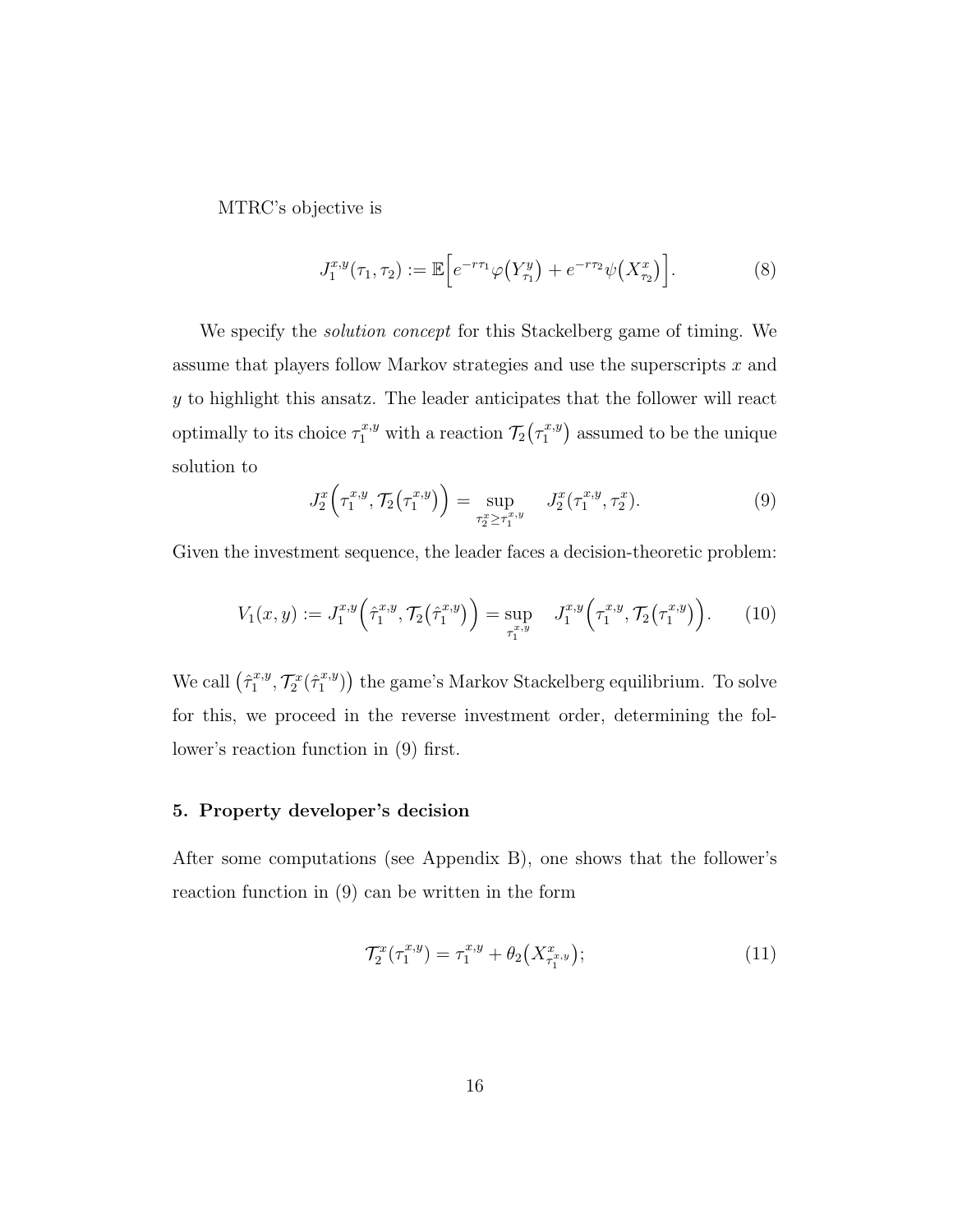here,  $\theta_2(x)$  is the solution to a "*myopic*" problem that becomes relevant once the leader starts construction works, namely the solution  $\text{to}^6$ 

$$
V_2(x) := \mathbb{E}\left[e^{-r\theta_2(x)}\left\{(1-\alpha)\left(e^{-(r-\mu)h_2}X_{\theta_2(x)}^x - I_2\right) - K\right\}\right]
$$
  

$$
= \sup_{\tau_2^x} \mathbb{E}\left[e^{-r\tau_2^x}\left\{(1-\alpha)\left(e^{-(r-\mu)h_2}X_{\tau_2^x}^x - I_2\right) - K\right\}\right].
$$
 (12)

We now solve for  $V_2(x)$  in the myopic problem (12) by using an approach similar to the one used to solve the deterministic problem (2). Given flexibility in timing, the private investor cannot be worse off than investing immediately:  $V_2(x) \ge (1-\alpha)(e^{-(r-\mu)h_2}x - I_2) - K$ . Alternatively, the property developer can stay put for a period of time  $\varepsilon > 0$  and then pursues the optimal stopping strategy  $\theta_2(\cdot)$ ; this eventually yields the necessary condition  $\mathcal{L}_2V_2(x) \geq 0$ , where  $\mathcal{L}_2$  is a second-order operator given by<sup>7</sup>

$$
\mathcal{L}_2 f := rf - \mu x \frac{\partial f}{\partial x} - \frac{1}{2} \sigma^2 x^2 \frac{\partial^2 f}{\partial x^2}.
$$
 (13)

At a given point  $x$ , one weak inequality must be strict and the other is an equality; this heuristic leads a "complementarity slackness" criterion. In short, the value function  $V_2$  must solve the dynamic programming equation given in Lemma 1.

<sup>&</sup>lt;sup>6</sup>The term  $V_2(x)$  in (12) should not be confused with  $J_2^x(\hat{\tau}_1^{x,y}, \mathcal{T}_2^x(\hat{\tau}_1^{x,y}))$ .

<sup>&</sup>lt;sup>7</sup>The "waiting" stance leads to the inequality  $V_2(x) \geq \mathbb{E}\left[e^{-r\varepsilon}V_2(X_{\varepsilon}^x)\right]$ . As  $\varepsilon \to 0$ , then it obtains from (a generalized version of) Dynkin's formula [see Bensoussan and Lions, 1982, Theorem 8.5, pp.185-186] the inequality  $\mathcal{L}_2V_2(x) \ge 0$ .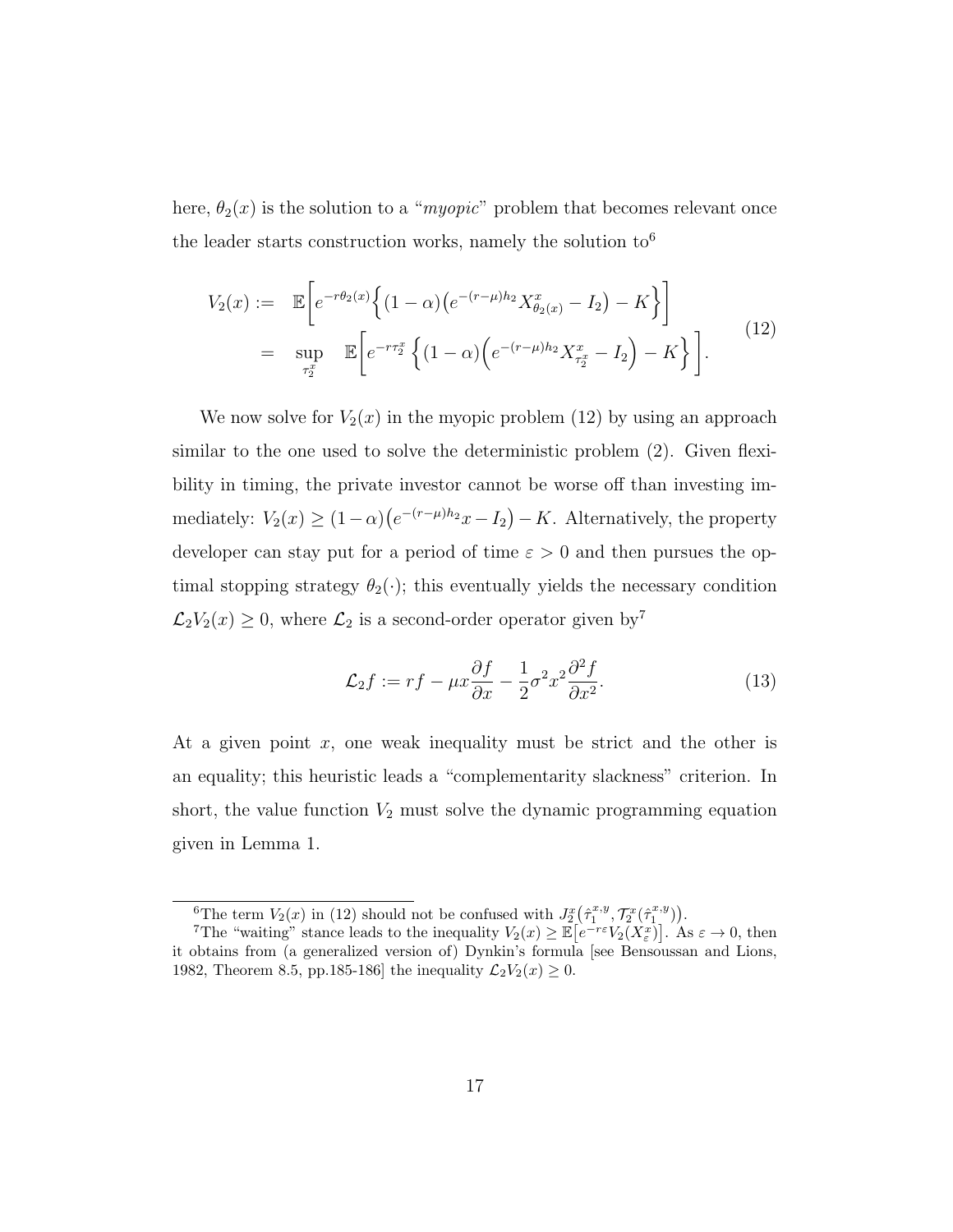**Lemma 1.** The value function  $V_2$  in (12) must satisfy the VI<sup>8</sup>

$$
\min \left\{ \mathcal{L}_2 V_2(x); V_2(x) - (1 - \alpha) \left( e^{-(r - \mu)h_2} x - I_2 \right) + K \right\} = 0, \quad a.e. \ x \in \mathcal{X},
$$

(14a)

$$
V_2(\cdot) \in \mathsf{C}^1(\mathbb{R}_+) \quad \text{and} \quad V_2''(\cdot) \in \mathsf{L}_{\text{loc}}^1(\mathbb{R}_+), \qquad (14b)
$$

$$
\lim_{x \to 0} V_2(x) = 0,
$$
\n(14c)

$$
\lim_{x \to \infty} \quad \frac{V_2(x)}{(1 - \alpha)(e^{-(r - \mu)h_2}x - I_2) - K} = 1.
$$
\n(14d)

We introduce the positive and negative roots,  $\gamma_A$  and  $\gamma_B$  respectively, of the quadratic function

$$
\mathcal{Q}(\gamma) := r - \mu \gamma - \frac{1}{2} \sigma^2 \gamma (\gamma - 1)
$$
\n(15)

and provide an explicit functional representation of the value function  $V_2$ in Theorem 2.<sup>9</sup>

**Theorem 2.** We can express the value function  $V_2$  in (12) as

$$
V_2(x) = \begin{cases} \left(\frac{x}{x_2}\right)^{\gamma A} \left[ (1-\alpha)\left(e^{-(r-\mu)h_2}x_2 - I_2\right) - K \right], & x < x_2, \\ (1-\alpha)\left(e^{-(r-\mu)h_2}x - I_2\right) - K, & x \ge x_2, \end{cases}
$$
(16)

<sup>&</sup>lt;sup>8</sup>Compared to the regularity requirement  $V_2(\cdot) \in C^1(\mathbb{R}_+)$ , which we also had in the deterministic case, we introduce another condition  $V''_2(\cdot) \in L^1_{loc}(\mathbb{R}_+)$  in (14b) to ensure that the second-order term in the VI has a mathematical meaning. Smooth fit is a natural consequence of the assumption  $V_2(\cdot) \in C^1(\mathbb{R}_+).$ 

<sup>&</sup>lt;sup>9</sup>We omit a verification theorem. It is known [see, e.g., Bensoussan and Lions, 1982] that a value function of optimal stopping, e.g., (12), is the probabilistic representation of the solution to a variational inequality, e.g.,  $(14a)$ – $(14d)$ .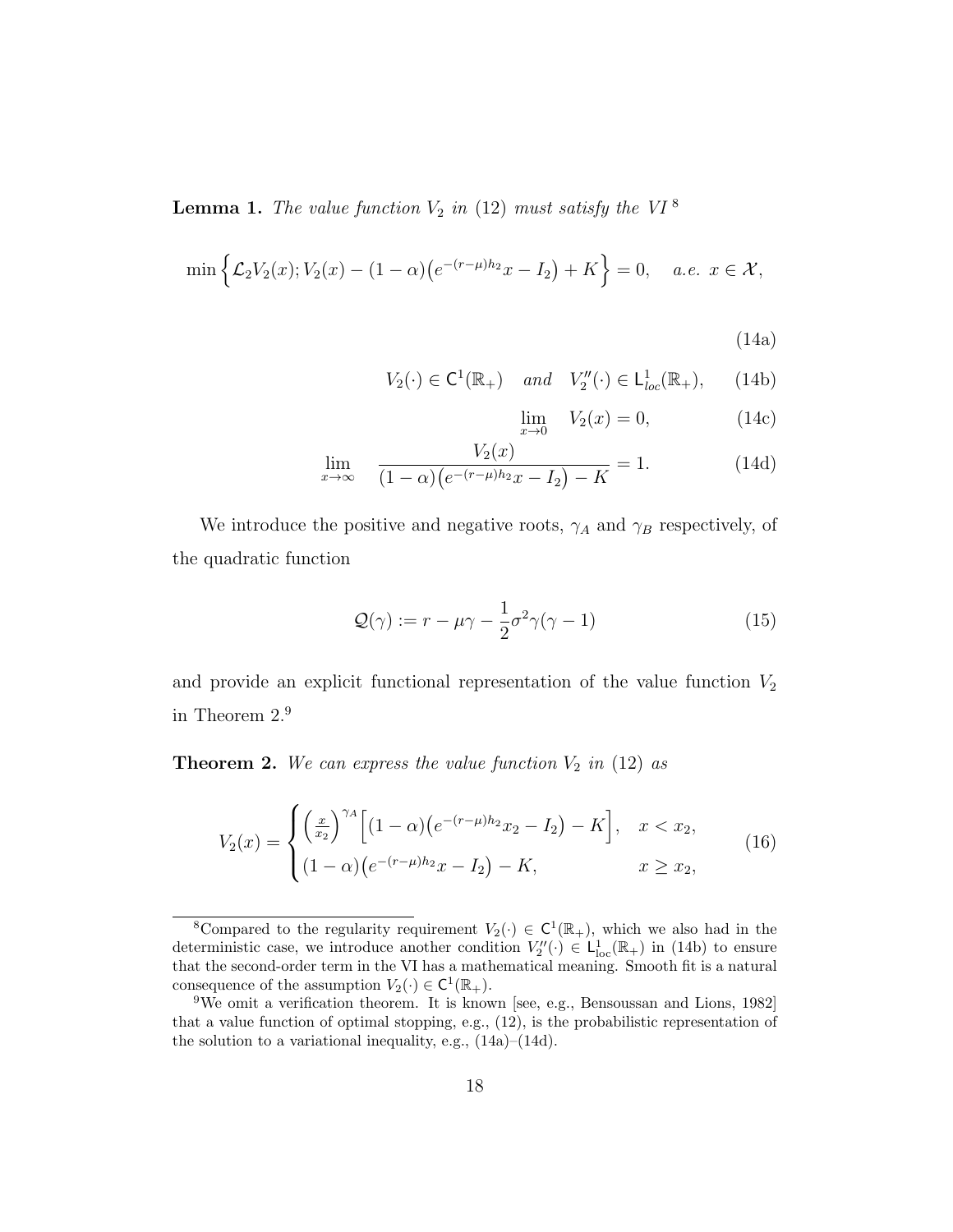where

$$
x_2 := \frac{\gamma_A}{\gamma_A - 1} \left( I_2 + \frac{K}{1 - \alpha} \right) e^{(r - \mu) h_2}.
$$
 (17)

To interpret Theorem 2, we recall that that one can associate to a firsthitting time  $\inf\{t \geq 0 : X_t^x \geq \xi\}$  a discount factor (over states) given by

$$
\mathbb{E}\left[e^{-r\inf\{t\geq 0:X_t^x\geq \xi\}}\right] = \left(\frac{\min\{x;\xi\}}{\xi}\right)^{\gamma_A}.\tag{18}
$$

If the property value  $x$  is above  $x_2$ , the (myopic) property developer acquires the development rights, receiving the amount  $(1 - \alpha)(e^{-(r-\mu)h_2}x - I_2) - K$ . If the property value is below that threshold, then the firm delays receiving the amount  $(1 - \alpha)(e^{-(r-\mu)h_2}x_2 - I_2) - K$  until the (first-hitting) time

$$
\theta_2(x) := \inf \left\{ t \ge 0 : X_t^x \ge x_2 \right\};\tag{19}
$$

it discounts this amount using the factor  $(x/x_2)^{\gamma_A}$ .

In reality, the threshold  $x_2$  is not the threshold above which the private developer develops the property. Indeed, the private investor wants to ensure MTRC has invested in urban rail infrastructure. In other words, we do not claim that the follower's reaction  $\mathcal{T}_2^x(\tau_1^{x,y})$  $\binom{x,y}{1}$  is the first-hitting time in (19), but claim instead—because of the relation (11)—that it is of the form

$$
\mathcal{T}_2^x(\tau_1^{x,y}) = \inf \left\{ t \ge \tau_1^{x,y} : X_t^{X_{\tau_1^{x,y}}} \ge x_2 \right\}.
$$
 (20)

To be able to specify the follower's equilibrium decision, we will need to solve the leader's problem (10) and determine the leader's optimal investment decision  $\hat{\tau}_1^{x,y}$  $\frac{x,y}{1}$ .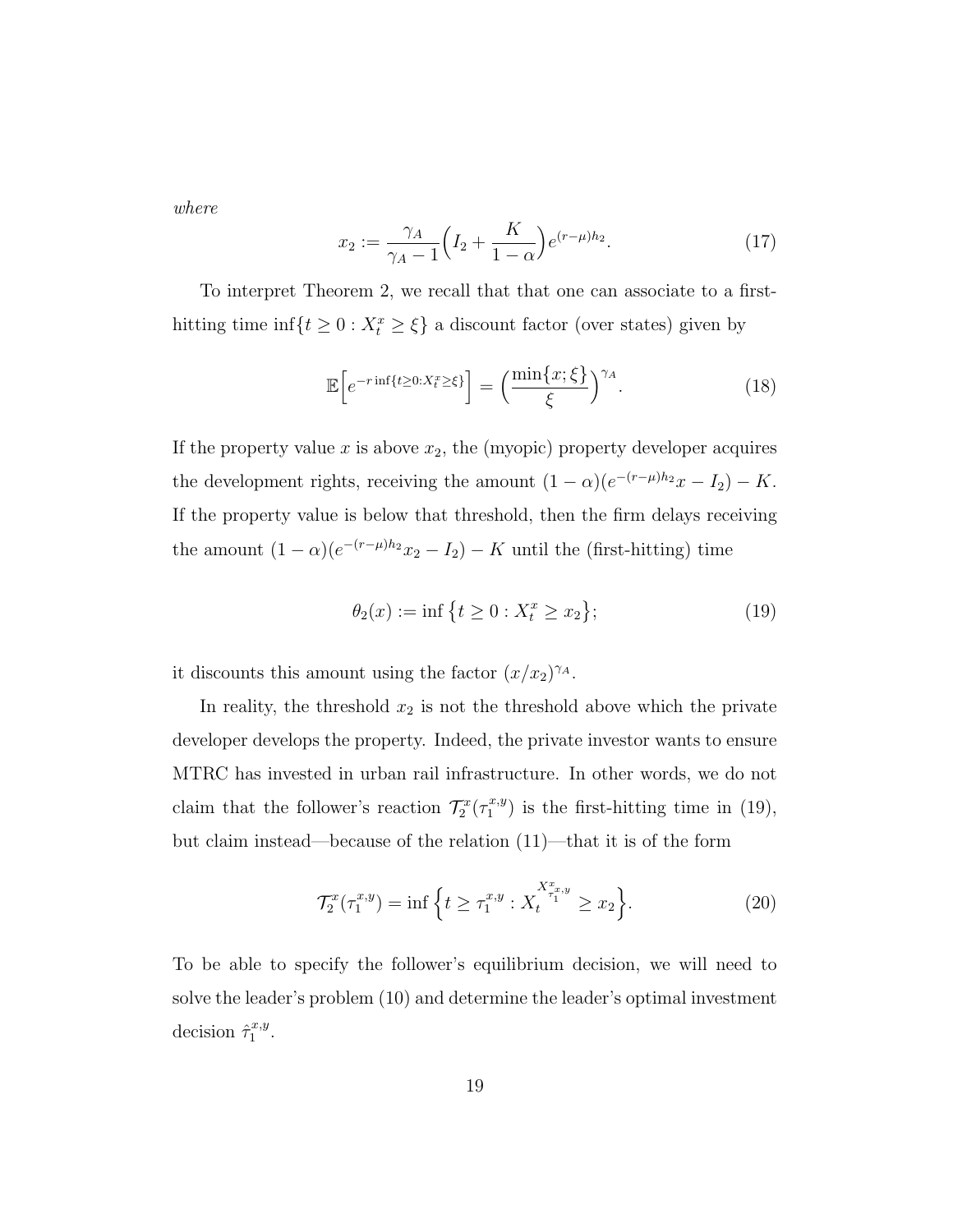#### 6. MTRC's problem

Lemma 2 specifies a VI for the leader's problem in (10). We interpret the term  $G_1(x, y)$  given by

$$
G_1(x,y) := \begin{cases} \varphi(y) + \left(\frac{x}{x_2}\right)^{\gamma A} \psi(x_2), & x < x_2, \\ \varphi(y) + \psi(x), & x \ge x_2, \end{cases}
$$
(21)

as the NPV from investing straight away.<sup>10</sup> If MTRC invests it receives net fare revenues  $\varphi(y)$  as well as the (future) proceeds from a transaction with the property developer. These proceeds are  $\psi(x)$  if the developer acquires the development rights straight away or are worth the present value  $\left(\frac{x}{x}\right)$  $\overline{x_2}$  $\int^{\gamma_A} \psi(x_2)$ if the transaction is delayed until the process reaches the level  $x_2$ . Beside  $\mathcal{L}_2$ in (13), we introduce the operator

$$
\mathcal{L}_1 f := \mathcal{L}_2 f - \rho y \frac{\partial f}{\partial y}.
$$
\n(22)

**Lemma 2.** The leader's value function  $V_1$  in (10) satisfies the VI

$$
\min\left\{\mathcal{L}_1 V_1(x,y); V_1(x,y) - G_1(x,y)\right\} = 0, \quad a.e. \ x \in \mathcal{X},\tag{23a}
$$

$$
V_1 \in \mathsf{C}^1(\mathbb{R}_+^2) \quad \text{and} \quad \frac{\partial^2 V_1}{\partial x^2} \in \mathsf{L}_{loc}^1(\mathbb{R}_+). \tag{23b}
$$

We recall that if a solution to the VI exists (and the solution to the VI coincides with the value function), then the continuation region is defined implicitly as  $C_1 := \{(x, y) \in \mathbb{R}_+^2 : V_1(x, y) > G_1(x, y)\}\$ , while the stopping region is  $S_1 := \mathbb{R}_+^2 \setminus C_1$ .

<sup>&</sup>lt;sup>10</sup>The function  $G_1$  is called the *obstacle* in line with the literature on optimal stopping.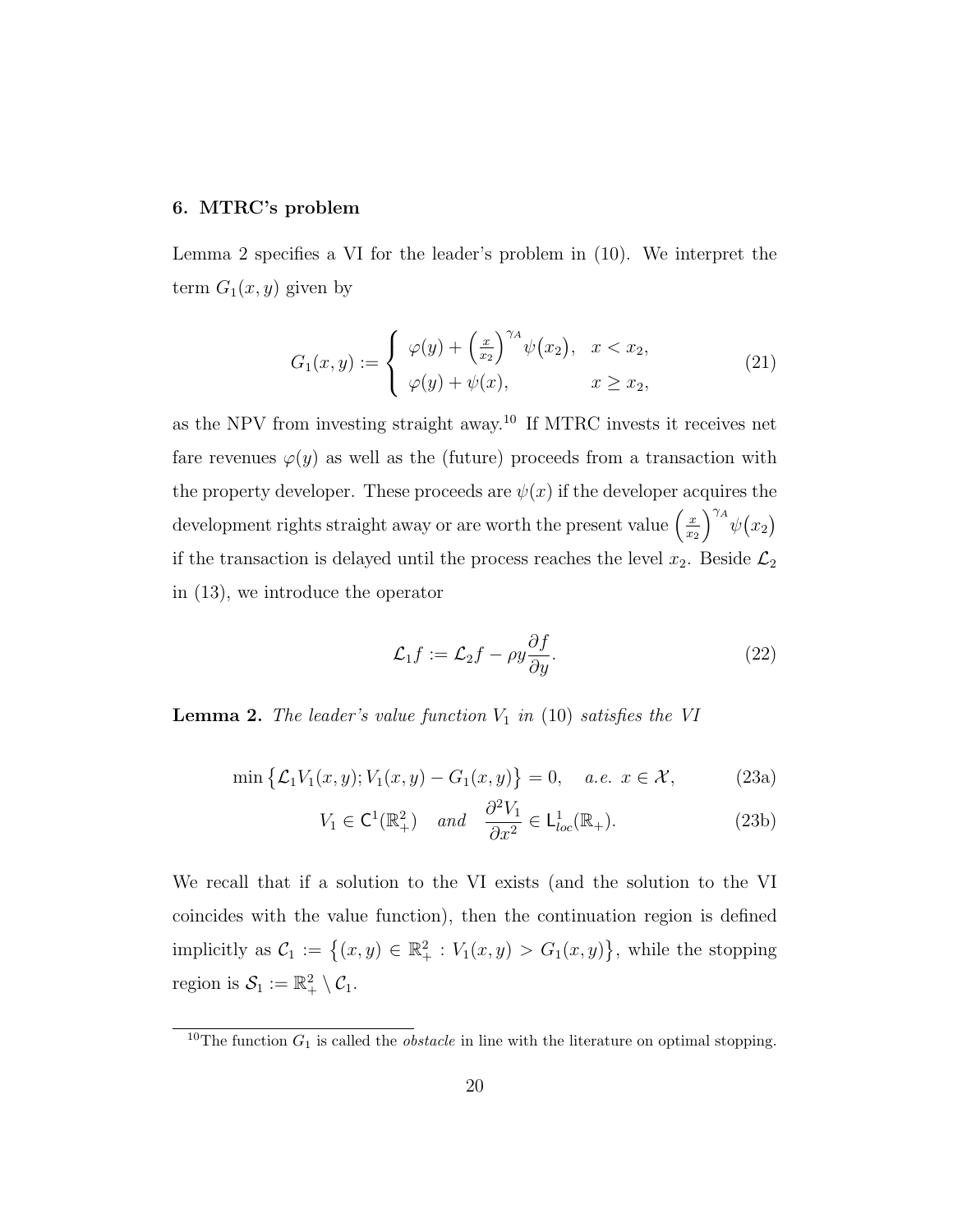

Figure 3: The dashed curve for  $x \mapsto G_1(x, y)$  depicts the "real" case with  $y_0 = e^{(r-\rho)h_1}I_1 =$ 36.9808. The gray  $(y = 10)$  and orange  $(y = 60)$  curves are introduced for comparative statics. Cf. parameter values in Footnote 11.

We start by studying the obstacle  $G_1$  in (21). We depict this function in Figure 3 using as parameter values those of the " $SL(E)$ " project in HK.<sup>11</sup> We can conclude after some computations that:

**Lemma 3.** The obstacle  $x \mapsto G_1(x, y)$  is continuously differentiable on  $(x, \infty)$  except at  $x_2$ . It is monotone increasing on  $(0, \infty)$  from  $\varphi(y)$  to  $\infty$ . It is convex on  $(0, x_2)$ , concave in the vicinity of  $x_2$ , and linear on  $(x_2, \infty)$ . We

<sup>&</sup>lt;sup>11</sup>The South Island Line (East) ("SIL(E)") project is a 7-km line costing  $I_1 = 17.6$ HKDbn and financed under the R+P model. The construction commenced in May 2011 and completed in December 2016. In December 2017, MTRC awarded the property development package to a consortium for a land premium of  $K = 5.2$  HKDbn. The development project is due for completion by 2023. The metropolitan area's population grew at 1.5% p.a. between 2010 and 2025, while the HK property price grows at 12% p.a. [Suzuki et al., 2015]. Other parameter values are  $I_2 = 4.66$  HKDbn, as  $\alpha = 0.5$ ,  $r = 0.15$ ,  $\mu = 0.12$ ,  $\rho = 0.015, \sigma = 0.15, h_1 = 5.5, \text{ and } h_2 = 5.$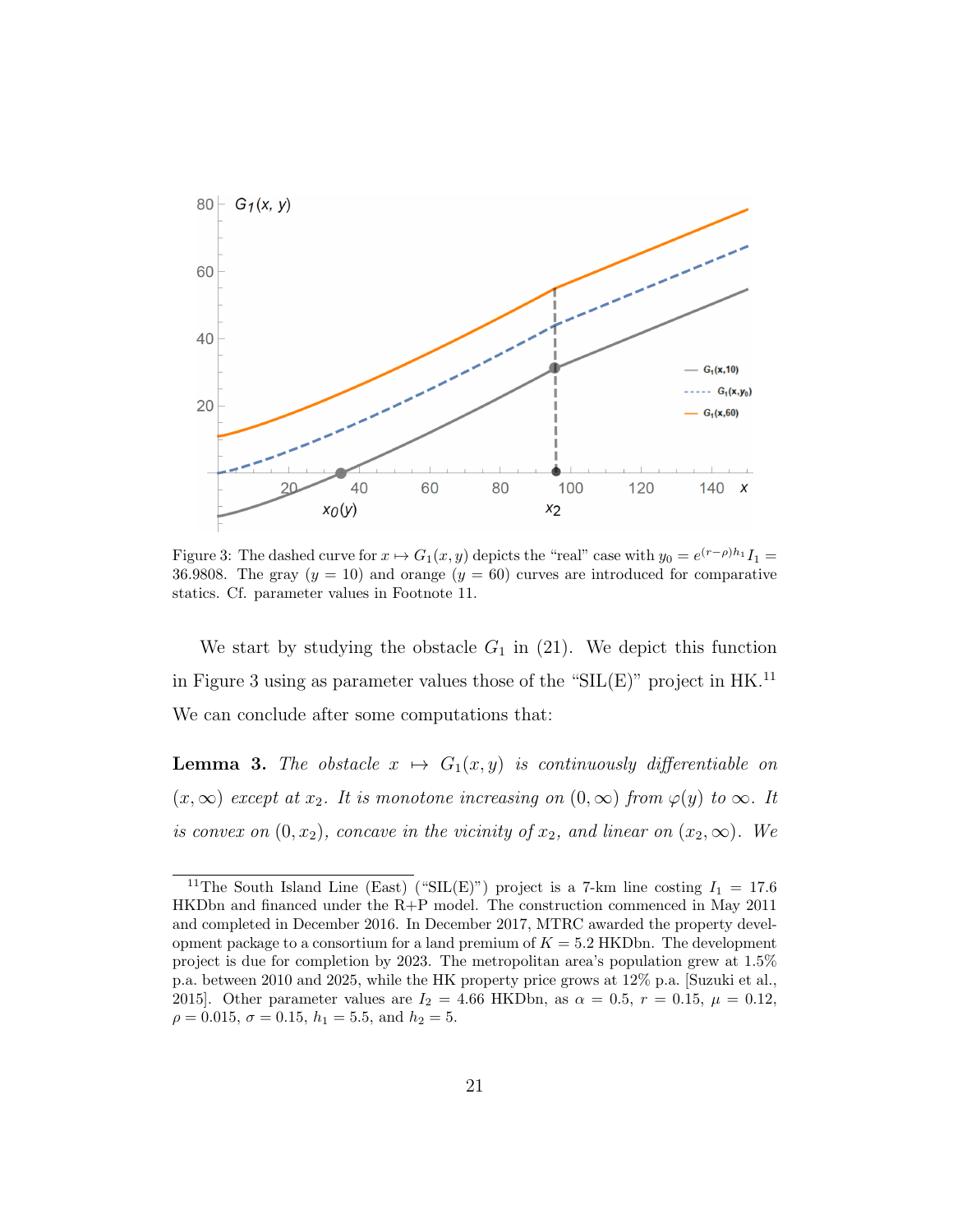introduce the parameters  $y_0 := e^{(r-\rho)h_1} I_1$  and  $y_\dagger := e^{(r-\rho)h_1} \big[I_1 - \psi(x_2)\big]^\dagger$  and define the curve  $x_0(\cdot)$  by

$$
x_0(y) := \begin{cases} \left[ \frac{I_1 + \alpha I_2 - K - ye^{-(r-\rho)h_1}}{\alpha} \right] e^{(r-\mu)h_2}, & y \in (0, y_\dagger), \\ x_2 \left[ -\frac{\varphi(y)}{\psi(x_2)} \right]^{\frac{1}{\gamma_A}}, & y \in (y_\dagger, y_0), \\ 0, & y \in (y_0, \infty). \end{cases}
$$

The function  $x \mapsto G_1(x, y)$  is negative on  $(0, x_0(y))$  and positive on  $(x_0(y), \infty)$ .

Recall that  $G_1(x, y)$  is the NPV from the infrastructure project. The parameter  $y_0$  corresponds to the break-even point above which the project is worth undertaking based solely on the stream of fare revenues, while the level  $x_0(y)$  is the cut-off above which the proceeds from the trading of development rights is sufficiently large to offset the shortfall in fare revenues and yield a positive NPV for MTRC overall.

The function  $x \mapsto G_1(x, y)$  is not continuously differentiable at  $x_2$ . As we look for a solution to the VI (23a) that satisfies the regularity (23b), a set of state values  $(x, y)$  where the obstacle  $x \mapsto G_1(x, y)$  is not continuously differentiable cannot be in the stopping region (in which  $V_1 = G_1$ ). Consequently, because  $x \mapsto G_1(x, y)$  is not continuously differentiable at  $x_2$ , the set  $\{(x, y) : (0, x_1(y))\}$  with  $x_1(y) < x_2$  cannot be the continuation region. We focus first on the case with a threshold policy such that  $x_1(y) \ge x_2$ . If the conjecture  $x_1(y) \ge x_2$  holds, then MTRC and the private developer effectively decide on their own investments at the same time; this is because the fare revenues y are not sufficient to incentivize MTRC to develop the infrastructure. If the conjecture  $x_1(y) \ge x_2$  does not hold, then MTRC will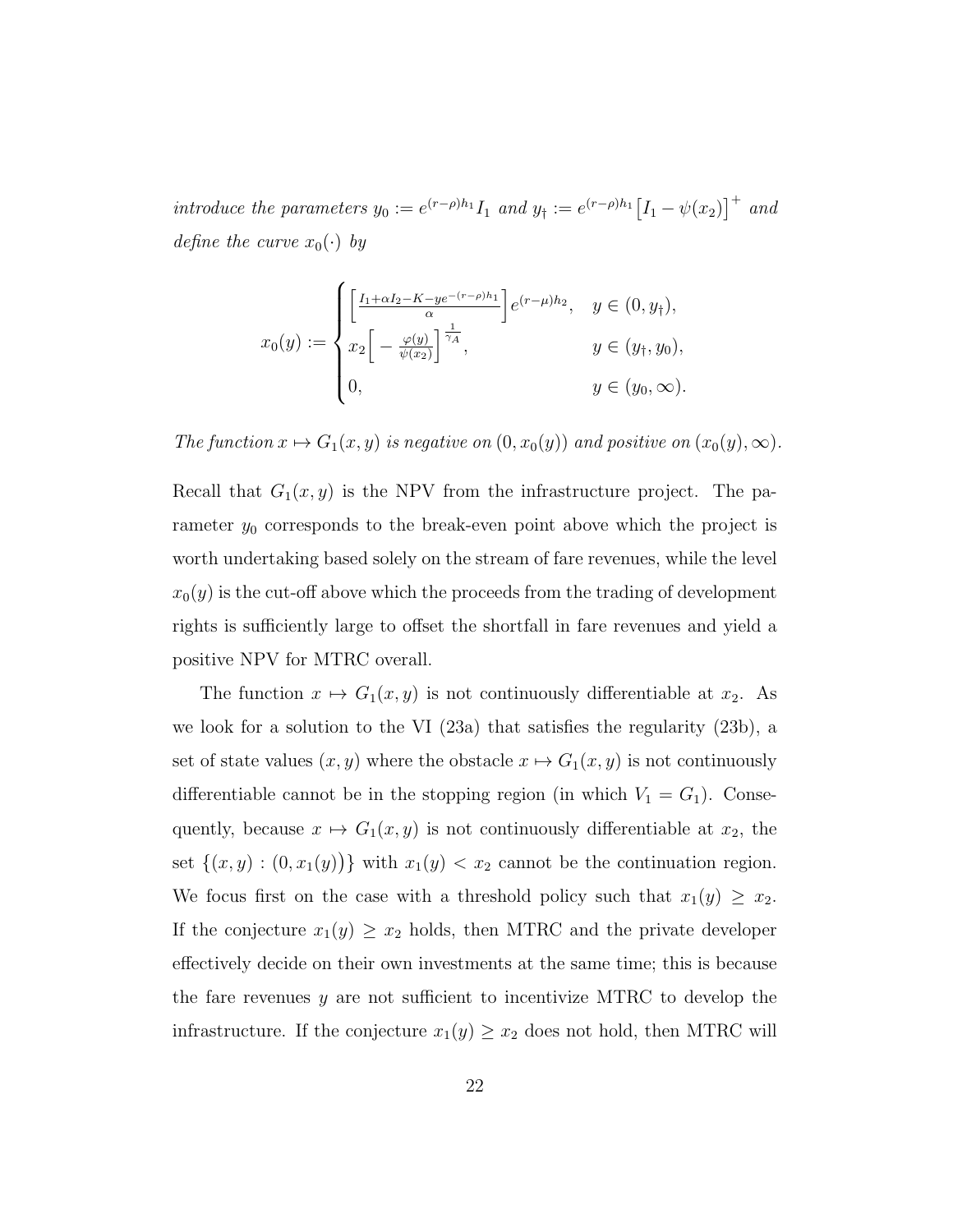adopt a more subtle investment policy.

6.1. Case A with a threshold policy such that  $x_1(y) \ge x_2$ 

We introduce the quadratic function

$$
\mathcal{D}(\gamma) := r - \rho - (\mu - \rho)\gamma - \frac{1}{2}\sigma^2\gamma(\gamma - 1),\tag{24}
$$

and denote by  $\delta_A$  and  $\delta_B$  its positive and negative roots, respectively. We further introduce

$$
y_{\star} := e^{(r-\rho)h_1} \bigg\{ - \bigg[\frac{\gamma_A}{\gamma_A - 1} \frac{\delta_A - 1}{\delta_A} \alpha \bigg(I_2 + \frac{K}{1-\alpha}\bigg) \bigg] + I_1 + \alpha I_2 - K \bigg\}
$$
(25a)

$$
x_1(y) := \frac{\delta_A}{\delta_A - 1} \frac{(I_1 + \alpha I_2 - K) - e^{-(r - \rho)h_1} y}{\alpha} e^{(r - \mu)h_2}, \quad y \in (0, y_\star) \quad (25b)
$$

$$
\alpha_{\star} := \frac{(a+b+c) - \sqrt{(a+b+c)^2 - 4ac}}{2a} \in (0,1)
$$
\n(25c)

where

$$
a := I_2(\delta_A - \gamma_A) > 0, \quad b := \gamma_A K(\delta_A - 1) > 0, \quad \text{and} \quad c := \delta_A(\gamma_A - 1)(I_1 - K) > 0.
$$
\n(25d)

We are able to establish the following theorem in Case A:

Theorem 3. We make the assumptions

$$
\mu - \rho - \frac{1}{2}\sigma^2 > 0,\tag{26a}
$$

$$
I_1 + \alpha I_2 > K > \alpha I_2,\tag{26b}
$$

$$
0 < \alpha < \alpha_{\star}.\tag{26c}
$$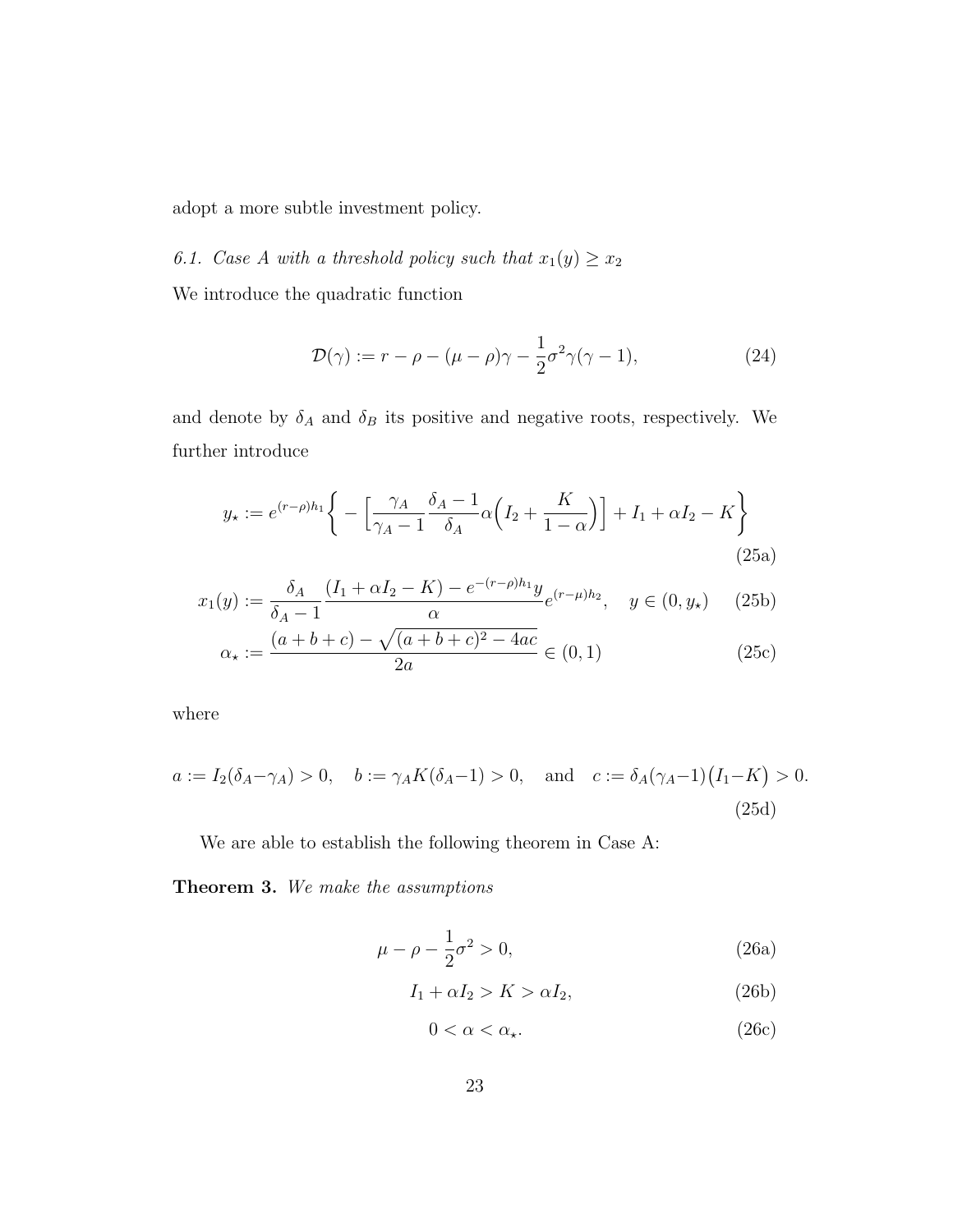Then, if

$$
0 < y < y_\star,\tag{26d}
$$

the value function  $V_1$  in (10) is given by

$$
V_1(x,y) = \begin{cases} \left(\frac{x}{x_1(y)}\right)^{\delta_A} \left[\varphi(y) + \psi(x_1(y))\right], & x < x_1(y), \\ \varphi(y) + \psi(x), & x \ge x_1(y). \end{cases}
$$
(26e)

According to Theorem 3, Case A arises when fare revenues  $y$  are limited as per (26d)—and only a small share the proceeds accrues to the operator—as per (26c). Here, the operator would not invest in the metroline unless it ascertains a willingness by the property developer to invest, for  $x \geq x_1(y)$ . Other restrictions apply.<sup>12</sup> From Theorem 3, we characterize MTRC's optimal investment rule in Case A as the first-hitting time

$$
\hat{\tau}_1^{x,y} = \inf \left\{ t \ge 0 : X_t^x \ge x_1(y) \right\}, \quad \text{if } 0 < y < y_\star. \tag{27}
$$

In other words, MTRC should invest if the property value exceeds the level  $x_1(y) > x_2$ . This case illustrated in Figure 4 yields interesting economic insights. First, when MTRC invests, the property developer immediately

<sup>&</sup>lt;sup>12</sup>According to (26a), the excess return  $\mu - \rho$  from property investment must be sufficient to compensate for the volatility  $\sigma$  in property prices. Further, from (26b), MTRC must charge a price  $K$  to the property developer that is sufficient to cover the operator's cost of participating in the real-estate business  $(\alpha I_2)$ , yet not too large to completely offset its own (total) investment cost,  $I_1 + \alpha I_2$ . Both conditions (26b) and (26c) impose a fair value redistribution between the two parties. This also relates to the notion of *co-opetition* (cf. Brandenburger and Stuart [2007], Trigeorgis and Reuer [2017]) because it mixes elements of cooperation and competition.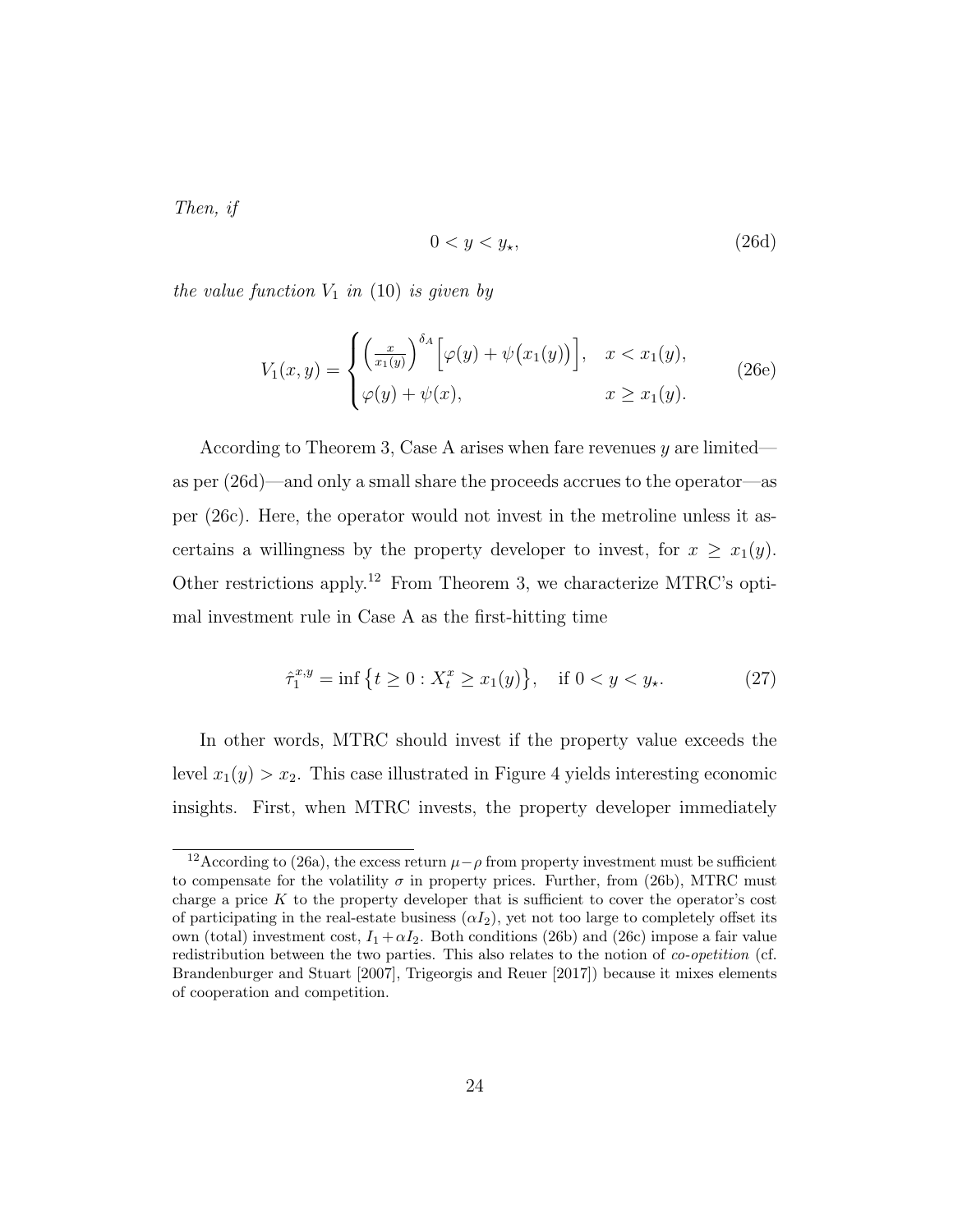

Figure 4: Graph of the MTRC's value function  $x \mapsto V_1(x, y)$  for a given  $y = 10$ .

follows suit.<sup>13</sup> Such a pattern is often observed in reality. A case in point is the property development plan around Canary Wharf, a main financial center in London, and the urban planning scheme following the Jubilee line's extension.<sup>14</sup> Second, because of the difference between the thresholds  $x_1(y)$ and  $x_2$ , the private developer will not invest when the real option is "deep in the money" (i.e,  $x \geq x_2$ ) as a myopic investor would, but when it is even "deeper in the money" (i.e.,  $x_1(y) > x_2$ ). This delay is due to the Stackelberg nature of this timing game, with the leader investing only when its own compound real option is "deep in the money."

<sup>&</sup>lt;sup>13</sup>Indeed, according to (19),  $\theta_2(X_{\tau_1^{x,y}}^x) = 0$  if  $x \ge x_1(y) \ge x_2$ .

<sup>14</sup>An eastward extension of the Jubilee Line was proposed in the 1970s, yet not finalized until the late 1990s when the developers of Canary Wharf agreed to pay GBP500m to complete the extension.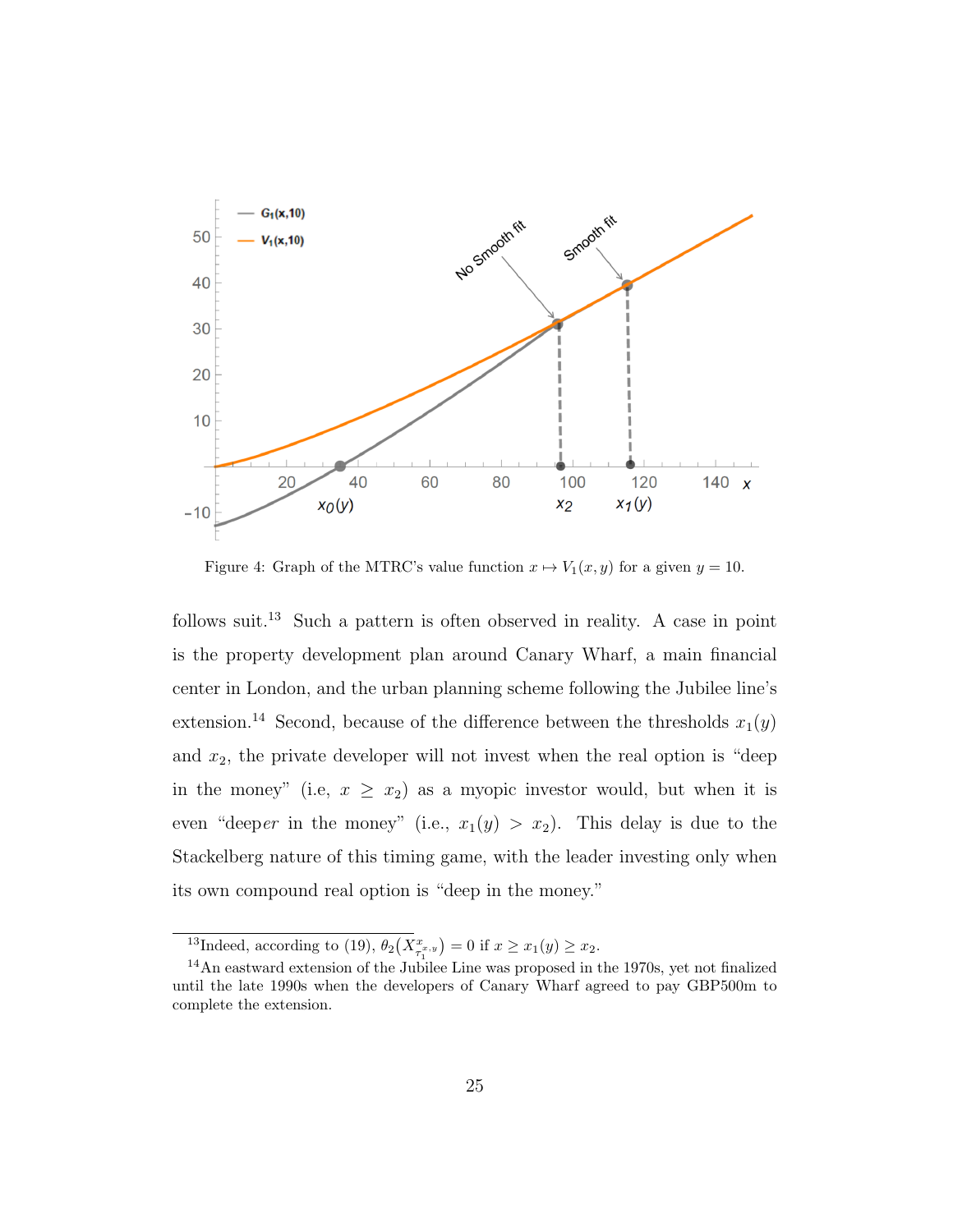#### 7. Policy implications

This section stresses social implications from the R+P program. Ideally, fare revenues and/or government subsidies should cover the upfront capital investment and the recurrent operations and maintenance costs. Yet, transit fares are usually regulated and rarely sufficient to cover all costs, while government subsidies or guarantees lead to (contingent) liabilities for the sovereign. Without "strong" income streams, private developers and financiers will lack willingness to participate in, which would further delay the delivery of infrastructure. A capital-intensive infrastructure investment opportunity should not be viewed as a single option, but rather a series of options on options (i.e., compound options) combined with other commercial opportunities derived from infrastructure investments.

MTRC capitalizes on complimentary sources of revenues (i.e., fare revenues, land premiums, and the profit sharing with private developers in real estate sale and lease) to cover the overall costs of capital investment, operations, and maintenance. This novel financing approach is based on the "beneficiary pays" principle, which states that the beneficiaries of the infrastructure services or improvements that increase land values should partly bear public investment costs or return their benefits to the public (Suzuki et al. [2015]; Ardila-Gomez and Ortegon-Sanchez [2016]). In the R+P model, charging indirect beneficiaries (i.e., the private developer) allows MTRC to recoup the huge capital investments at the outset; charging the *direct benefi*ciaries (i.e., metro passengers) helps MTRC cover the operations and maintenance costs that are relatively small-scale and periodic or ongoing. By blending the multiple financing instruments that respond to the time varia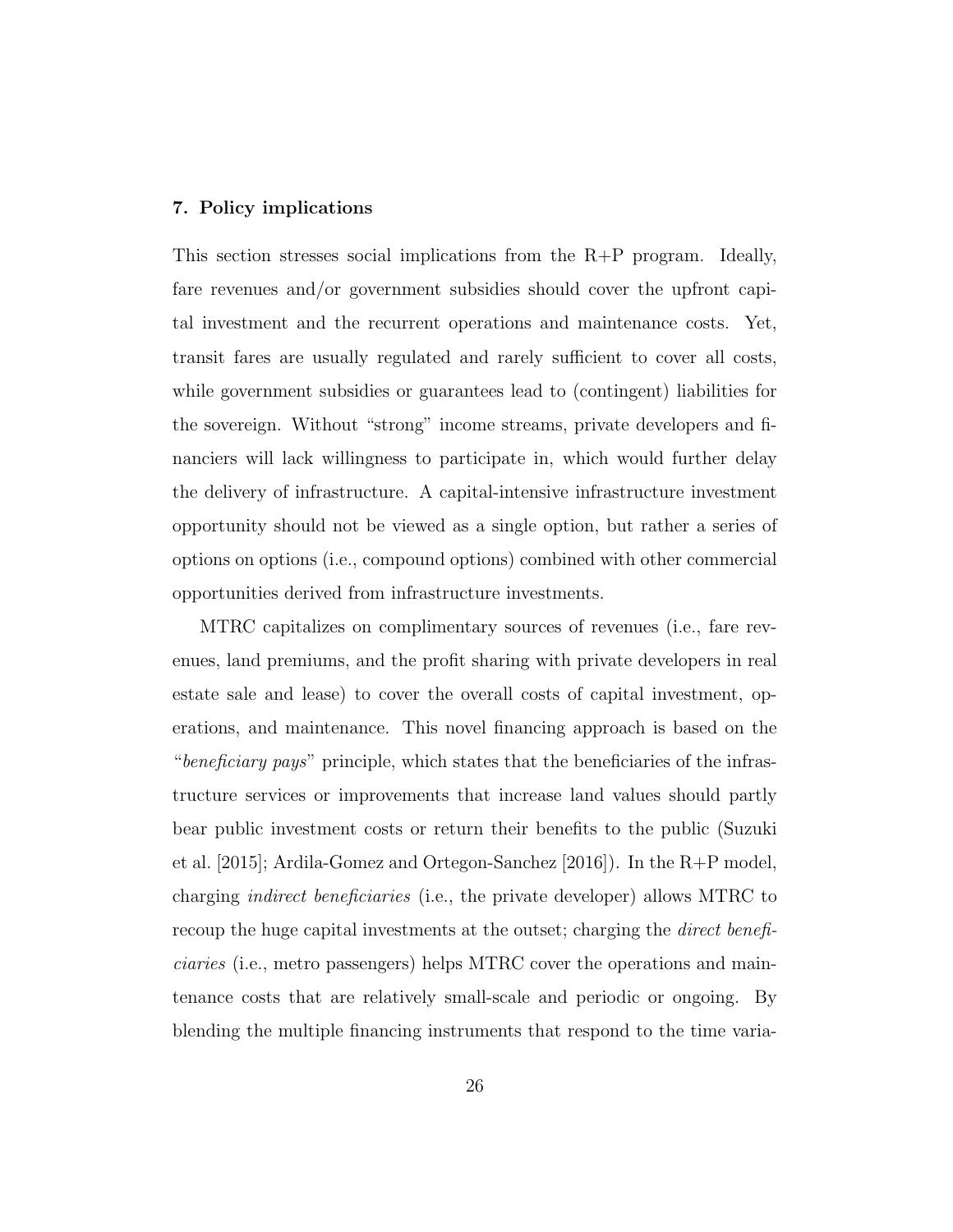tions of expenditures, MTRC operates without government subsidizing and runs a highly profitable and efficient business with financial sustainability. The comprehensive and sustainable urban transport financing scheme also releases the HK government from the financial pressure to provide the public support for the rail operator.

The newly constructed metrolines benefit not only the newly developed corridors but the existing ones as well. A denser metro system has network externalities because it makes the use of alternative transport modes less relevant. A denser system also helps reduce traffic congestion and save passengers' costs and time, thereby achieving sustainability goals (e.g., on  $CO<sub>2</sub>$ ) emissions). By accelerating the delivery of infrastructure assets, the  $R+P$ scheme generates these network benefits at an earlier stage.

There is an ongoing debate in HK over housing affordability. The HK is one of the most densely populated metropoles in the world, thus land in such a case is naturally a scarce resource. Some critics argue that the  $R+P$  scheme contributes to an increase in property and rental prices. Private developers involved in the R+P program charge the new properties at a "mark-up" commensurate with the land premiums and benefits they pay to MTRC. In reality, however, the HK government requires developers to provide affordable housing and community facilities built close to metro stations in exchange for the additional rights and benefits, such as increasing the current floor-area ratio (FAR) or providing other regulatory incentives.<sup>15</sup> Moreover, the highend development concept of  $R+P$  is not applied to all the metro stations

<sup>&</sup>lt;sup>15</sup>The FAR measures the ratio of a building's total floor area to the size of the land on which it is built. In general, the higher the FAR, the higher the density.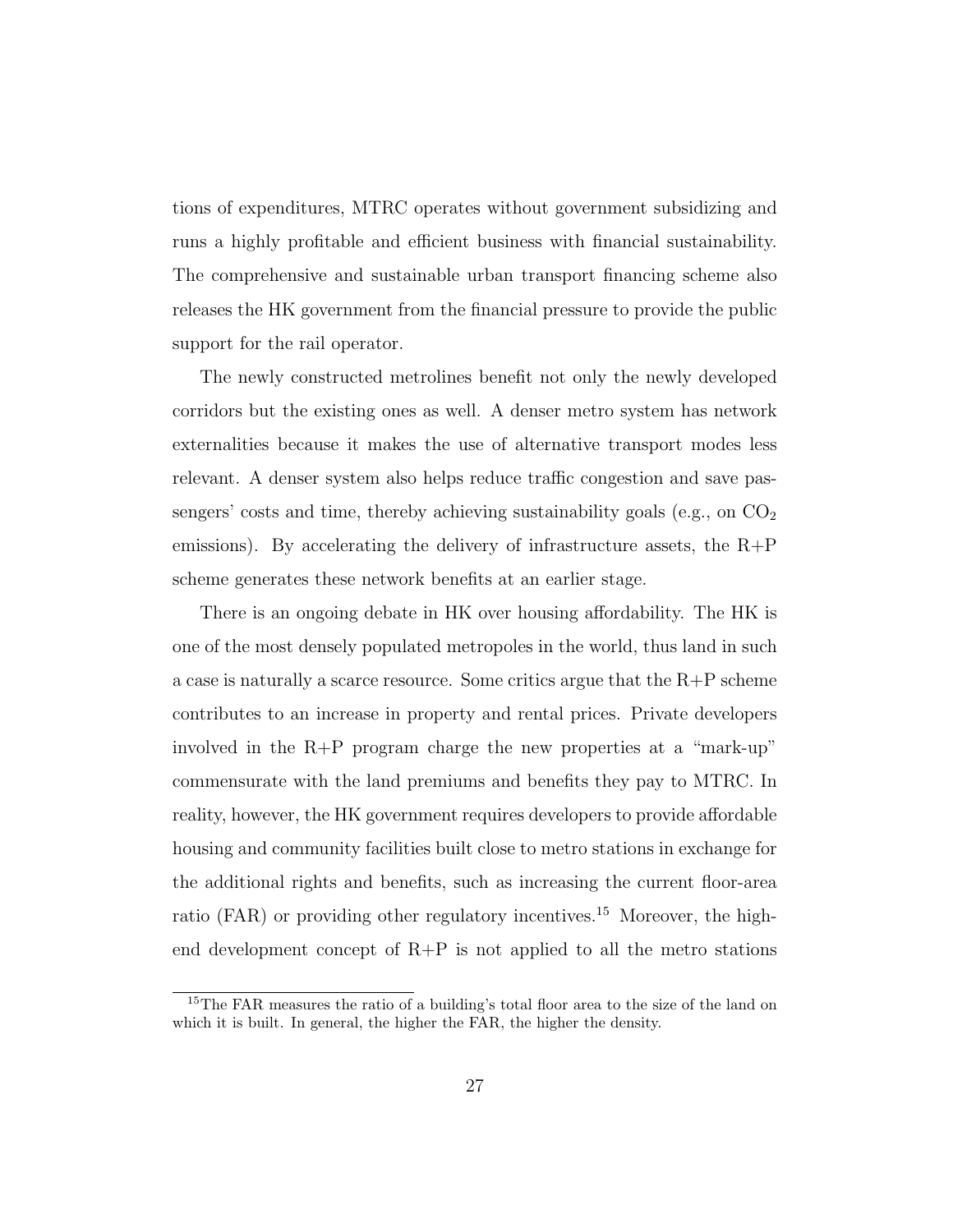managed by MTRC; under the  $R+P$  scheme most property sites are not far from the transit stations: a number of residential flats are within 500 meters of metro stations (Suzuki et al. [2015]). Although housing affordability has long been a public concern, the novel  $R+P$  scheme, instead of accumulating the financial burden of public debt and charging general purpose taxes to taxpayers or other charges or fees dedicated to infrastructure, enables the HK government to finance a wide range of high-quality local infrastructure and social welfare by transacting development rights around transit stations with private developers under the limited local land supply.

Besides helping MTRC internalize the benefits of its own investments on property prices, the R+P model leads to a fairer wealth redistribution compared to a financing via public subsidies. Public subsidies ultimately stem from taxpayers' money without discrimination among those who benefit from the insfrastructure or not (e.g., also borne by a herdsman in Tibet). Instead of using taxpayers' money, MTRC ultimately charges those who benefit from the infrastructure assets, either via transit fares or via a markup on property prices. Intermediation by tax authorities is not needed in this instance.

#### 8. Conclusion

Our paper presents a new perspective on infrastructure investment under uncertainty, viewing it as a springboard that can generate follow-on growth opportunities in a multi-player stopping game. We examine the underlying rationale behind the two stakeholders' investment timing decisions in the context of HK's R+P program by using notions borrowed from compound (growth) options and Stackelberg games. We model MTRC's problem as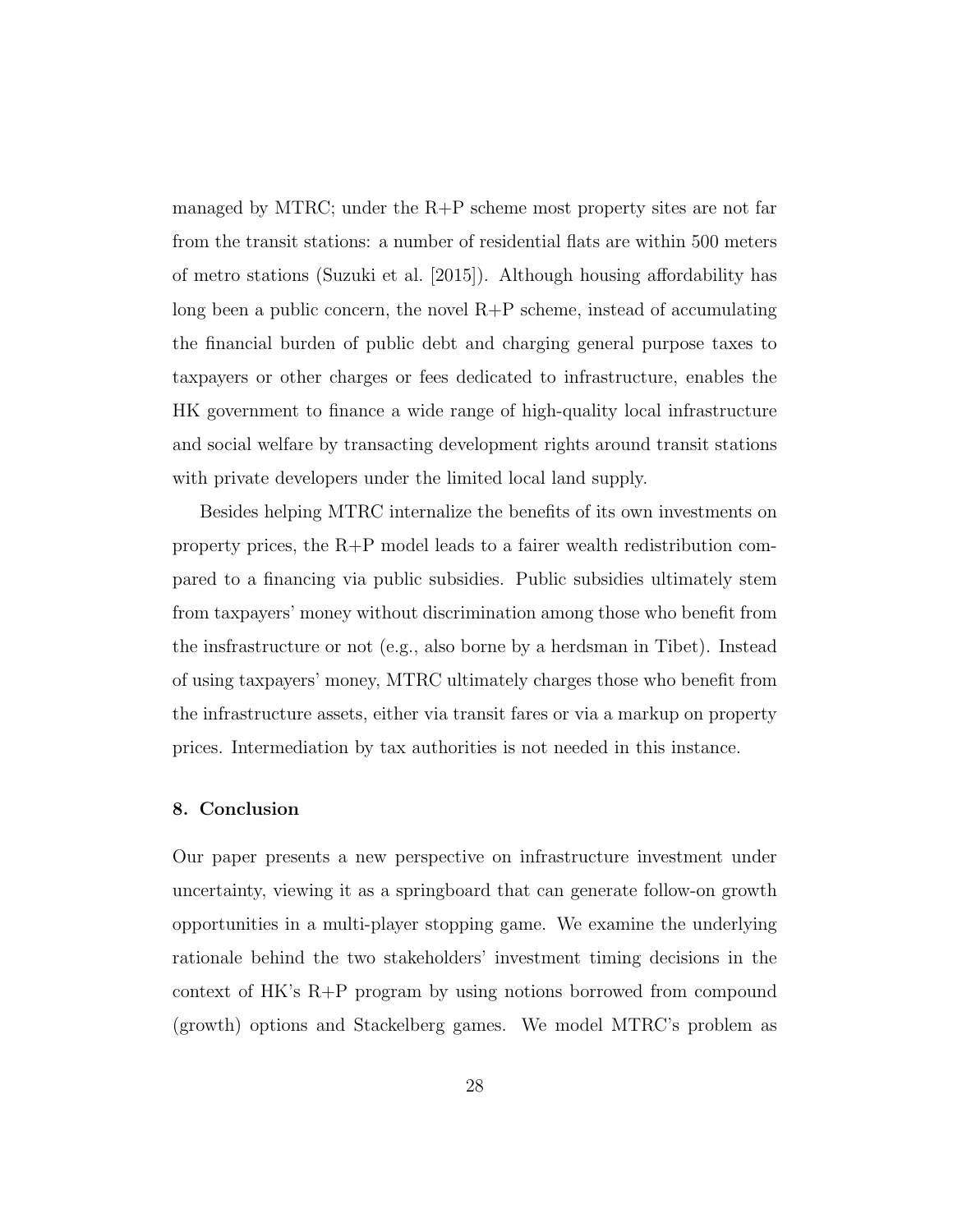a duopoly case of Stackelberg leader-follower game of timing in comparison with traditional infrastructure financing models. Much can be learned from the real-world novel financing model.

First, the infrastructure financing gap stems from insufficient sources of revenue. Only if a project can demonstrate favorable and sufficient revenue sources for both upfront capital investments and periodic operations and maintenance expenditures can issues of financing and delivery be addressed successfully. In other words, unless the adequacy of revenue streams is addressed, there remains a financing gap in infrastructure investments. To accelerate the delivery of infrastructure, one should account for positive externalities that derive from the prior infrastructure investment and turn these revenue streams into capital that can be used today to initiate a capital-intensive project.

Second, in a multi-agent stopping game, the equilibrium investment times are not typical first-hitting times. Most extant real options literature suggests that the exercising times are precisely first-hitting times (from above or below depending on the context); once the process reaches the critical threshold, the decision maker takes action. However, in a sequential Stackelberg stopping game, the follower's reaction is contingent upon the leader's action, and the leader must consider the effect of follower's anticipated entry. Therefore, the equilibrium stopping times are not necessarily the first-hitting times.

Our article contributes to extant literature by analyzing a real option game [see, e.g., Chevalier-Roignant and Trigeorgis, 2011] inspired by a practical example from the infrastructure industry. Embedding compound real options and strategic interactions with multiple stakeholders, our proposed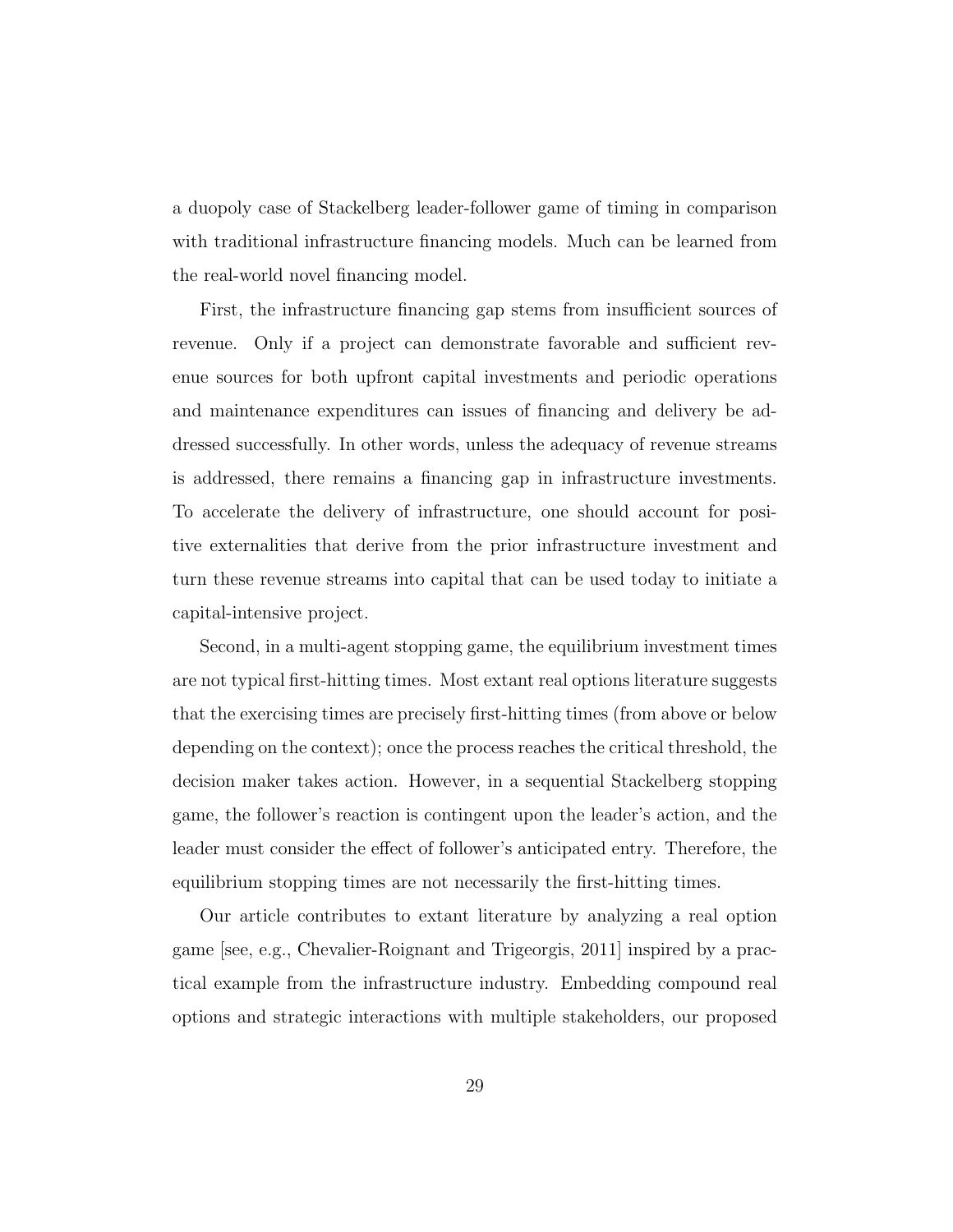model is not restricted to state leasehold system (e.g., as in Hong Kong) but can be applied to other land holding systems (e.g., the market freehold system in Tokyo).<sup>16</sup> Our approach is novel, rigorous, general and can be extended to other business settings where a investing party wants to internalize the benefits of its own investment on other parties, such as in infrastructure. Future research could further explore independencies among projects over time by considering portfolios of real options in combination with game-theoretic thinking or extend our lumpy entry investment decisions to incremental capacity expansion options in the context of the Stackelberg leader-follower game of timing in dynamic and uncertain environments.

 $16$ Tokyo runs a transit business successfully with a market freehold system in which the government and transit agency do not own land, yet can collaborate with private developers via land use regulations [see, e.g., Suzuki et al., 2015].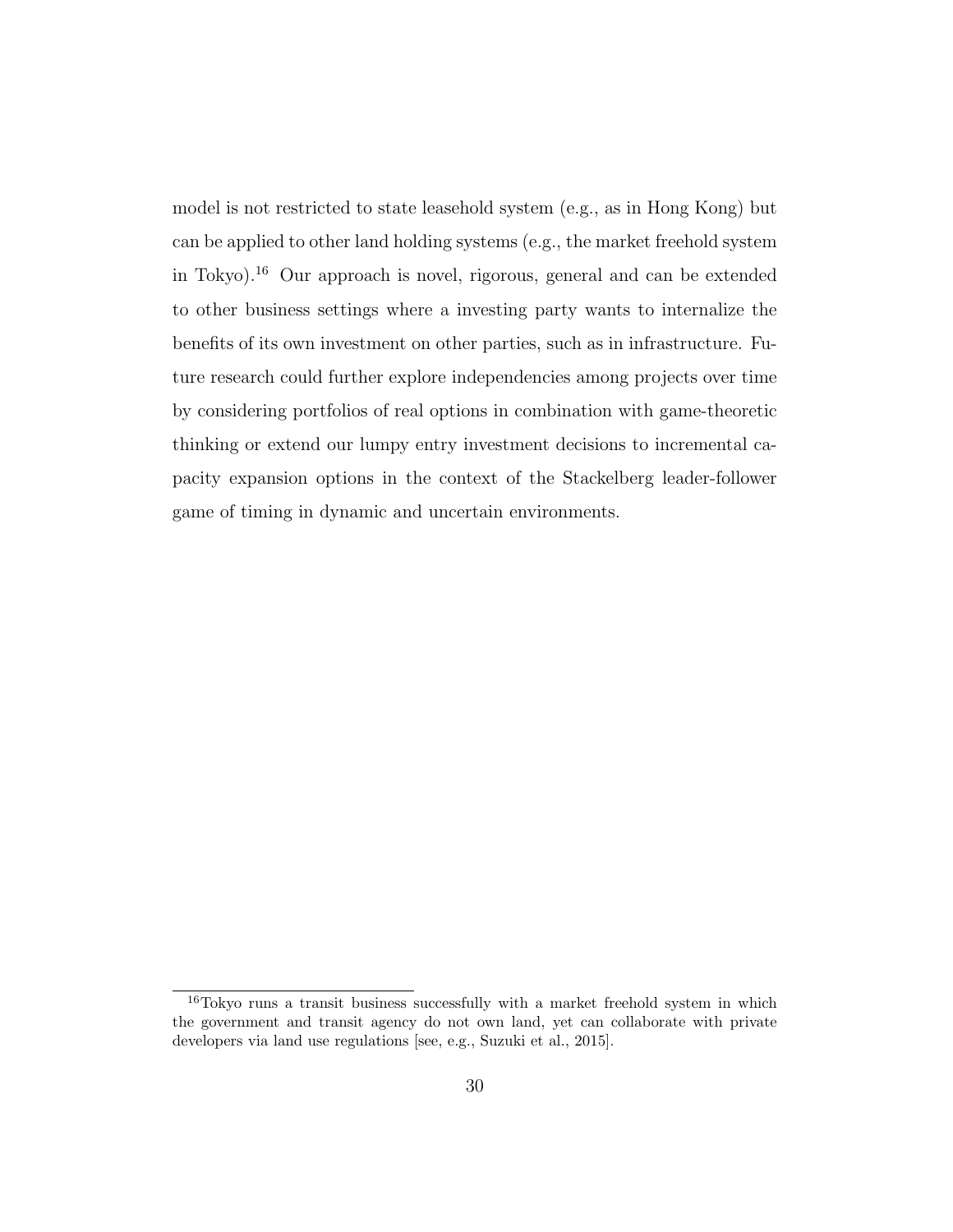### References

- A. Ardila-Gomez and A. Ortegon-Sanchez. Sustainable urban transport financing from the sidewalk to the subway: Capital, operations, and maintenance financing. The World Bank, 2016.
- R. Bellman. Dynamic programming. Princeton University Press., 1957.
- A. Bensoussan and J.-L. Lions. Applications of variational inequalities in stochastic control. North-Holland, New York, 1982.
- A. Bensoussan, J. D. Diltz, and S. Hoe. Real options games in complete and incomplete markets with several decision makers. SIAM Journal on Financial Mathematics, 1(1):666–728, 2010.
- A. Brandenburger and H. Stuart. Biform games. Management Science, 53  $(4):537-549, 2007.$
- R. Cervero and J. Murakami. Rail and property development in Hong Kong: Experiences and extensions. Urban Studies, 46(10):2019–2043, 2009.
- B. Chevalier-Roignant and L. Trigeorgis. Competitive strategy: Options and games. MIT Press, 2011.
- A. K. Dixit and R. S. Pindyck. Investment under uncertainty. Princeton University Press, 1994.
- Y. Gao and T. Driouchi. Incorporating Knightian uncertainty into real options analysis: Using multiple-priors in the case of rail transit investment. Transportation Research Part B: Methodological, 55:23–40, 2013.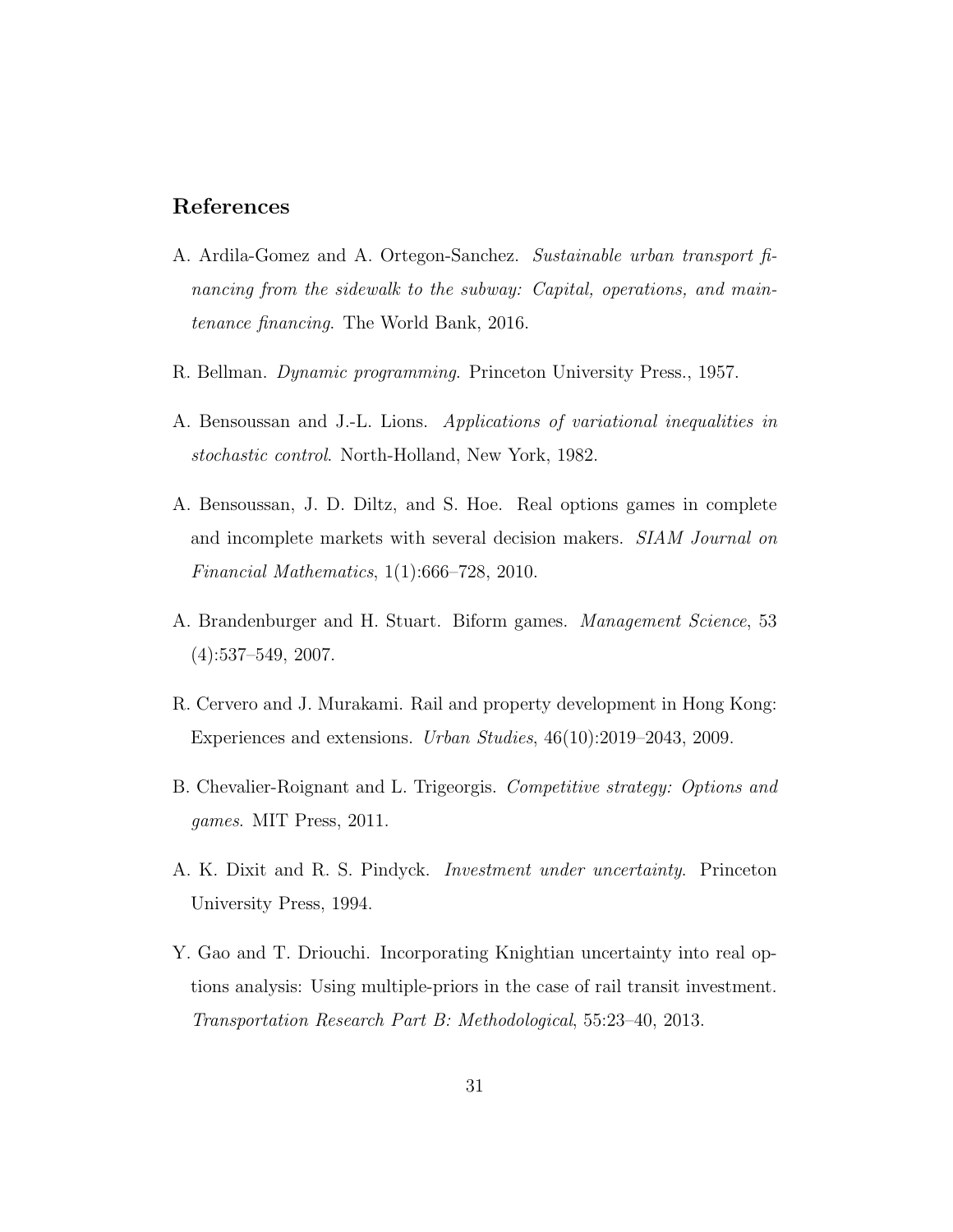- Q.-W. Guo, S. Chen, P. Schonfeld, and Z. Li. How time-inconsistent preferences affect investment timing for rail transit. Transportation Research Part B: Methodological, 118:172–192, 2018.
- Y.-H. Hong and D. Brubaker. Integrating the proposed property tax with the public leasehold system. China's Local Public Finance in Transition, pages 165–90, 2010.
- W. C. Kester. Today's options for tomorrow's growth. *Harvard Business* Review, 62:153–160, 1984.
- Z.-C. Li, Q.-W. Guo, W. H. Lam, and S. Wong. Transit technology investment and selection under urban population volatility: A real option perspective. Transportation Research Part B: Methodological, 78:318–340, 2015.
- R. McDonald and D. Siegel. The value of waiting to invest. Quarterly Journal of Economics, 101(4):707–727, 1986.
- J. Murakami. Transit value capture: New town codevelopment models and land market updates in Tokyo and Hong Kong. Value Capture and Land Policies, pages 285–320, 2012.
- S. C. Myers. Determinants of corporate borrowing. Journal of Financial Economics, 5(2):147–175, 1977.
- S. C. Myers. Finance theory and financial strategy. Interfaces, pages 126–137, 1984.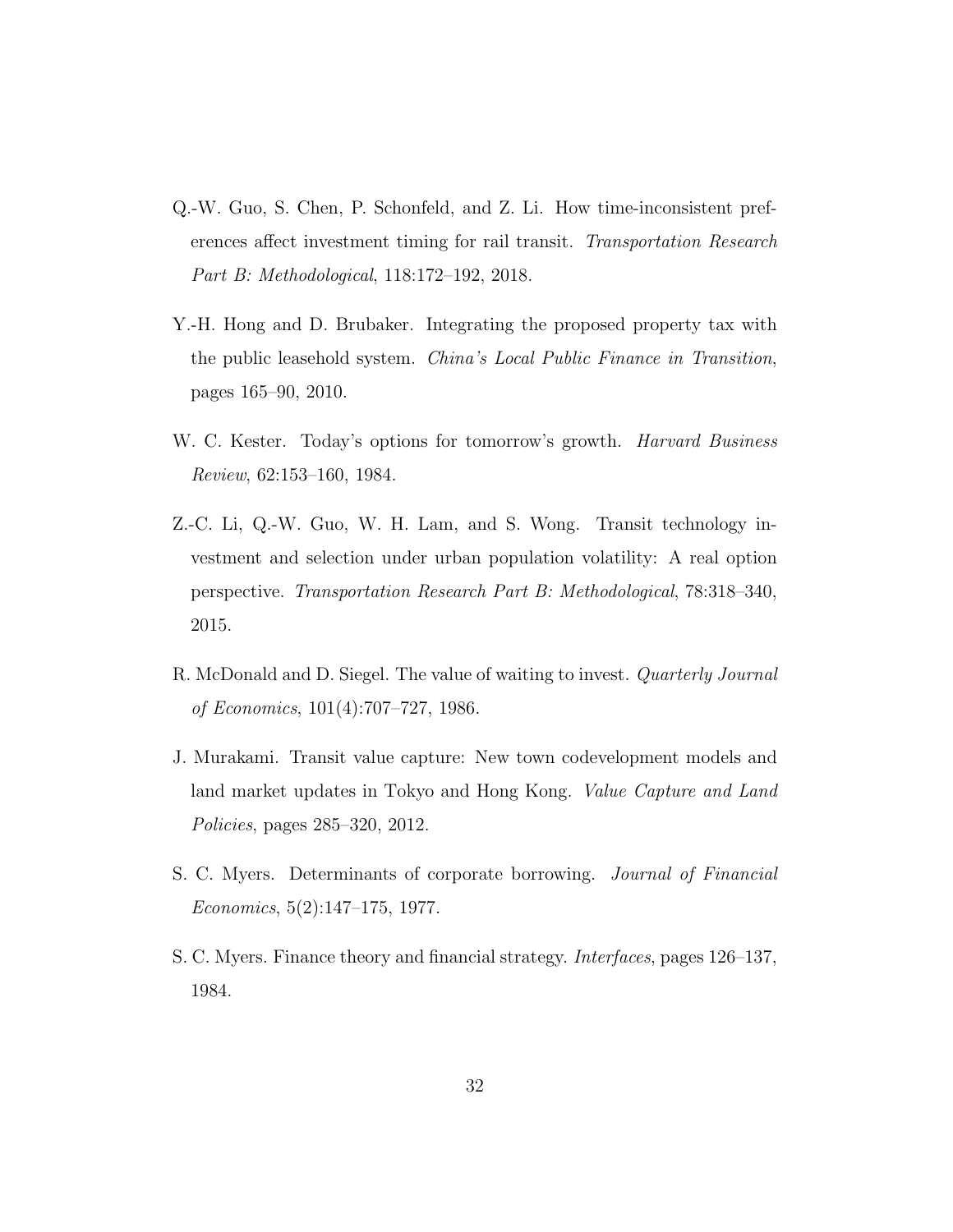- H. T. Smit and L. Trigeorgis. Valuing infrastructure investment: An option games approach. California Management Review, 51(2):79–100, 2009.
- H. Suzuki, J. Murakami, Y.-H. Hong, and B. Tamayose. Financing transitoriented development with land values: Adapting land value capture in developing countries. The World Bank, 2015.
- L. Trigeorgis. Real options: Managerial flexibility and strategy in resource allocation. MIT press, 1996.
- L. Trigeorgis and S. P. Mason. Valuing managerial flexibility. Midland Corporate Finance Journal, 5(1):14–21, 1987.
- L. Trigeorgis and J. J. Reuer. Real options theory in strategic management. Strategic Management Journal, 38(1):42–63, 2017.
- S. V. Ukkusuri and G. Patil. Multi-period transportation network design under demand uncertainty. Transportation Research Part B: Methodological, 43(6):625–642, 2009.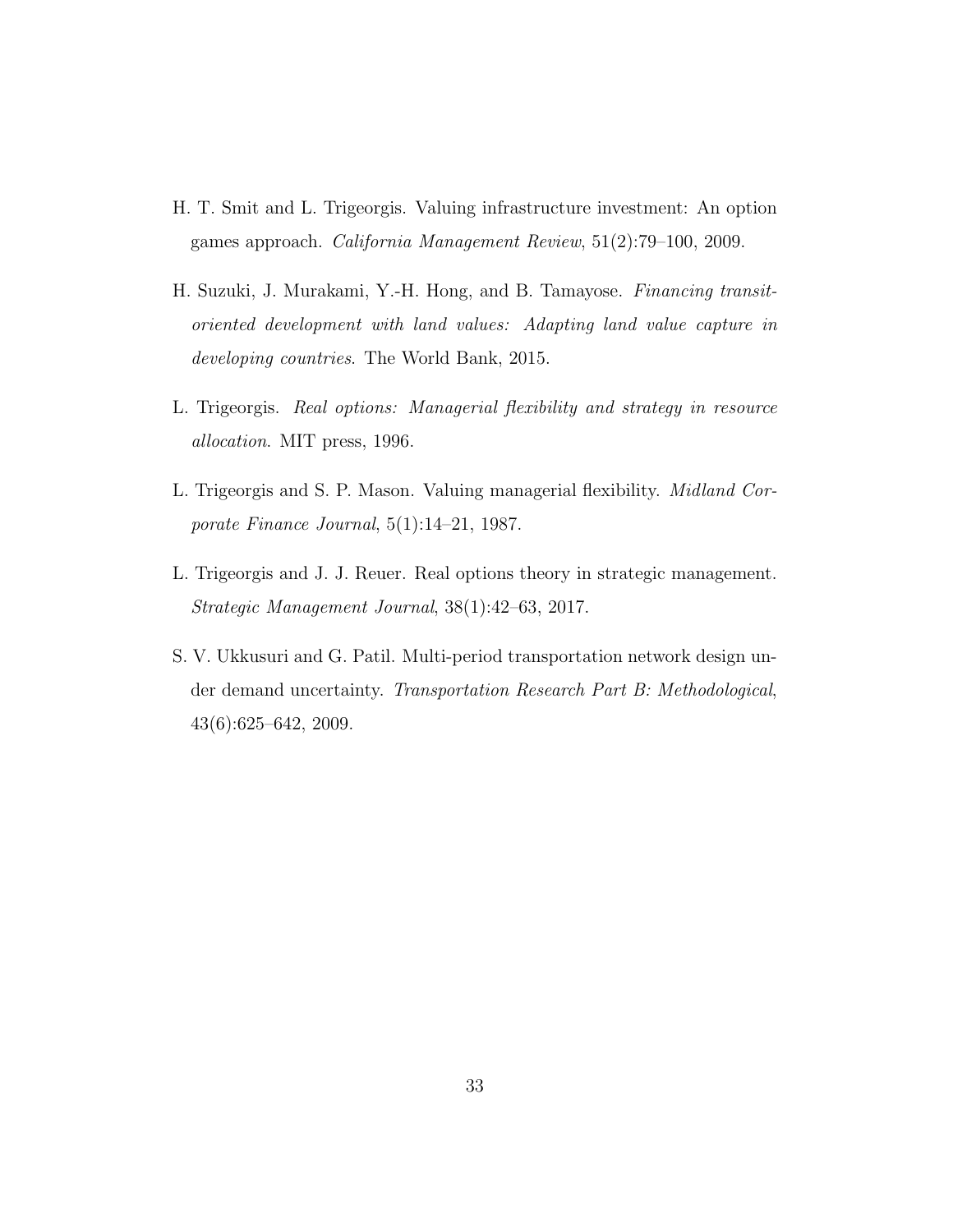### Appendices

#### Appendix A. Proof of Theorem 1

Dynamic programming equation. The function  $t \mapsto Y_t^y$  $t_t^{ty} := ye^{\rho t}$  solves (1a) and  $(1b)$  and is thus a solution to the ODE  $(1a)–(1b)$ . It is immediate that

$$
v(y) \ge \varphi(y) = y e^{-(r-\rho)h_1} - I_1, \quad \forall y \ge 0.
$$
 (A.1)

Besides, by the "principle of optimality,"

$$
v(y) \ge e^{-r\varepsilon} v(y e^{\rho \varepsilon}), \quad \varepsilon > 0.
$$

Noting that if  $v(\cdot) \in C^1(\mathbb{R}_+)$ , we then have by the fundamental law of calculus

$$
\frac{\mathrm{d}}{\mathrm{d}\varepsilon}\Big(e^{-r\varepsilon}v(y^{\rho\varepsilon})\Big)\Big|_{\varepsilon=0}:=\lim_{\varepsilon\downarrow 0}\quad \frac{e^{-r\varepsilon}v\big(y e^{\rho\varepsilon}\big)-v(y)}{\varepsilon}=-rv(y)+\rho yv'(y).
$$

We thus conclude that

$$
rv(y) - \rho yv'(y) \ge 0
$$
, a.e.  $y \in \mathbb{R}_+$ .

Because the firm will either invest straight away or wait, then we conclude that the value function (2) satisfies

$$
0 = \min \{ v(y) - \varphi(y); rv(y) - \rho yv'(y) \}
$$
 (A.2)

provided the function  $v(\cdot) \in C^1(\mathbb{R}_+)$  and  $\lim_{y \downarrow 0} v(y) = 0$ .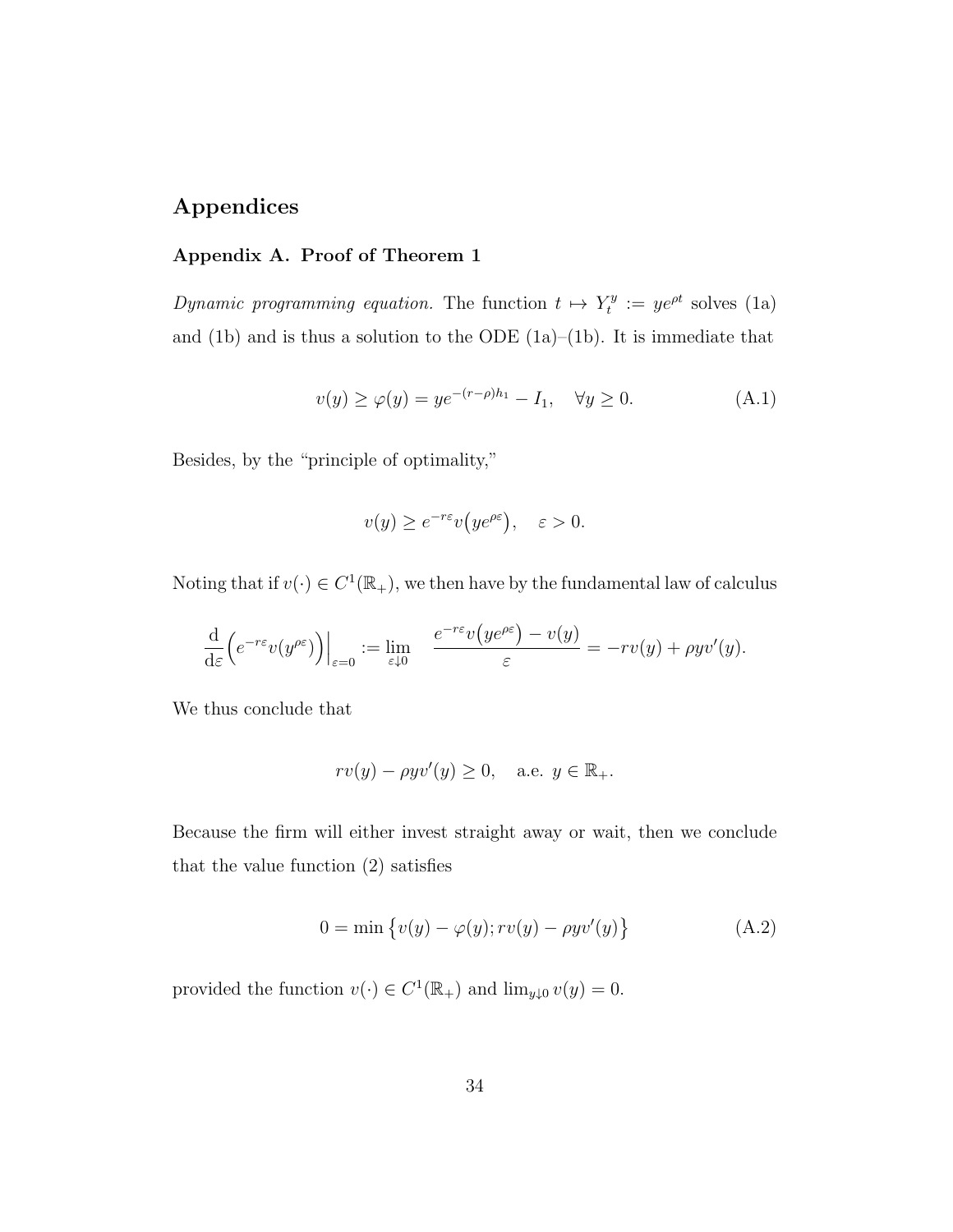Boundary problem. We conjecture that if  $(A.2)$  admits a solution  $v(y)$ , then this solution solves the problem

$$
rv(y) - \rho y v'(y) = 0, \qquad y < \bar{y}, \qquad \text{(A.3a)}
$$

$$
v(y) = \varphi(y), \qquad \qquad y \ge \bar{y}, \qquad \qquad \text{(A.3b)}
$$

where the scalar  $\bar{y}$  is an unknown.

We conjecture that (A.3a) admits a solution of the form  $y \mapsto y^{\gamma}$ , which holds true if  $\gamma = r/\rho$ . For  $\lim_{y\downarrow 0} v(y) = 0$  we need to assume  $r > \rho$ . We have

$$
v(y) = \begin{cases} c \times y^{\frac{r}{\rho}}, & y < \bar{y}, \\ ye^{-(r-\rho)h_1} - I_1, & y \ge \bar{y}. \end{cases}
$$

Yet, we postulate that  $v(\cdot)$  is  $C^1(\mathbb{R}_+)$ ; it follows that

$$
c = \left(\frac{1}{\bar{y}}\right)^{\frac{r}{\rho}} \left\{ \bar{y}e^{-(r-\rho)h_1} - I_1 \right\} \quad \text{and} \quad \bar{y} = \frac{r}{r-\rho} I_1 e^{(r-\rho)h_1}.
$$
 (A.4)

We thus obtained the function in Theorem 1.

Verification of the DP equation. For a solution to  $(A.3a)$ – $(A.3b)$  to solve  $(A.2)$ it also needs to satisfy

$$
v(y) \ge \varphi(y), \qquad \qquad y < \bar{y}, \tag{A.5a}
$$

$$
rv(y) - \rho y v'(y) \ge 0, \qquad y \ge \bar{y}.
$$
 (A.5b)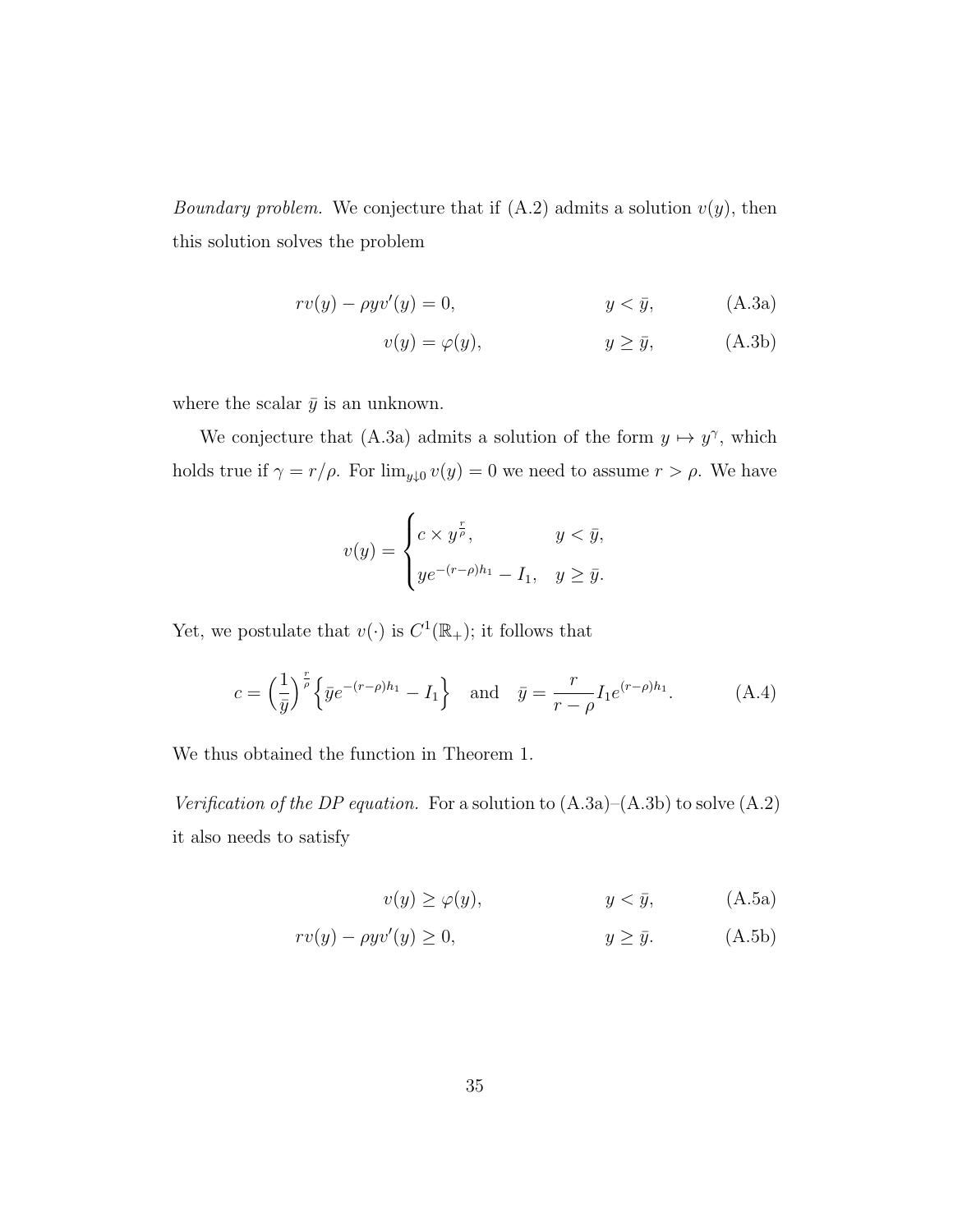From Theorem 1, the inequality (A.5a) is equivalent to

$$
\left(\frac{y}{\bar{y}}\right)^{\frac{r}{\rho}} \left\{ \bar{y}e^{-(r-\rho)h_1} - I_1 \right\} \ge y e^{-(r-\rho)h_1} - I_1,\tag{A.6}
$$

$$
\bar{y}^{-\frac{r}{\rho}}\varphi(\bar{y}) \ge y^{-\frac{r}{\rho}}\varphi(y), \quad y < \bar{y}.\tag{A.7}
$$

which is satisfied if  $v \mapsto v^{-\frac{r}{\rho}}\varphi(v)$  is monotone increasing on  $(y, \bar{y})$ . We have

$$
\frac{\mathrm{d}}{\mathrm{d}v} \left( v^{-\frac{r}{\rho}} \varphi(v) \right) = v^{-\frac{r}{\rho}-1} \left[ v \varphi'(v) - \frac{r}{\rho} \varphi(v) \right] \n= v^{-\frac{r}{\rho}-1} \left[ -ve^{-(r-\rho)h_1} \frac{r-\rho}{\rho} + \frac{r}{\rho} I_1 \right].
$$

From  $(A.4)$ ,

$$
\frac{\mathrm{d}}{\mathrm{d}v} \big( v^{-\frac{r}{\rho}} \varphi(v) \big) = v^{-\frac{r}{\rho} - 1} e^{-(r-\rho)h_1} \frac{r-\rho}{\rho} \Big[ -v + \bar{y} \Big].
$$

It is then immediate that  $\frac{d}{dv}(v^{-\frac{r}{\rho}}\varphi(v)) > 0$  if  $v \in (0,\bar{y})$ , which proves the inequality (A.5a).

We now consider the inequality  $(A.5b)$ , which from Theorem 1 is equivalent to proving that  $\left[r - \rho\right]ye^{-(r-\rho)h_1} \geq rI_1$ ; this is immediate by definition of  $\bar{y}$  in (A.4). This completes the proof of Theorem 1.

#### Appendix B. Proof of Theorem 2

We first want to establish the relation (11). Thanks to the law of iterated expectations, we can rewrite (6) as

$$
J_2^x(\tau_1^{x,y}, \tau_2^x) = \mathbb{E}\bigg[e^{-r\tau_2}\Big\{(1-\alpha)\Big(e^{-r h_2} \mathbb{E}\big[X_{h_2}^{X_{\tau_2}^x}\big] - I_2\Big) - K\bigg\} \mathbf{1}_{\{\tau_2 \geq \tau_1\}}\bigg].
$$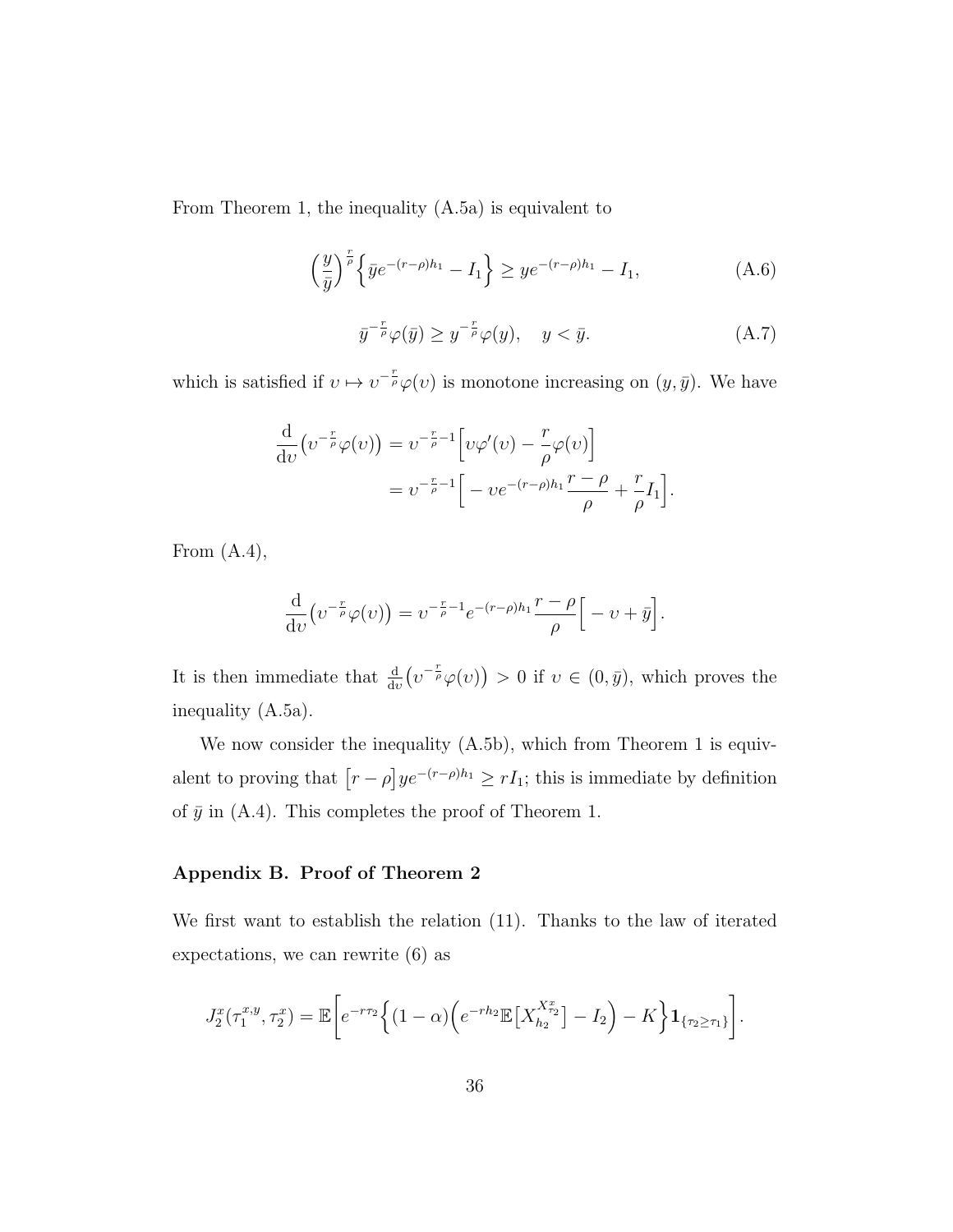Besides,  $X_t^x$  is lognormally distributed, so  $\mathbb{E}[X_{h_2}^x] = xe^{\mu h_2}$ . We define the function  $G_2(\cdot)$  by

$$
G_2(x) := (1 - \alpha) \left( e^{-(r - \mu)h_2} x - I_2 \right) - K. \tag{B.1}
$$

It follows from the strong Markov property that

$$
J_2^x(\tau_1^{x,y},\tau_2^x) = \mathbb{E}\big[e^{-r\tau_2}G_2(X_{\tau_2}^x)\mathbf{1}_{\{\tau_2\geq \tau_1\}}\big],
$$

where the function  $G_2(\cdot)$  is defined in (B.1). The relation (11) immediately follows.

We now want to solve the VI (14a)–(14d). We conjecture that the continuation set  $C_2 = \{x > 0 : V_2(x) > G_2(x)\}\$ is of the form  $(0, x_2)$ . If this conjecture holds, the solution to (14a) solves the FBP

$$
\mathcal{L}_2 V_2(x) = 0, \qquad x < x_2,\tag{B.2a}
$$

$$
V_2(x) = G_2(x), \t x \ge x_2, \t (B.2b)
$$

where  $x_2$  is a free boundary. Given the conjectured regularity (14b), we also consider the smooth-fit conditions:

$$
V_2(x_2) = (1 - \alpha) \left( e^{-(r - \mu)h_2} x_2 - I_2 \right) - K,
$$
 (B.2c)

$$
V_2'(x_2) = (1 - \alpha)e^{-(r - \mu)h_2}.
$$
\n(B.2d)

The boundary conditions (14c) and (14d) are also supposed to be satisfied by the solution to the FBP (B.2a)–(B.2d).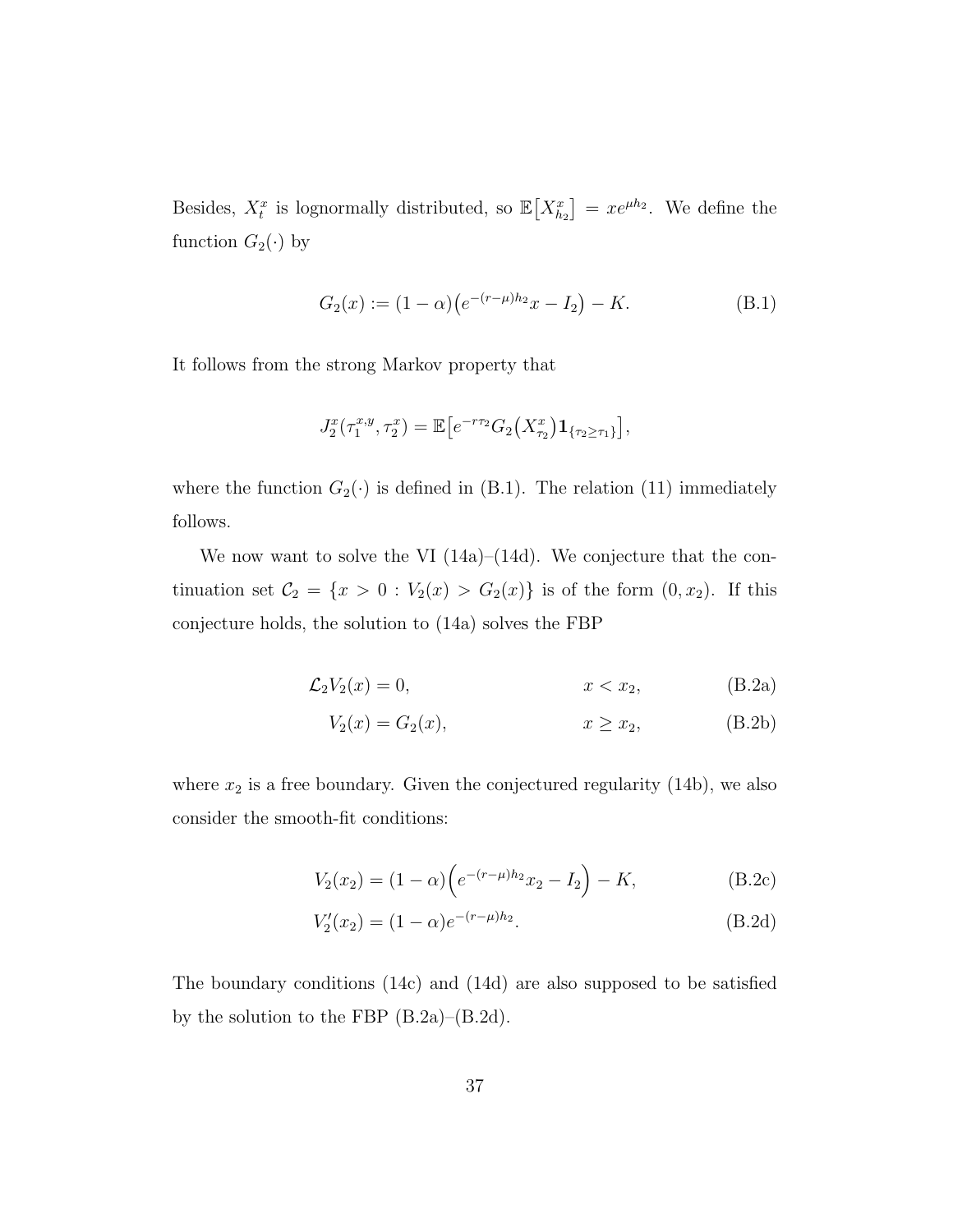We can easily show that  $x \mapsto x^{\gamma_A}$  and  $x \mapsto x^{\gamma_B}$  are independent solutions to the ODE (B.2a). More generally, any linear combination of these two functions are solutions to this ODE. Because of (14d), we focus on solutions of the form  $V_2(x) = A_2 x^{\gamma_A}$  on  $(0, x_2)$ . We re-write the smooth-fit conditions  $(B.2c)$ – $(B.2d)$  as:

$$
A_2 x_2^{\gamma A} = (1 - \alpha) (e^{-(r - \mu)h_2} x_2 - I_2) - K,
$$
  

$$
\gamma_A A_2 x_2^{\gamma_A - 1} = (1 - \alpha) e^{-(r - \mu)h_2}.
$$

These two conditions are sufficient to determine the two unknowns  $\bar{x}_2$  and  $A_2$ . The free boundary  $x_2$  is given in Theorem 2, while

$$
A_2 = \left(\frac{1}{x_2}\right)^{\gamma A} \left[ (1-\alpha)(e^{-(r-\mu)h_2}x_2 - I_2) - K \right].
$$

It remains to check the inequalities

$$
V_2(x) \ge G_2(x), \t x < x_2, \t (B.3a)
$$

$$
\mathcal{L}_2 V_2(x) \ge 0, \qquad x \ge x_2 \tag{B.3b}
$$

to establish that the function  $V_2(\cdot)$  in Theorem 2 solves the VI (14a)–(14d). We re-write (B.3a) as

$$
x_2^{-\gamma A} G(x_2) \ge x^{-\gamma A} G_2(x), \quad x < x_2,
$$

which holds true if  $x \mapsto x^{-\gamma A} G_2(x)$  is monotone increasing on  $(0, x_2)$ . We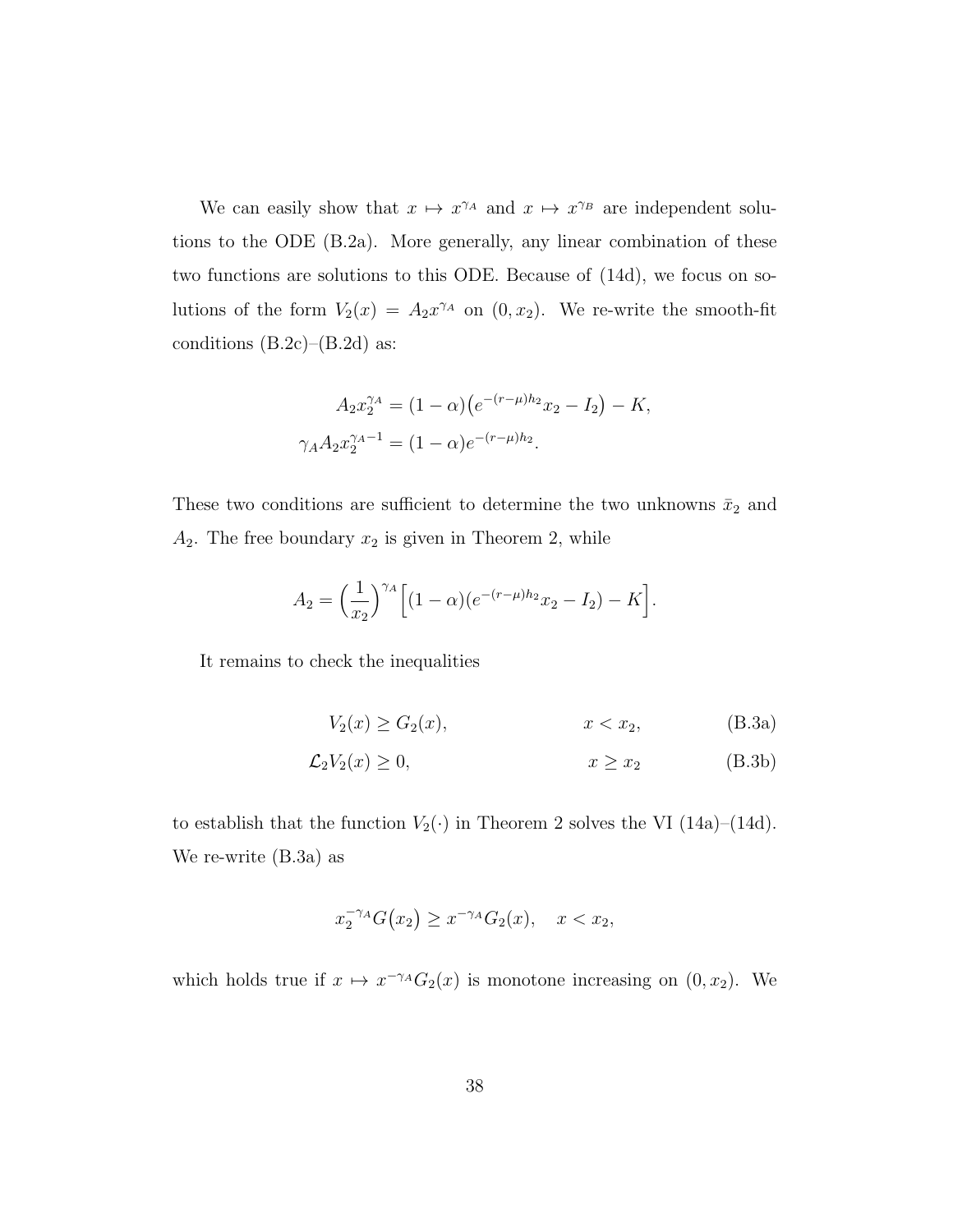have

$$
\frac{\mathrm{d}}{\mathrm{d}x}\Big(x^{-\gamma_A}G_2(x)\Big) = (1-\alpha)x^{-\gamma_A-1}\Big\{(1-\gamma_A)e^{-(r-\mu)h_2}x + \gamma_A[I_2 + \frac{K}{1-\alpha}]\Big\}.
$$

From Theorem 2, we have

$$
\gamma_A \Big[ I_2 + \frac{K}{1 - \alpha} \Big] = (\gamma_A - 1) x_2 e^{-(r - \mu) h_2}.
$$

Hence,

$$
\frac{d}{dx}\left(x^{-\gamma_A}G_2(x)\right) = (1-\alpha)x^{\gamma_A-1}(\gamma_A-1)e^{-(r-\mu)h_2}[x_2-x] > 0 \text{ if } x \in (0, x_2).
$$

The inequality (B.3b) is equivalent to

$$
x \ge \frac{r}{r-\mu} e^{(r-\mu)h_2} \Big[ I_2 + \frac{K}{1-\alpha} \Big], \quad x \ge x_2.
$$

For the above to hold, it suffices that

$$
\frac{\gamma_A}{\gamma_A - 1} \ge \frac{\frac{r}{\mu}}{\frac{r}{\mu} - 1}.\tag{B.4}
$$

From (15),

$$
\mathcal{Q}\left(\frac{r}{\mu}\right) = -\frac{1}{2}\sigma^2 \frac{r}{\mu} \frac{r}{r-\mu} < 0 \leq \mathcal{Q}(\gamma_A).
$$

Besides,

$$
\mathcal{Q}'(\gamma) = -(\mu - \frac{1}{2}\sigma^2) - \gamma \sigma^2,
$$

which is negative under the (sufficient) assumption that  $\mu > \frac{1}{2}\sigma^2$ . We thus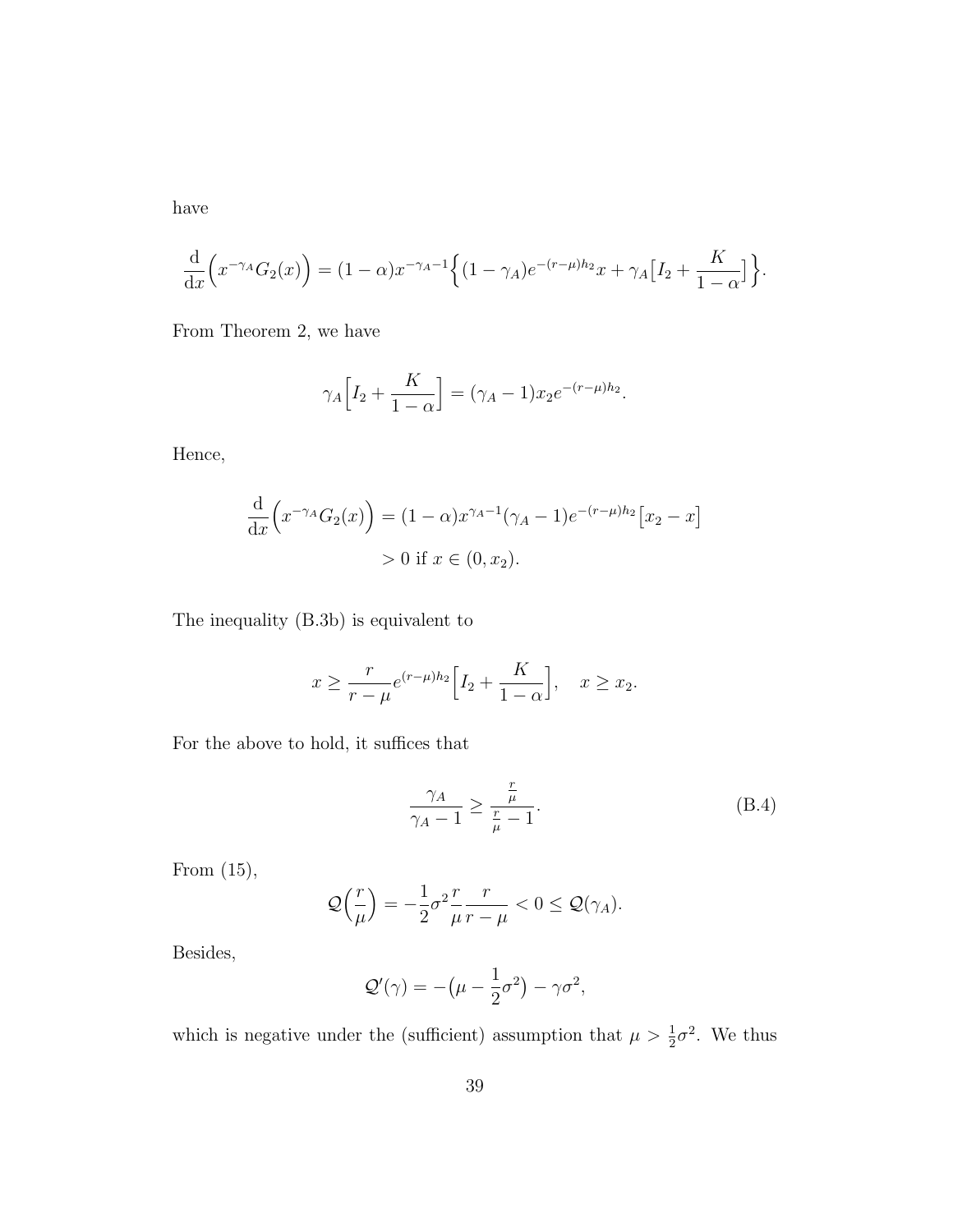conclude that  $\frac{r}{\mu} > \gamma_A$ . Because the function  $x \mapsto \frac{x}{x-1}$  is monotone decreasing, we have established (B.4) and completed the proof of Theorem 2.

If we use the notations  $a \wedge b := \min\{a; b\}$  and  $a \vee b := \max\{a; b\}$ , we can re-write Theorem 2 as

$$
V_2(x) = \left(\frac{x \wedge x_2}{x_2}\right)^{\gamma_A} G_2(x \vee x_2).
$$
 (B.5)

#### Appendix C. Proof of Lemma 2

By the law of iterated expectations, we can re-write (8) as

$$
J_1^{x,y}(\tau_1, \tau_2) = \mathbb{E}\bigg[e^{-r\tau_1}\bigg\{e^{-r h_1}Y_{h_1}^{Y_{\tau_1}^y} - I_1\bigg\} + e^{-r\tau_2}\bigg\{\alpha\bigg(e^{-r h_2}\mathbb{E}\big[X_{h_2}^{X_{\tau_2}^x}\big] - I_2\bigg) + K\bigg\}\bigg].
$$

Now given the semigroup nature of  $Y^y$  and  $X^x$ , we can write

$$
J_1^{x,y}(\tau_1, \tau_2) = \mathbb{E}\bigg[e^{-r\tau_1}\bigg\{e^{-(r-\rho)h_1}Y_{\tau_1}^y - I_1\bigg\} + e^{-r\tau_2}\bigg\{\alpha\bigg(e^{-(r-\mu)h_2}X_{\tau_2}^x - I_2\bigg) + K\bigg\}\bigg].
$$

Given the reaction function (20), we obtain

$$
J_1^{x,y} \left( \tau_1^{x,y}, \mathcal{T}_2^x(\tau_1^{x,y}) \right) = \mathbb{E} \bigg[ e^{-r \tau_1^{x,y}} \bigg\{ e^{-(r-\rho)h_1} Y_{\tau_1^{x,y}}^y - I_1 \bigg\} + \bigg( \frac{X_{\tau_1^{x,y}}^x \wedge x_2}{x_2} \bigg)^{\gamma_A} \bigg\{ \alpha (e^{-(r-\mu)h_2} (X_{\tau_1^{x,y}}^x \vee x_2) - I_2) + K \bigg\} \bigg]
$$

.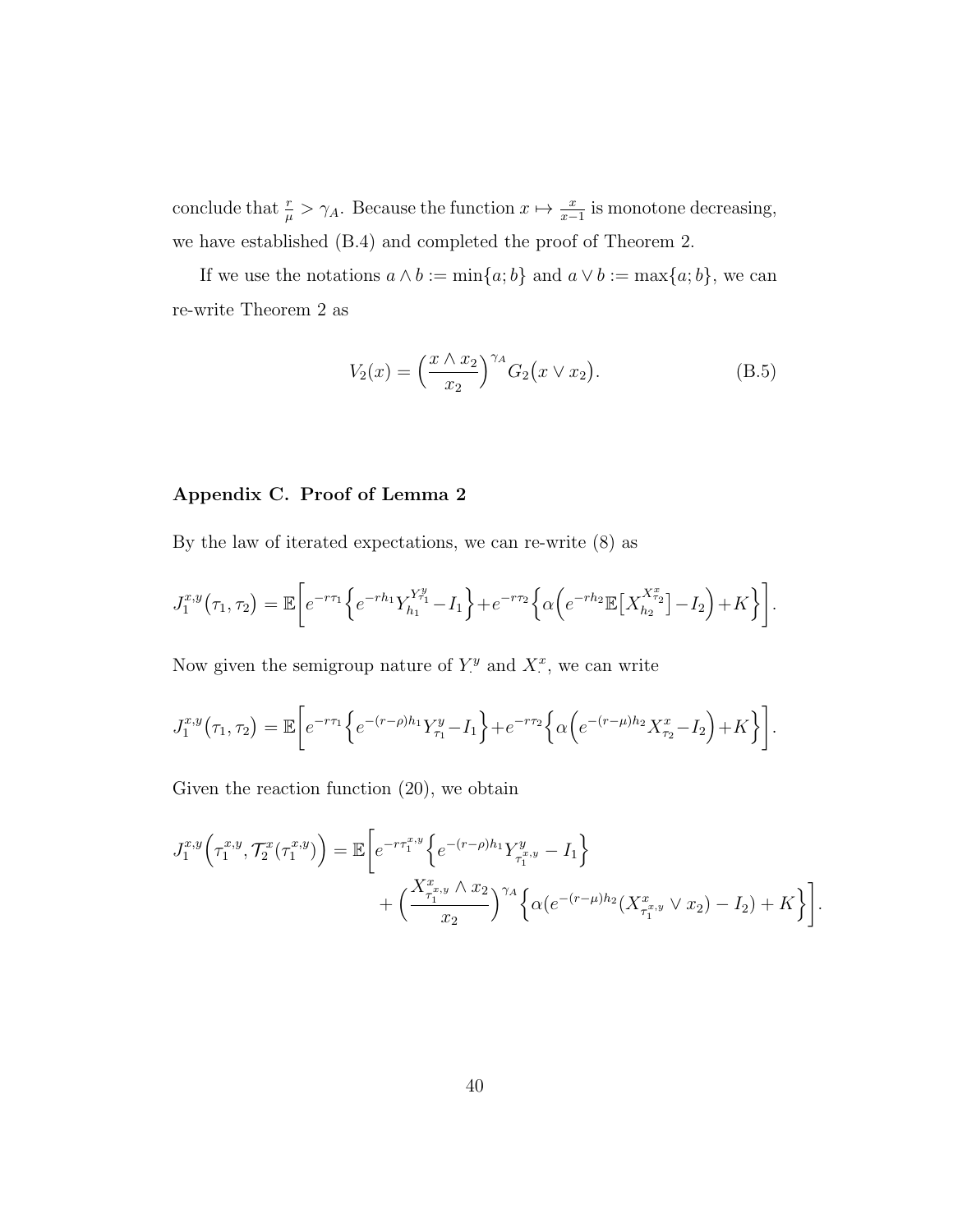It is immediate that the function  $G_1$  in (21) is a floor function for the value function  $V_1$  in (10). Besides, by the principle of dynamic programming,

$$
V_1(x,y) \ge \mathbb{E}\Big[e^{-r\varepsilon}V_1\big(X^x_{\varepsilon},Y^y_{\varepsilon}\big)\Big].\tag{C.1}
$$

If  $V_1$  is regular (in a sense that we shall specify next), then we can use Dynkin's formula (in a generalized form) to obtain

$$
\mathbb{E}\Big[e^{-r\varepsilon}V_1\big(X^x_{\varepsilon},Y^y_{\varepsilon}\big)\Big]=V_1(x,y)-\mathbb{E}\int_0^{\varepsilon}\mathcal{L}_1V_1\big(X^x_{s},Y^y_{s}\big)\mathrm{d} s,
$$

where the operators  $\mathcal{L}_1$  are given respectively by (22).

From (C.1) we then obtain as  $\varepsilon \downarrow 0$  the inequality  $\mathcal{L}_1V_1(x, y) \ge 0$  almost every  $x \in \mathcal{X}$ . We also have a complementary slackness condition. The VI in this case reads  $(23a)$ – $(23b)$ .

#### Appendix D. Proof of Lemma 3

From the definition of the leader's obstacle  $G_1$  in (21),

$$
\frac{\partial G_1}{\partial x}(x, y) = \begin{cases} \gamma_A \left(\frac{x}{x_2}\right)^{\gamma_A} \frac{\psi(x_2)}{x}, & x < x_2, \\ \alpha e^{-(r-\mu)h_2}, & x \ge x_2, \end{cases}
$$

$$
\frac{\partial^2 G_1}{\partial x^2}(x, y) = \begin{cases} \gamma_A(\gamma_A - 1) \left(\frac{x}{x_2}\right)^{\gamma_A} \frac{\psi(x_2)}{x^2}, & x < x_2, \\ 0, & x \ge x_2. \end{cases}
$$

It obtains after some computations from (7) and (17) that

$$
\psi(x_2) = \frac{\alpha}{\gamma_A - 1} \Big[ I_2 + \frac{K}{\alpha (1 - \alpha)} (\gamma_A + \alpha - 1) \Big]. \tag{D.1}
$$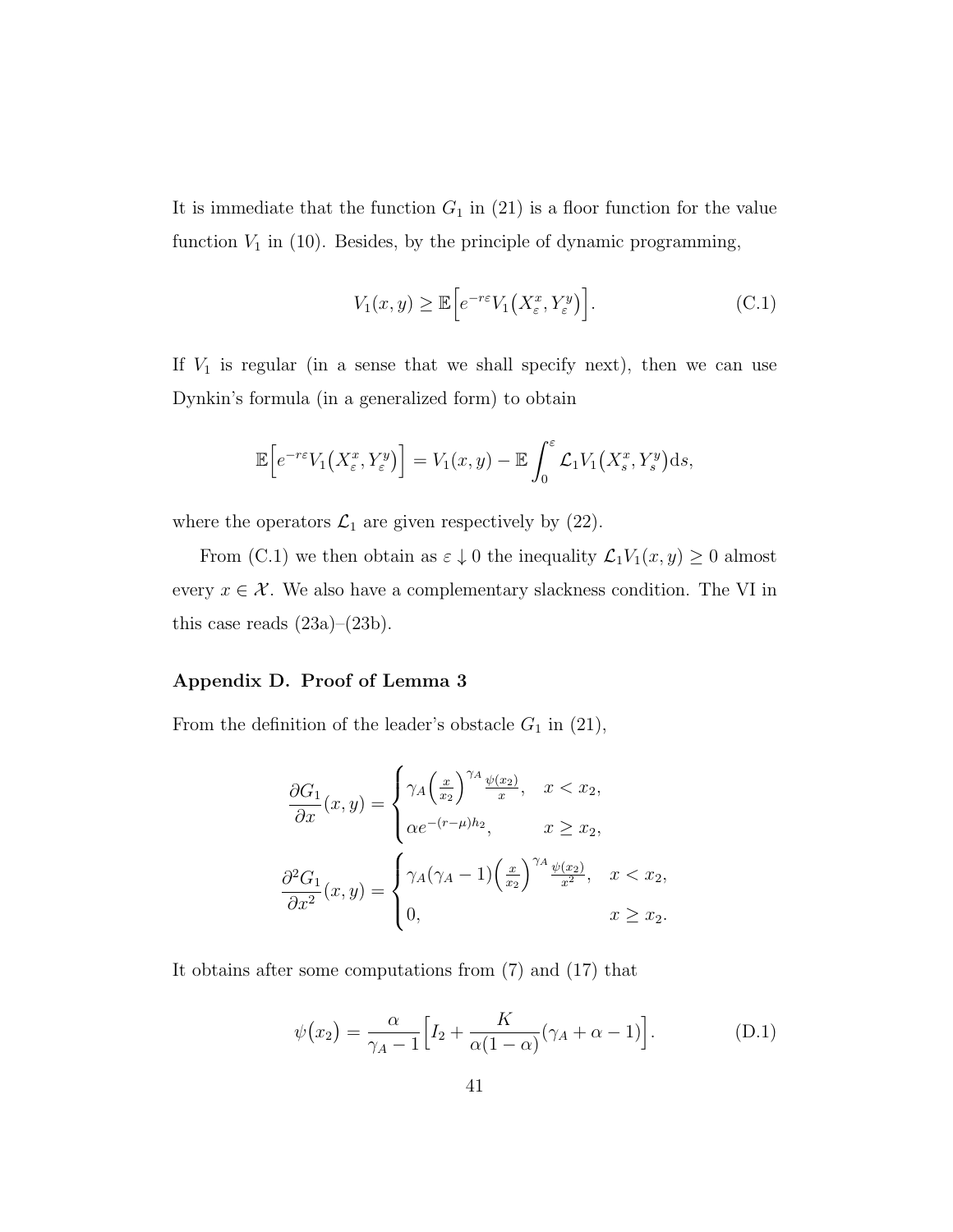As  $\alpha \in (0, 1)$ , it is immediate that  $\psi(x_2) > 0$ . Therefore,  $x \mapsto G_1(x, y)$  is monotone increasing and strictly convex on  $(0, x_2)$  from  $\varphi(y)$  to  $\varphi(y) + \psi(x_2)$ , while is monotone increasing and affine on  $(x_2,\infty)$  from  $\varphi(y)+\psi(x_2)$  to  $+\infty$ . Consequently, the function  $x \mapsto G_1(x, y)$  is continuous at  $x_2$ .

We have from (17) and (D.1)

$$
\frac{\partial G_1}{\partial x}(x_2+, y) - \frac{\partial G_1}{\partial x}(x_2-, y) = \frac{1}{x_2} \left[ \alpha x_2 e^{-(r-\mu)h_2} - \gamma_A \psi(x_2) \right]
$$

$$
= -\frac{\gamma_A}{x_2} \frac{K}{1-\alpha}
$$

$$
< 0.
$$

It follows first that the obstacle  $x \mapsto G_1(x, y)$  is not differentiable at  $x_2$  and concave in the vicinity of  $x_2$ .

We study the sign of the obstacle  $x \mapsto G_1(x, y)$ . If  $y < y_0 := e^{(r-\rho)h_1}I_1 \iff$  $\varphi(y) < 0$ , then by monotonicity and continuity of  $x \mapsto G_1(x, y)$ , there exists a unique point, say  $x_0(y)$ , such that

$$
G_1(x, y) < 0
$$
 if  $x < x_0(y)$ ,  $G_1(x_0(y), y) = 0$  and  $G_1(x, y) > 0$  if  $x > x_0(y)$ .

We asssume that  $y < y_0$  and note that

$$
\varphi(y) + \left(\frac{x}{x_2}\right)^{\gamma A} \psi(x_2) < 0 \iff x < x_2 \Big[ -\frac{\varphi(y)}{\psi(x_2)} \Big]^{\frac{1}{\gamma_A}}.
$$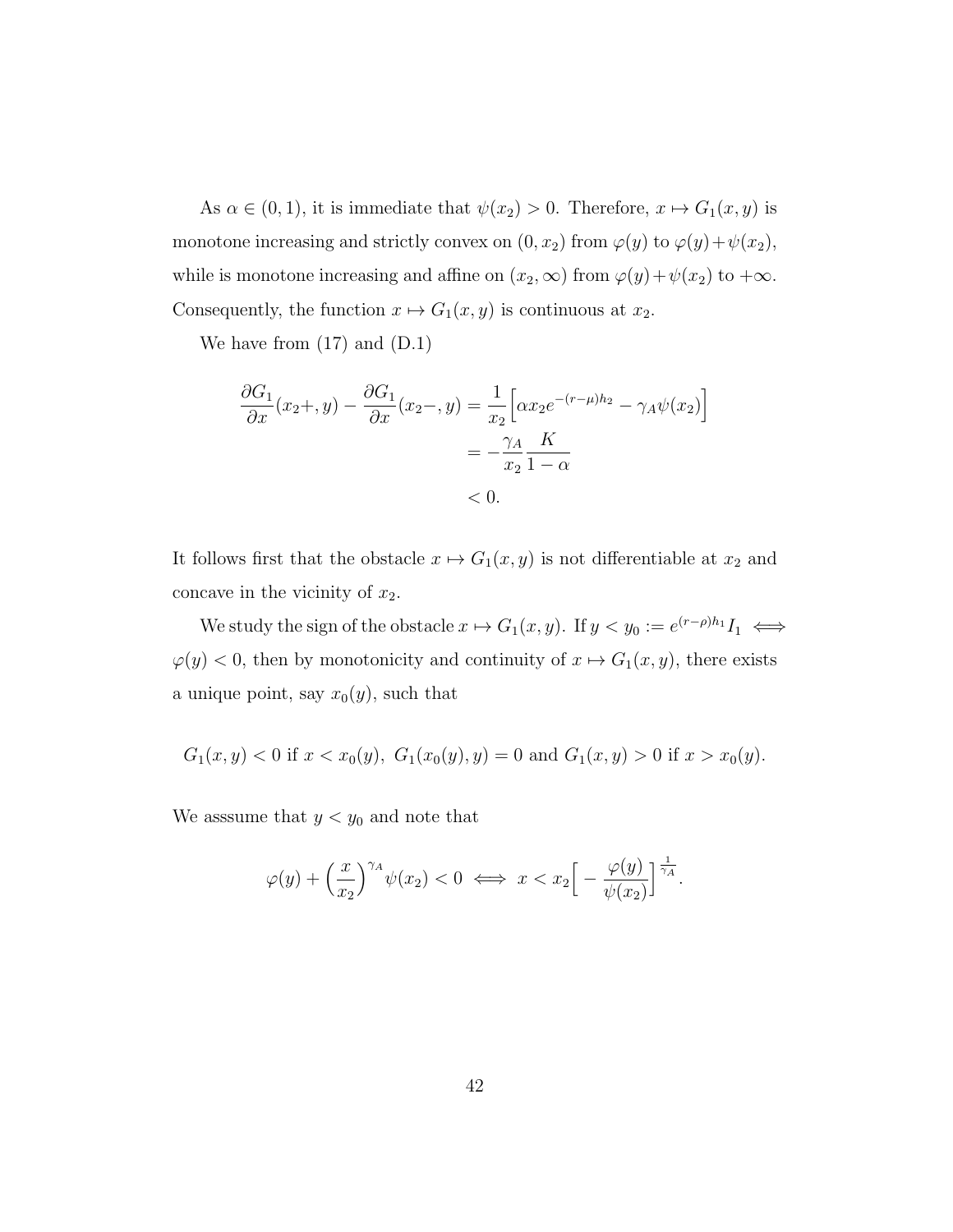Further,

$$
\left[ -\frac{\varphi(y)}{\psi(x_2)} \right]^{\frac{1}{\gamma_A}} < 1 \iff \varphi(y) + \psi(x_2) > 0,
$$
\n
$$
\iff y > y_\dagger := e^{(r-\rho)h_1} \left[ I_1 - \psi(x_2) \right].
$$

It is immediate that  $y_{\dagger} < y_0$ ; we conclude that

$$
x_0(y) := x_2 \Big[ -\frac{\varphi(y)}{\psi(x_2)} \Big]^{\frac{1}{\gamma_A}} \text{ if and only if } y \in (y_\dagger, y_0).
$$

If  $y < y_{\dagger}$ , then  $x_0(y)$  is the (unique) root of  $x \mapsto \varphi(y) + \psi(x)$ , which is

$$
\left[\frac{I_1 + \alpha I_2 - K - ye^{-(r-\rho)h_1}}{\alpha}\right]e^{(r-\mu)h_2}.
$$

We conclude with

$$
x_0(y) := \begin{cases} \left[ \frac{I_1 + \alpha I_2 - K - y e^{-(r - \rho) h_1}}{\alpha} \right] e^{(r - \mu) h_2}, & y \in (0, y_\dagger), \\ x_2 \left[ -\frac{\varphi(y)}{\psi(x_2)} \right]^{\frac{1}{\gamma_A}}, & y \in (y_\dagger, y_0). \end{cases}
$$

If  $y > y_0$ , then the obstacle is strictly positive on  $(0, \infty)$ . This completes the proof of the Lemma 3.

#### Appendix E. Proof of Theorem 3

Study of a free-boundary problem. We conjecture that  $C_1$  is  $\{(x, y) : (0, x_1(y))\}$ with  $x_1(y) \ge x_2$ . If this ansatz holds, then the solution to (23a) also solves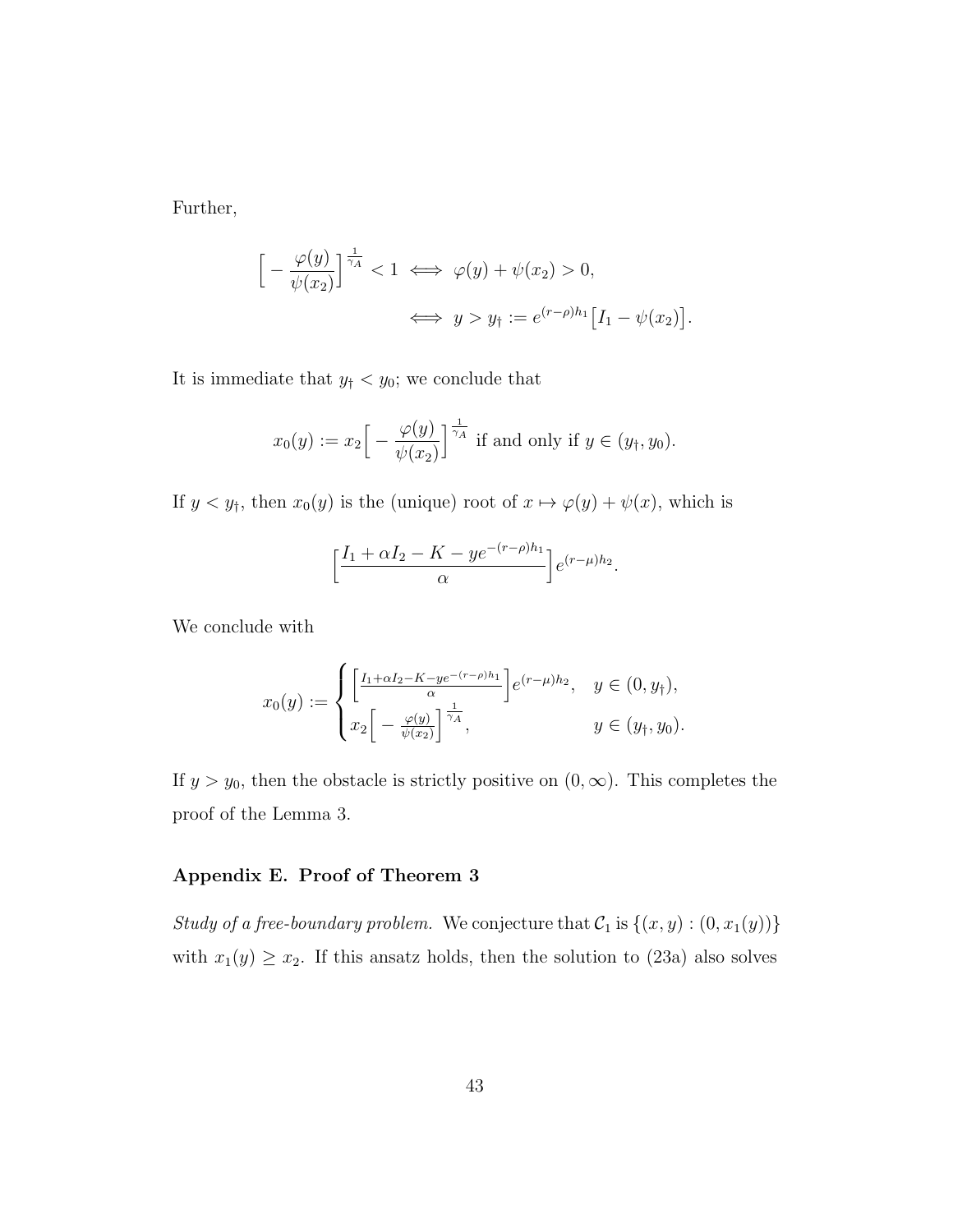the FBP:

$$
\mathcal{L}_1 V_1(x, y) = 0, \qquad x < x_1(y), \qquad \text{(E.1a)}
$$

$$
V_1(x, y) = \varphi(y) + \psi(x), \qquad x \ge x_1(y). \tag{E.1b}
$$

We conjecture that the ODE (E.1a) has a solution of the form  $f(x, y) =$  $x^{\gamma}y^{1-\gamma}$ . We have then  $\mathcal{L}_1 f(x, y) = \mathcal{D}(\gamma)x^{\gamma}y^{1-\gamma}$ , where  $\mathcal{D}(\cdot)$  is given in (24). We study the function  $\mathcal{D}(\cdot)$ . We have  $\mathcal{D}(-\infty) = \mathcal{D}(+\infty) = -\infty$  and

$$
\mathcal{D}'(\gamma) = -\left[\mu - \rho - \frac{1}{2}\sigma^2\right] - \gamma \sigma^2 \leq 0 \iff \gamma \geq \gamma^\star := -\frac{\mu - \rho - \frac{1}{2}\sigma^2}{\sigma^2}.
$$

The function  $\mathcal{D}(\cdot)$  is increasing on  $(-\infty, \gamma^*)$  from  $-\infty$  to  $\mathcal{D}(\gamma^*)$  and decreasing on  $(\gamma^*, \infty)$  from  $\mathcal{D}(\gamma^*)$  to  $-\infty$ . After some calculations it obtains

$$
\mathcal{D}(\gamma^*) = r - \rho + \frac{\left[\mu - \rho - \frac{1}{2}\sigma^2\right]^2}{2\sigma^2} > 0.
$$

If the assumption (26a) is satisfied, then  $\gamma_{\star}$  < 0. So the function  $\mathcal{D}(\cdot)$ admits two roots, one positive noted  $\delta_A$  and one negative noted  $\delta_B$ . Further,  $\mathcal{D}(1) = r - \mu > 0$  so that  $1 \in (\delta_B, \delta_A)$ . We have  $\mathcal{D}(\gamma_A) = (\gamma_A - 1)\rho > 0$  so  $\gamma_A \in (1, \delta_A)$ . So we have:

$$
\delta_B < 0 < 1 < \gamma_A < \delta_A.
$$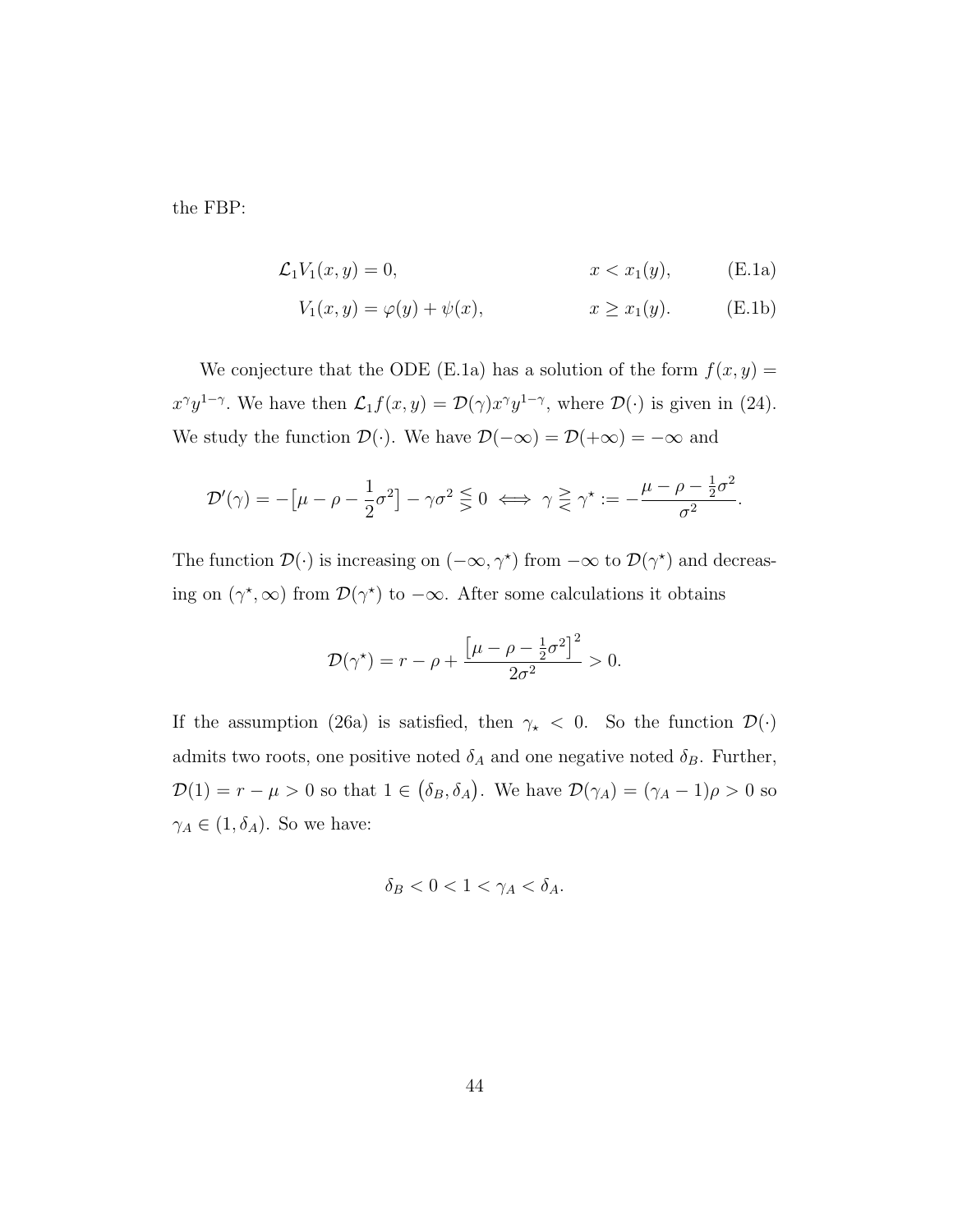We can now write the solution to the FBP  $(E.1a)$ – $(E.1b)$  as

$$
V_1(x,y) = \begin{cases} Ax^{\delta_A}y^{1-\delta_A} + Bx^{\delta_B}y^{1-\delta_B}, & x < x_1(y), \\ \varphi(y) + \psi(x), & x \ge x_1(y). \end{cases}
$$

There remains to find three unknowns A, B, and  $x_1(y)$ . For  $V_1(x, y)$  to be finite as  $x \downarrow 0$ , we set  $B = 0$ . We want to find a function  $V_1$  that is regular in the sense of  $(23b)$ . The smooth-fit conditions  $(in x)$  read

$$
Ax_1(y)^{\delta_A}y^{1-\delta_A} = e^{-(r-\rho)h_1}y + \alpha e^{-(r-\mu)h_2}x_1(y) - (I_1 + \alpha I_2 - K),
$$
\n(E.2a)

$$
\delta_A A x_1(y)^{\delta_A - 1} y^{1 - \delta_A} = \alpha e^{-(r - \mu) h_2}.
$$
\n(E.2b)

The expression for  $x_1(y)$  in (25b) follows from (E.2a)–(E.2b) after some computations; it also follows that

$$
A = \frac{\varphi(y) + \psi(x_1(y))}{x_1(y)^{\delta_A} y^{1 - \delta_A}}.
$$
 (E.3)

It is immediate that the function  $x_1(\cdot)$  given in (25b) is monotone decreasing on  $(0, \infty)$  from

$$
x_1(0) = \frac{\delta_A}{\delta_A - 1} \frac{I_1 + \alpha I_2 - K}{\alpha} e^{(r - \mu)h_2},
$$
 (E.4)

to  $-\infty$ . We now assume that

$$
I_1 + \alpha I_2 - K > 0; \tag{E.5}
$$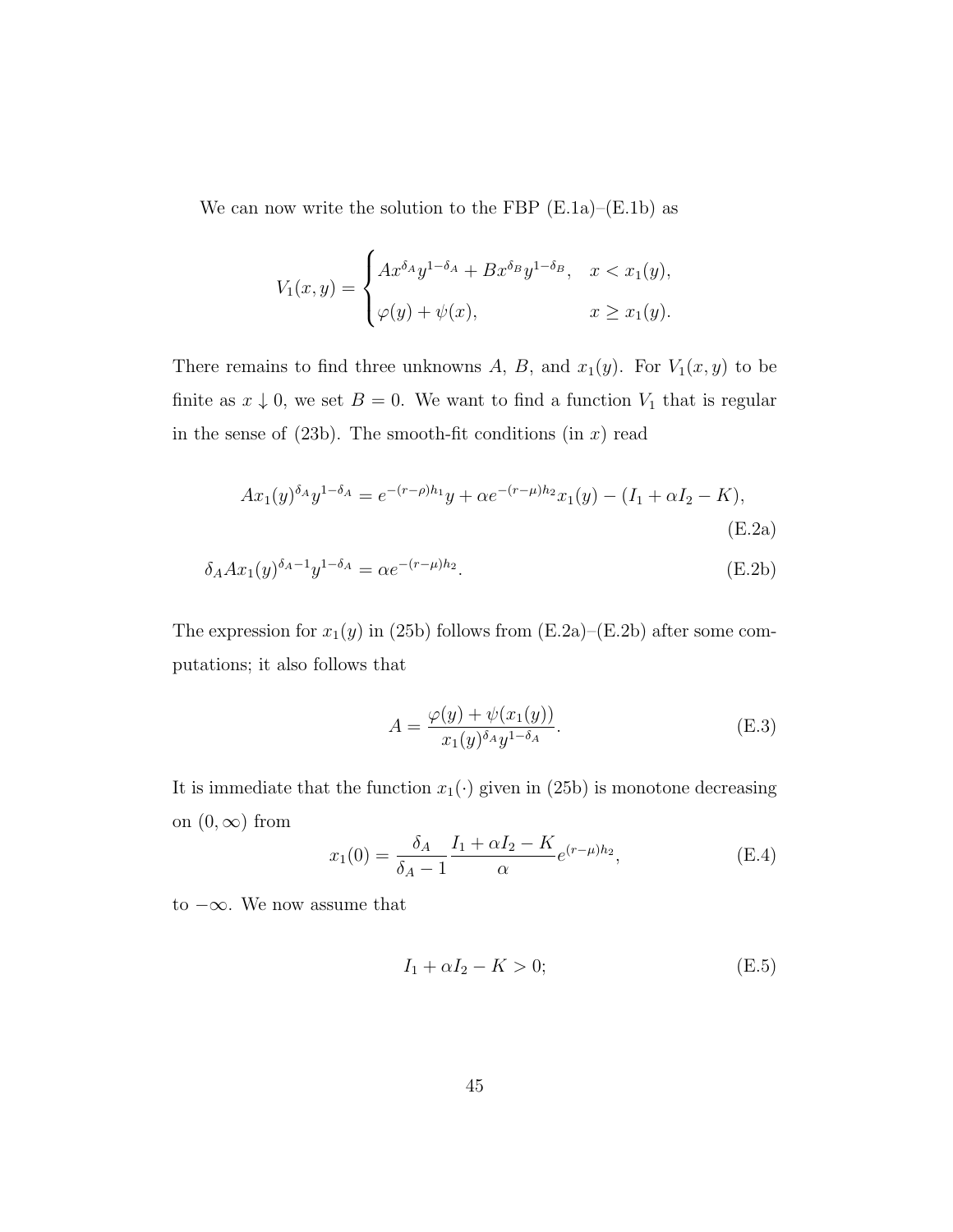so  $x_1(0) > 0$ . It obtains after some (tedious) calculations that

$$
x_1(0) - x_2 = \frac{e^{(r-\mu)h_2}}{(\delta_A - 1)(\gamma_A - 1)} \frac{f(\alpha)}{\alpha(1-\alpha)},
$$

where

$$
f(\alpha) := a\alpha^2 - (a+b+c)\alpha + c, \quad \alpha \in [0,1].
$$

where  $a, b$ , and  $c$  are defined by  $(25d)$  and positive.

Because  $sgn\{x_1(0) - x_2\} = sgn\{f(\alpha)\}\,$ , it follows  $x_2 < x_1(0)$  iff  $f(\alpha) < 0$ . We study the function  $f(\cdot)$ . Because  $f''(\alpha) = 2a > 0$ ,  $f(\cdot)$  is decreasing on  $(-\infty, \frac{a+b+c}{2a})$  $\frac{-b+c}{2a}$  from  $f(-\infty) = +\infty$  to  $f\left(\frac{a+b+c}{2a}\right)$  $\left(\frac{b+c}{2a}\right)$  and increasing on  $\left(\frac{a+b+c}{2a}, +\infty\right)$ from  $f\left(\frac{a+b+c}{2a}\right)$  $\frac{b+c}{2a}$  to  $f(+\infty) = +\infty$ . We have  $f(0) = c > 0$  and  $f(1) = -b < 0$ . So necessarily the function  $f(\cdot)$  admits a unique root in  $(0, 1)$ ,  $\alpha_{\star}$  defined in (25c). Further,  $f(\alpha) \leq 0$  iff  $\alpha \geq \alpha_{*}$ . It follows that  $x_1(0) > x_2$  if  $\alpha \in (0, \alpha_\star).$ 

We recall that  $x_1(\cdot)$  is monotone decreasing on  $\mathbb{R}_+$  and note from (17) and (25b) that

$$
x_1(y) > x_2 \iff 0 < y < y_\star,
$$

with  $y_{\star}$  defined in (25a). We can now conclude the function  $V_1$  in (26e) solves the FBP  $(E.1a)$ – $(E.1b)$  with the regularity  $(23b)$  if the conditions in Theorem 3 are satisfied.

Verification of the VI. We now want to prove that  $V_1$  in (26e) solves the VI (23a). We drop the dependence of  $x_1(\cdot)$  on y for conciseness. It remains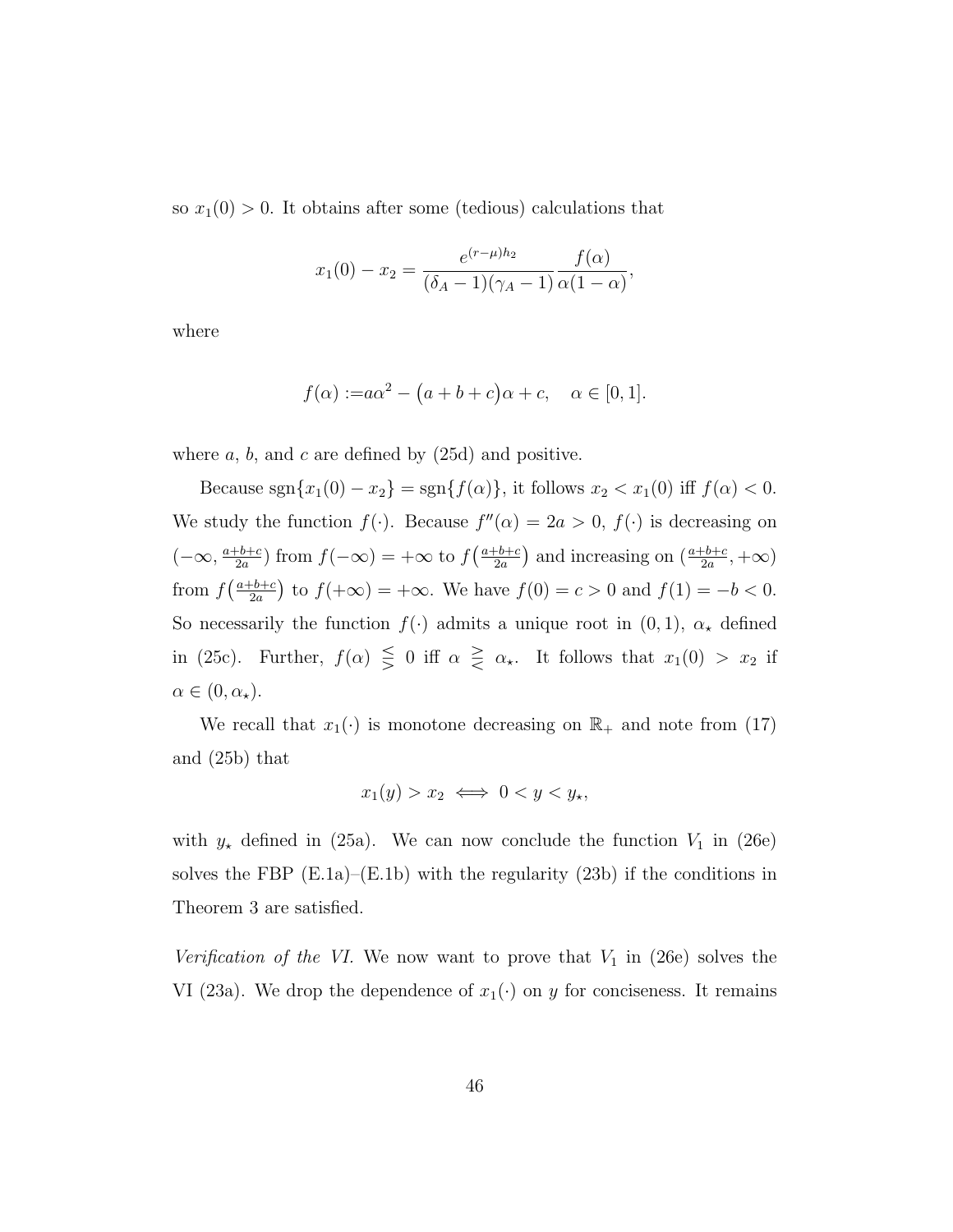to check that

$$
x_1^{-\delta_A} \left[ \varphi(y) + \psi(x_1) \right] \ge x^{-\delta_A} \left[ \varphi(y) + \left( \frac{x}{x_2} \right)^{\gamma_A} \psi(x_2) \right], \quad 0 < x < x_2, \quad \text{(E.6a)}
$$
\n
$$
x_1^{-\delta_A} \left[ \varphi(y) + \psi(x_1) \right] \ge x^{-\delta_A} \left[ \varphi(y) + \psi(x) \right], \quad x_2 \le x < x_1, \quad \text{(E.6b)}
$$
\n
$$
\mathcal{L}_1 \left[ \varphi(y) + \psi(x) \right] \ge 0, \quad x \ge x_1. \quad \text{(E.6c)}
$$

We start by proving the inequality (E.6c), which is equivalent to proving that

$$
\mathcal{L}_1[\varphi(y) + \psi(x)] = (r - \rho)e^{-(r - \rho)h_1}y + (r - \mu)\alpha e^{-(r - \mu)h_2}x - r(I_1 + \alpha I_2 - K) \ge 0, \quad x \ge x_1(y),
$$

or that

$$
x \ge \left[ \frac{r}{r - \mu} (I_1 + \alpha I_2 - K) - \frac{r - \rho}{r - \mu} e^{-(r - \rho)h_1} y \right] \frac{e^{(r - \mu)h_2}}{\alpha}, \quad x \ge x_1(y).
$$

By definition of  $x_1(y)$  in (25b), it appears that the above inequality is satisfied because  $\frac{\delta_A}{\delta_A - 1} > \frac{r}{r-1}$  $\frac{r}{r-\mu}$ .

To verify (E.6b), we study the function  $\Lambda$  given by

$$
\Lambda(x, y) := x^{-\delta_A} \big[ \varphi(y) + \psi(x) \big]. \tag{E.7}
$$

We have

$$
\frac{d\Lambda}{dx}(x,y) = -x^{-\delta_A} \alpha e^{-(r-\mu)h_2} (\delta_A - 1)
$$
  
+  $\delta_A x^{-\delta_A - 1} [(I_1 + \alpha I_2 - K) - e^{-(r-\rho)h_1} y]$   
=  $(\delta_A - 1) x^{-\delta_A - 1} \alpha e^{-(r-\mu)h_2} [x_1(y) - x],$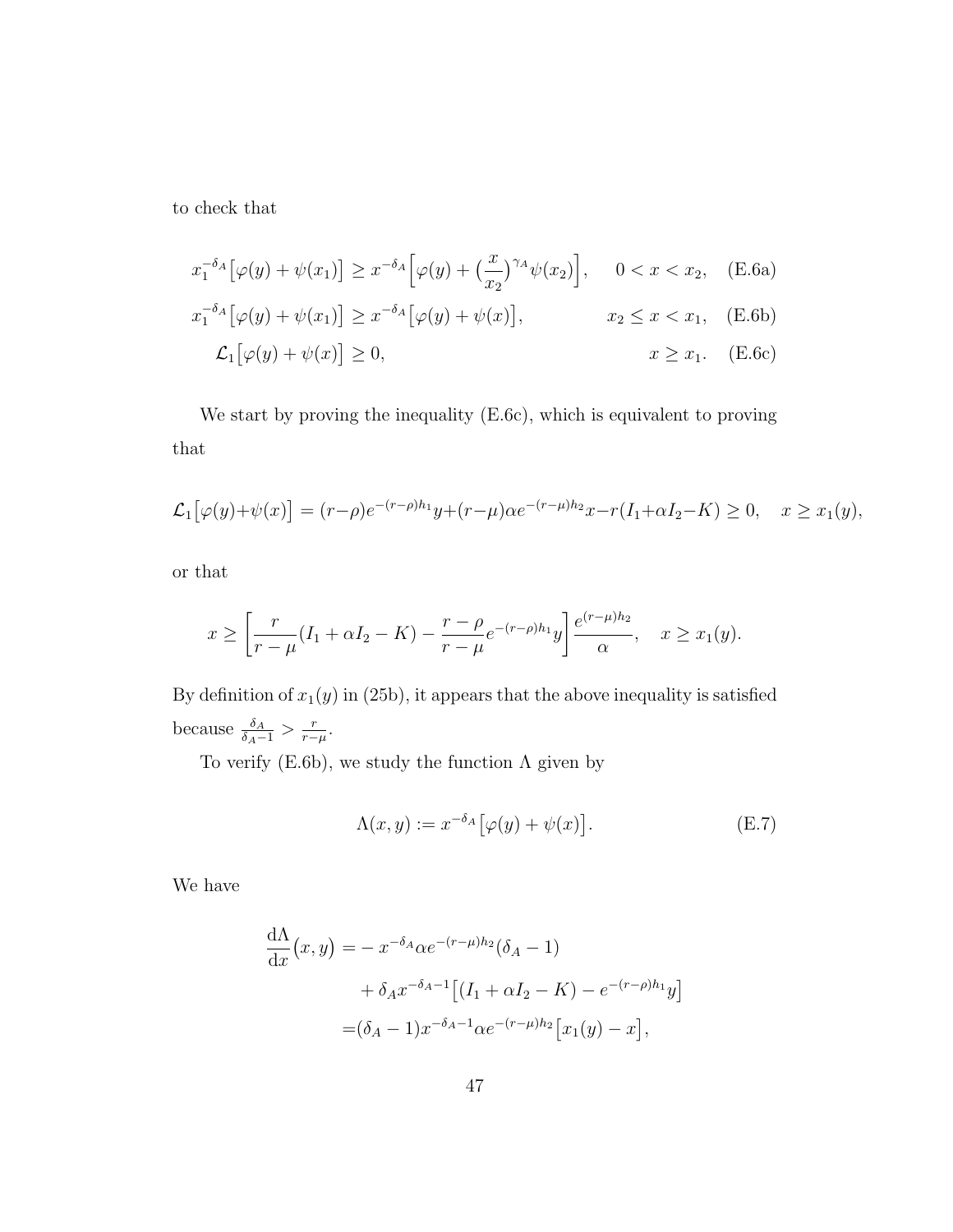where the second line comes from (25b). The derivative is positive if  $x \in$  $(0, x_1)$ . It follows that  $\Lambda(\cdot, y)$  is monotone increasing on  $(0, x_1)$  for  $y \in (0, y_\star)$ , which proves (E.6b) directly.

We now consider the inequality (E.6a). We have

$$
\frac{d}{dx} [x^{-\gamma_A} \psi(x)] = -\gamma_A x^{-\gamma_A - 1} \psi(x) + x^{-\gamma_A} \psi'(x)
$$
  
=  $x^{-\gamma_A - 1} \Big\{ \alpha e^{-(r-\mu)h_2} x (1 - \gamma_A) - \gamma_A (K - \alpha I_2) \Big\}$   
=  $x^{-\gamma_A - 1} \alpha e^{-(r-\mu)h_2} (1 - \gamma_A) \Big[ x + \frac{\gamma_A}{\gamma_A - 1} \frac{K - \alpha I_2}{\alpha} e^{(r-\mu)h_2} \Big].$ 

If

$$
K > \alpha I_2,\tag{E.8}
$$

then  $\frac{d}{dx} \left[ x^{-\gamma_A} \psi(x) \right] < 0$ . Therefore, if  $x < x_2$ , then  $x^{-\gamma_A} \psi(x) > x_2^{-\gamma_A} \psi(x_2)$ by monotonicity. By definition of  $\Lambda$  in (E.7), it follows then that

$$
\Lambda(x,y) > x^{-\delta_A} \Big[ \varphi(y) + \left(\frac{x}{x_2}\right)^{\gamma_A} \psi(x_2) \Big]. \tag{E.9}
$$

Finally, because we know that  $\Lambda(\cdot, y)$  is monotone increasing on  $(x, x_1)$ , we have  $\Lambda(x_1, y) > \Lambda(x, y)$  for  $x \in (0, x_1)$ , which proves (E.6a).

The assumption (26b) combines both the parameter restrictions (E.8) and (E.5). To prove Theorem 3, it would remain to prove a verification theorem [for standard proofs see, e.g., Bensoussan and Lions, 1982].